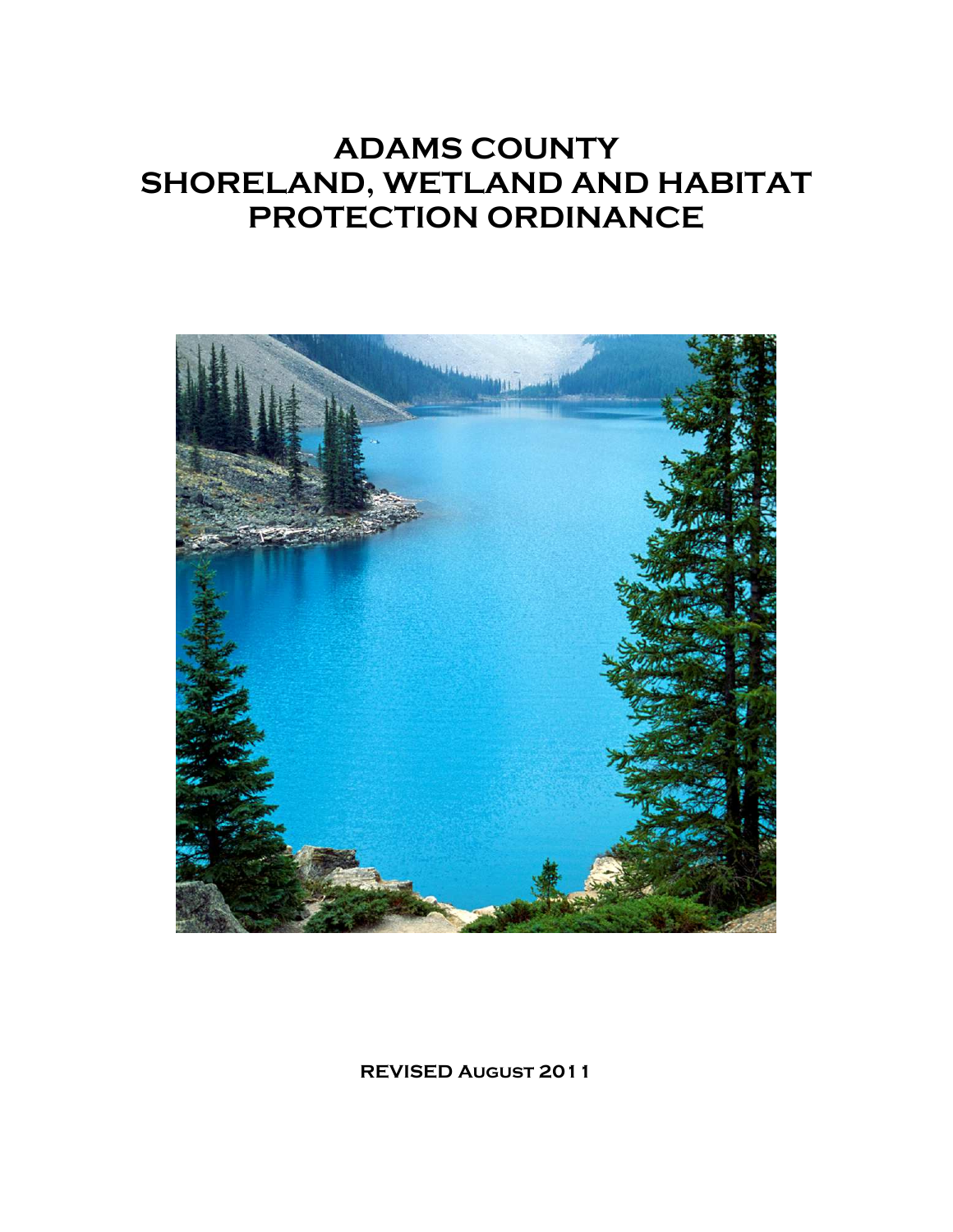# SHORELAND, WETLAND AND HABITAT PROTECTION ZONING ORDINANCE, Adams County, Wisconsin www.co.adams.wi.gov

| County Planning and Zoning Committee: |    |
|---------------------------------------|----|
| Joseph Stuchlak, Chairperson          |    |
| Terry James                           | K٤ |
| Diane England                         | G1 |

County Board of Supervisors -

District #4: Al Sebastiani, Chair District #11: Jack Allen District #1: Glenn Licitar District #12: Florence Johnson District #2: Diane England District #13: Michael Keckeisen<br>District #3: Larry Babcock District #14: Bev Ward District #3: Larry Babcock District #5: Jerry Kotlowski District #15: David Renner District #6: Dean Morgan District #16: John West District #7: Joe Stuchlak District #17: Bill Miller District #8: Patrick Gatterman District #18: Terry James District #9: Pat Townsend District #19: Karl Klingforth District #10: Vacant District #20: Lori Djumadi

County Corporation Counsel -

John Albert

County Clerk -

Cindy Phillippi

#### EFFECTIVE DATE:

This Ordinance shall take effect after a Public Hearing, adoption by the County Board of Supervisors and transmittal to each Town Clerk.

- ADOPTED THIS 14th DAY OF December, 1970 REVISED THIS 21st DAY OF June, 2011 Effective Date: 01-01-71 Public Hearing: 06-15-11
- REVISED THIS 27<sup>th</sup> DAY OF June, 1990<br>
Public Hearing: 06-19-90<br>
Public Hearing: 08-03-11
- REVISED THIS  $15^{\rm th}$  DAY OF April,  $2008$  Public Hearing: 09-05-07 & 03-05-08 Board Adoption: 04-15-08: Ord.: 11-2008
- REVISED THIS 17<sup>th</sup> DAY OF February, 2009 Public Hearing: 02-04-09 Board Adoption: 02-17-09: Ord.: 05-2009
- ATTESTED: Al Sebastiani Cindy Phillippi CHAIRPERSON OF COUNTY BOARD COUNTY CLERK

Adams County Planning & Zoning Dept. Philip A. McLaughlin, Director arl Klingforth P. O. Box 187, Friendship, WI 53934 Diane England Glenn Licitar Phone: 608 339 - 4222<br>
Randy Theisen Barb Morgan Fax: 608 339 - 4504 Barb Morgan Fax: 608 339 - 4504

- Board Adoption: 06-21-11: Ord.: 10-2011
- Public Hearing: 08-03-11 Board Adoption: 06-27-90: Ord.: 08-1990 Board Adoption: 08-16-11 Ord.: 14-2011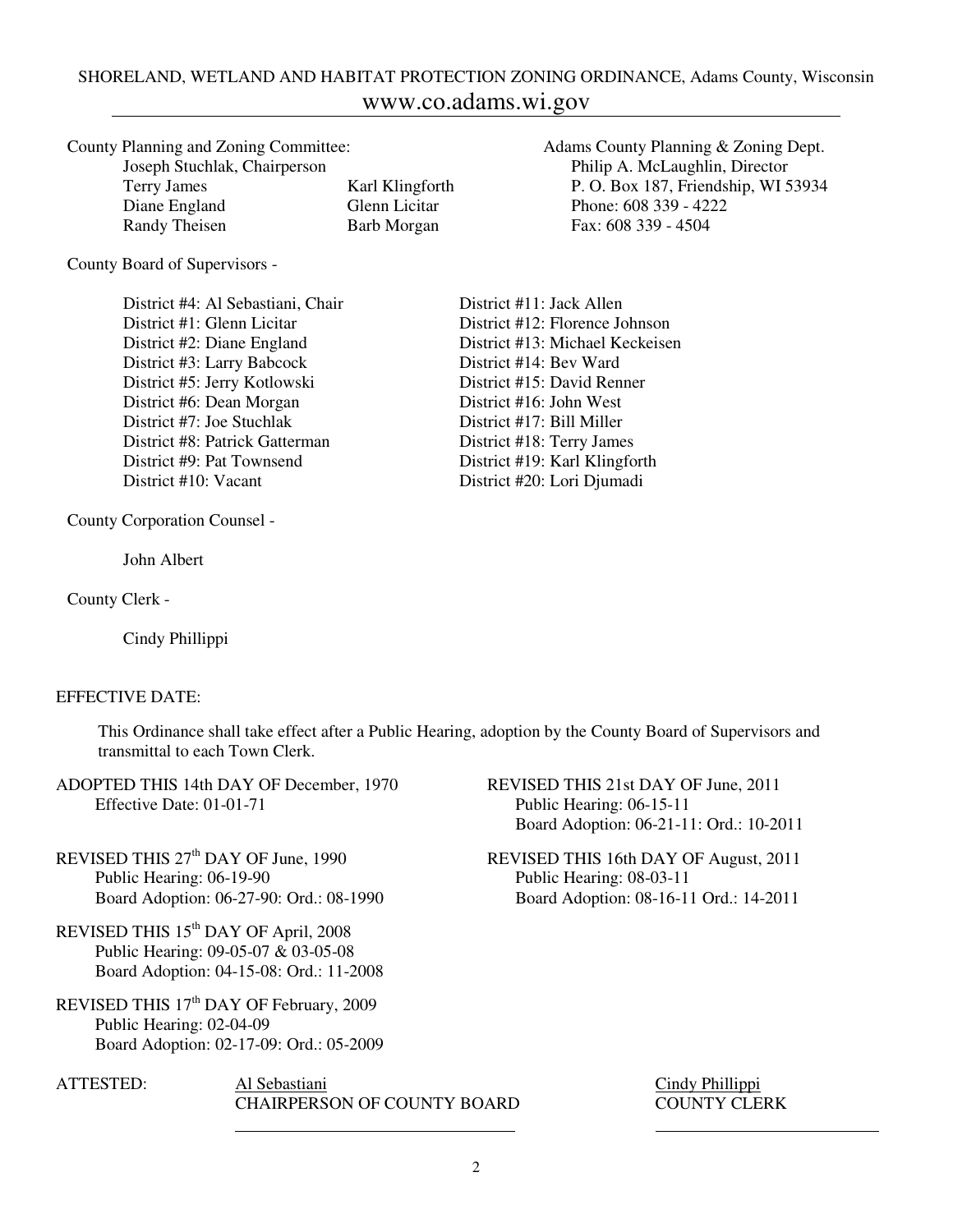# ADAMS COUNTY

# SHORELAND, WETLAND AND HABITAT PROTECTION ORDINANCE

# TABLE OF CONTENTS

| <b>SECTION</b> | <b>PAGE</b>                                                                                                                                                                                                                         |
|----------------|-------------------------------------------------------------------------------------------------------------------------------------------------------------------------------------------------------------------------------------|
| 1.0            | STATUTORY AUTHORITY, FINDING OF FACT,                                                                                                                                                                                               |
|                |                                                                                                                                                                                                                                     |
|                | 1-1.00 Statutory Authorization 5                                                                                                                                                                                                    |
|                | 1-2.00 Finding of Fact 5                                                                                                                                                                                                            |
|                |                                                                                                                                                                                                                                     |
| 2.0            |                                                                                                                                                                                                                                     |
|                | GENERAL PROVISIONS <sub>6</sub><br>2-1.00 Areas to be Regulated<br>6                                                                                                                                                                |
|                |                                                                                                                                                                                                                                     |
|                | 2-2.00 Compliance 7<br>2-3.00 Abrogation and Greater Restrictions 7                                                                                                                                                                 |
|                | 2-4.00 Interpretation<br>8                                                                                                                                                                                                          |
|                | 8<br>2-5.00 Severability 2012 and 2013 and 2014 and 2014 and 2014 and 2014 and 2014 and 2014 and 2014 and 2014 and 2014 and 2014 and 2014 and 2014 and 2014 and 2014 and 2014 and 2014 and 2014 and 2014 and 2014 and 2014 and 2014 |
|                |                                                                                                                                                                                                                                     |
| 3.0            |                                                                                                                                                                                                                                     |
|                | 3-1.00 Highway Setbacks & Visual Clearances 8                                                                                                                                                                                       |
|                | 3-2.00 Setbacks from the Water 9                                                                                                                                                                                                    |
|                |                                                                                                                                                                                                                                     |
|                |                                                                                                                                                                                                                                     |
|                | 3-5.00 Maintenance and Use of Setback Areas 11                                                                                                                                                                                      |
|                | 3-6.00 Use Restrictions 11                                                                                                                                                                                                          |
|                |                                                                                                                                                                                                                                     |
|                | 3-8.00 Impervious Surface Standards<br>14                                                                                                                                                                                           |
|                | 3-9.00 Floodplain Structures 14<br>3-10.00 Recreational Vehicles and Camping 14                                                                                                                                                     |
|                |                                                                                                                                                                                                                                     |
| 4.0            | REMOVAL OF SHORE COVER, BUFFER ZONES AND MITIGATION 12                                                                                                                                                                              |
|                |                                                                                                                                                                                                                                     |
|                |                                                                                                                                                                                                                                     |
| 5.0            | FILLING, GRADING, LAGOONING, DREDGING, DITCHING AND                                                                                                                                                                                 |
|                | <b>EXCAVATING</b><br>13                                                                                                                                                                                                             |
|                | 5-1.00 Erosion Control<br>13                                                                                                                                                                                                        |
|                | 5-2.00 Other Internal Requirements 13                                                                                                                                                                                               |
|                | 5-3.00 State and Federal Requirements 13                                                                                                                                                                                            |
|                |                                                                                                                                                                                                                                     |
|                |                                                                                                                                                                                                                                     |
|                | 5-5.00 Lagooning or Dredging 14<br>5-6.00 Special Exception Conditions 14                                                                                                                                                           |
| 6.0            |                                                                                                                                                                                                                                     |
|                | 6-1.00 Existing Nonconforming Structures & Uses__________________________________15                                                                                                                                                 |
|                |                                                                                                                                                                                                                                     |
|                | ZONING DISTRICT MAPS                                                                                                                                                                                                                |
| 7.0            | 16<br>7-1.00 Shoreland Zoning Maps, Wisconsin Wetland Inventory Maps and                                                                                                                                                            |
|                |                                                                                                                                                                                                                                     |
|                |                                                                                                                                                                                                                                     |
| 8.0A           | 17                                                                                                                                                                                                                                  |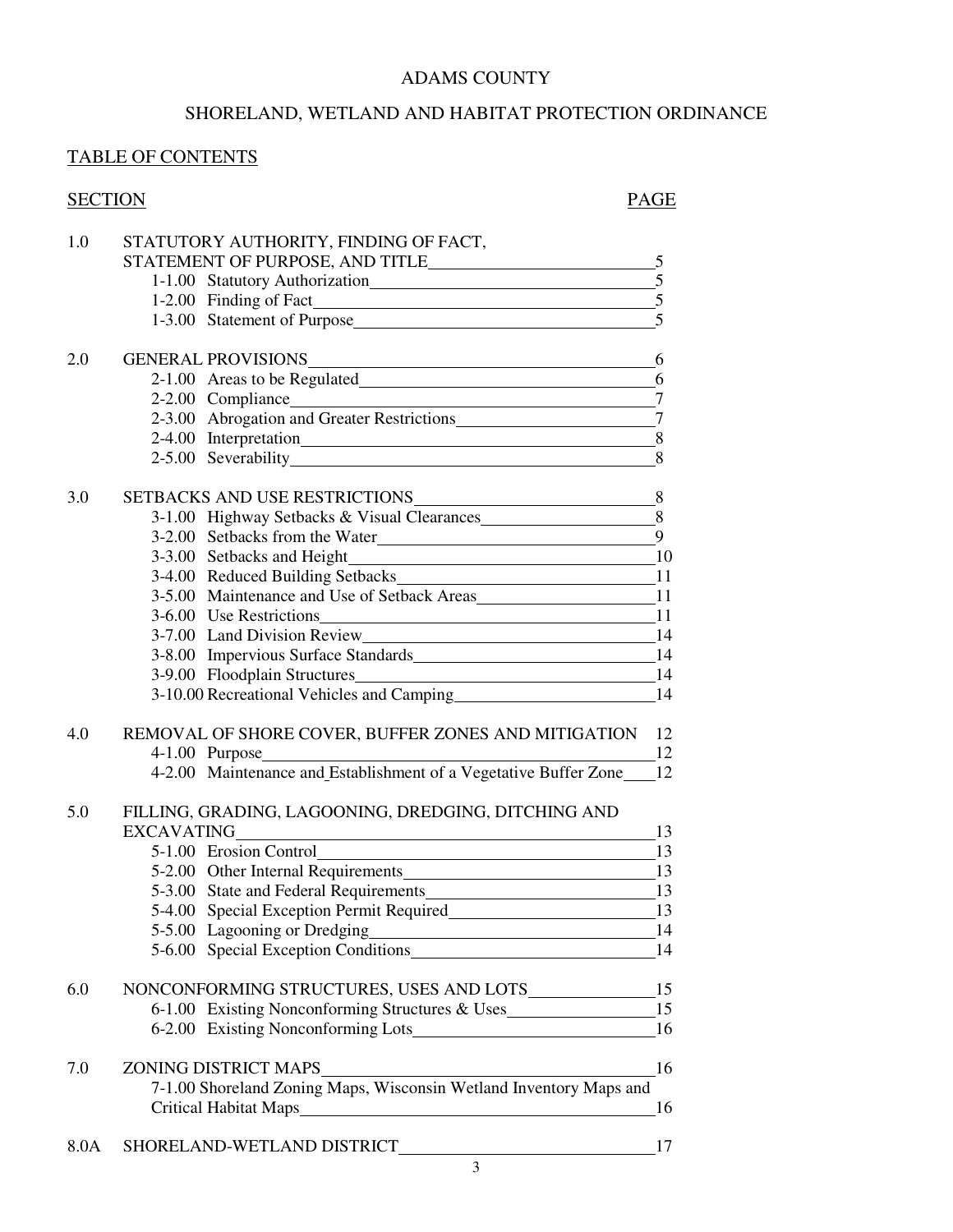|                  | 8-1A.00                       |                                                                                  | -17            |  |  |
|------------------|-------------------------------|----------------------------------------------------------------------------------|----------------|--|--|
|                  | 8-2A.00                       |                                                                                  | 17             |  |  |
|                  | 8-3A.00                       |                                                                                  | - 17           |  |  |
|                  | 8-4A.00                       | Prohibited Uses 19                                                               |                |  |  |
|                  | 8-5A.00                       | Site Requirements                                                                | $\frac{19}{2}$ |  |  |
|                  | 8-6A.00                       |                                                                                  |                |  |  |
|                  | 8-7A.00                       |                                                                                  | 21             |  |  |
| 8.0 <sub>B</sub> |                               | <b>INLAND-WETLAND DISTRICT</b>                                                   |                |  |  |
|                  | 8-1B.00                       |                                                                                  |                |  |  |
|                  | 8-2B.00                       |                                                                                  |                |  |  |
|                  | 8-3B.00                       |                                                                                  |                |  |  |
|                  | 8-4B.00                       |                                                                                  |                |  |  |
|                  | 8-5B.00                       | Site Requirements                                                                |                |  |  |
|                  | 8-6B.00                       | Rezoning of Lands in the Inland-Wetland District__________                       |                |  |  |
|                  | 8-7B.00                       |                                                                                  |                |  |  |
| 9.0              |                               |                                                                                  |                |  |  |
|                  |                               |                                                                                  | 22             |  |  |
|                  |                               |                                                                                  | 22             |  |  |
|                  |                               | 9-3.00 Permitted Uses                                                            | 22             |  |  |
|                  |                               | 9-4.00 Prohibited Uses                                                           | 22             |  |  |
|                  |                               | 9-5.00 Site Requirements                                                         | 22             |  |  |
|                  |                               | 9-6.00 Rezoning of Lands in the Conservancy District____________________________ | 23             |  |  |
|                  |                               | 9-7.00 Special Exceptions <b>Secure 2018</b>                                     | 24             |  |  |
|                  |                               | 10.0A RECREATIONAL-RESIDENTIAL DISTRICT                                          | 24             |  |  |
|                  | $10-1A.00$                    |                                                                                  | 24             |  |  |
|                  | $10-2A.00$                    | Purpose                                                                          | 24             |  |  |
|                  | $10-3A.00$                    |                                                                                  | 24             |  |  |
|                  | $10-4A.00$                    | Site Requirements                                                                | 24             |  |  |
|                  | $10-5A.00$                    | Special Exceptions 25                                                            |                |  |  |
|                  | 10-6A.00                      |                                                                                  |                |  |  |
|                  |                               | 10.0B RECREATIONAL-RESIDENTIAL SINGLE FAMILY                                     |                |  |  |
|                  |                               |                                                                                  |                |  |  |
|                  |                               | 10-1B.00 Designation                                                             |                |  |  |
|                  |                               |                                                                                  |                |  |  |
|                  |                               | 10-3B.00 Permitted Uses                                                          |                |  |  |
|                  |                               | 10-4B.00 Site Requirements                                                       |                |  |  |
|                  | $10-5B.00$                    |                                                                                  |                |  |  |
|                  | $10 - 6B.00$                  |                                                                                  |                |  |  |
| 11.0             |                               |                                                                                  |                |  |  |
|                  |                               |                                                                                  | 26             |  |  |
|                  |                               |                                                                                  |                |  |  |
|                  | 11-3.00 Permitted Uses 27     |                                                                                  |                |  |  |
|                  | 11-4.00 Special Exceptions 27 |                                                                                  |                |  |  |
|                  |                               | 11-5.00 Vegetation Removal / Cutting 27                                          |                |  |  |
|                  |                               | 11-6.00 Site Requirements 27                                                     |                |  |  |
|                  |                               | 11-7.00 Planned Residential Community                                            | 34             |  |  |
| 12.0             | <b>SIGNS</b>                  | <u> 1989 - Johann Stoff, Amerikaansk politiker (</u>                             | 28             |  |  |
|                  |                               | 12-1.00 Basic Requirements                                                       | 28             |  |  |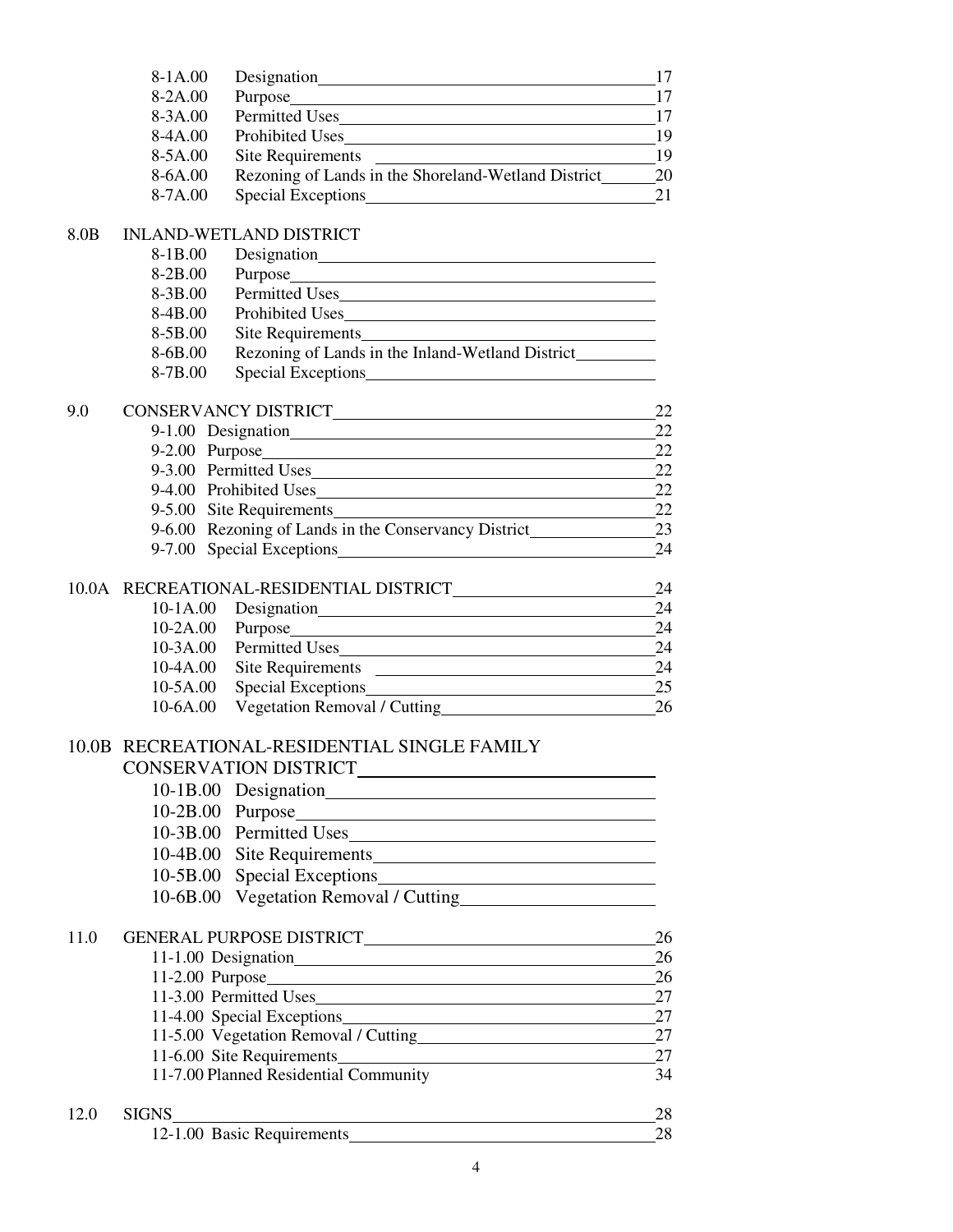|      | 12-2.00 Recreational-Residential, Recreational-Residential Single Family |    |
|------|--------------------------------------------------------------------------|----|
|      | <b>Conservation and Planned Residential Community Districts</b> 28       |    |
|      |                                                                          |    |
|      | 12-4.00 Shoreland – Wetland, Inland-Wetland & Conservancy Districts 29   |    |
|      | 12-5.00 All Districts                                                    | 29 |
| 13.0 |                                                                          | 30 |
|      |                                                                          |    |
|      |                                                                          |    |
|      | 13-3.00 Compliance 31                                                    |    |
|      | 13-4.00 Special Exception Permits 32                                     |    |
|      |                                                                          |    |
|      |                                                                          | 35 |
|      | 14.0 CHANGES AND AMENDMENTS                                              | 35 |
|      |                                                                          | 36 |
|      | 16.0 DEFINITIONS                                                         | 36 |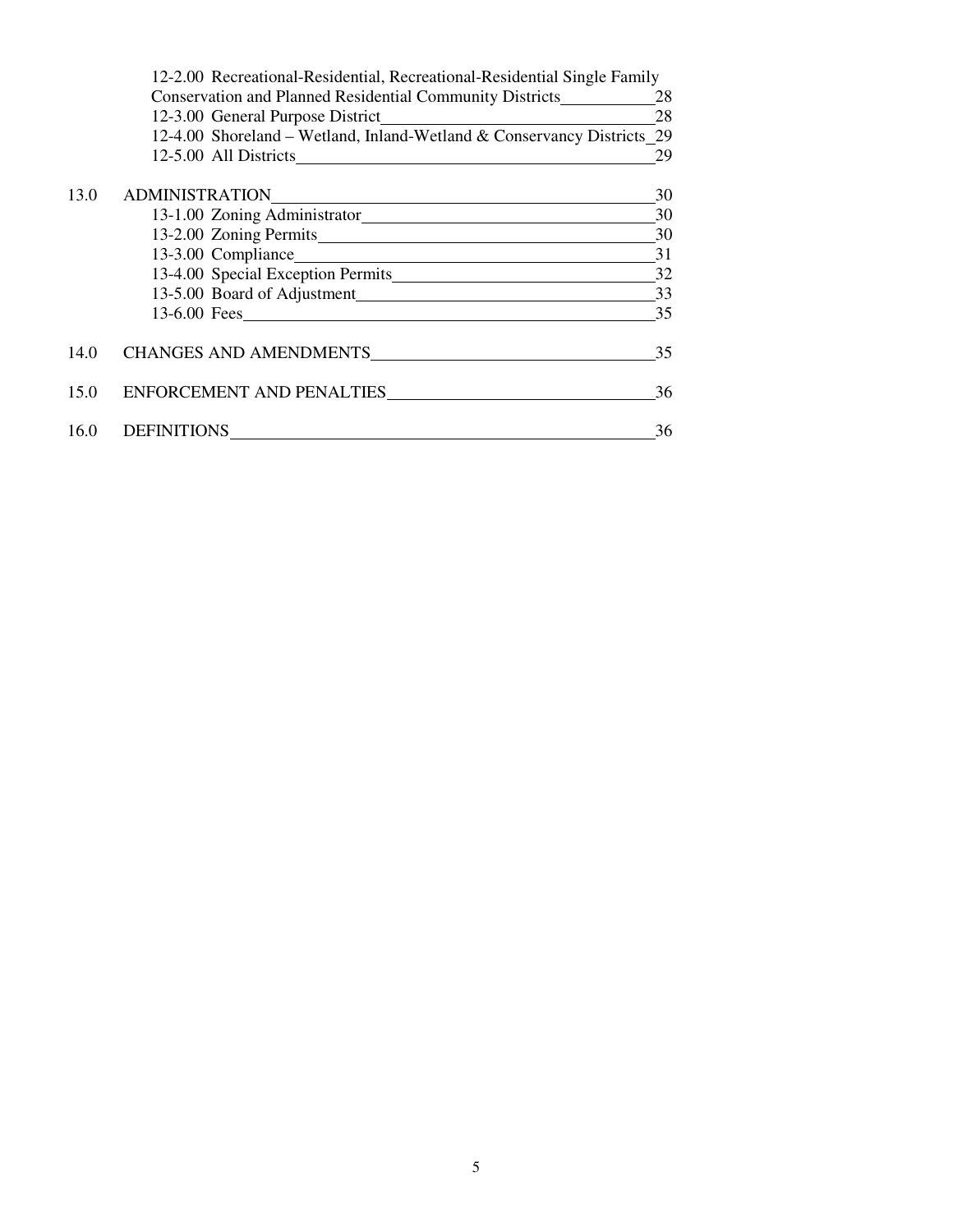#### ADAMS COUNTY SHORELAND, WETLAND AND HABITAT PROTECTION ORDINANCE

# SECTION 1 - STATUTORY AUTHORIZATION, FINDING OF FACT, STATEMENT OF PURPOSE AND TITLE

# 1-1.00 STATUTORY AUTHORIZATION

This Shoreland, Wetland and Habitat Protection Ordinance is adopted under the authority of s. 59.692, Wis. Stats., in order to satisfy the requirements of s. 59.692 and s. 87.30, Wis. Stats., and to implement ss. 59.69, 59.694, 281.31 and 236.45, Wis. Stats.

## 1-2.00 FINDING OF FACT

Uncontrolled use of the Shorelands and wetlands and pollution of the navigable waters of Adams County, Wisconsin, adversely affects the public health, safety, convenience and general welfare, and impairs the tax base. The legislature of Wisconsin has delegated responsibilities to the counties to further the maintenance of safe and healthful conditions, prevent and control water pollution, protection of fish spawning grounds, fish and aquatic life, control building sites, placement of structures and land uses, preserving shore cover natural beauty and habitat; this is the responsibility recognized by Adams County, Wisconsin.

## 1-3.00 STATEMENT OF PURPOSE

For the purpose of promoting and protecting the public health, safety, convenience and general welfare, and further the maintenance of safe and healthful conditions and control water pollution through:

- 1-3.01 Protect spawning grounds, fish and aquatic life through:
	- (A) Preserving wetlands and other fish and aquatic habitat.
	- (B) Controlling shoreline alterations, dredging and lagooning.
	- (C) Regulating pollution sources.
	- (D) Protection of water quality.
	- (E) Protection of critical habitat.
- 1-3.02 Control building sites, placement of structures and land uses through:
	- (A) Separating conflicting land uses.
	- (B) Prohibiting certain uses detrimental to shoreland and wetland areas.
	- (C) Limiting structures to those areas where soil and geological conditions will provide a safe foundation.
	- (D) Regulating side-yards, and building setbacks from roadways and waterways.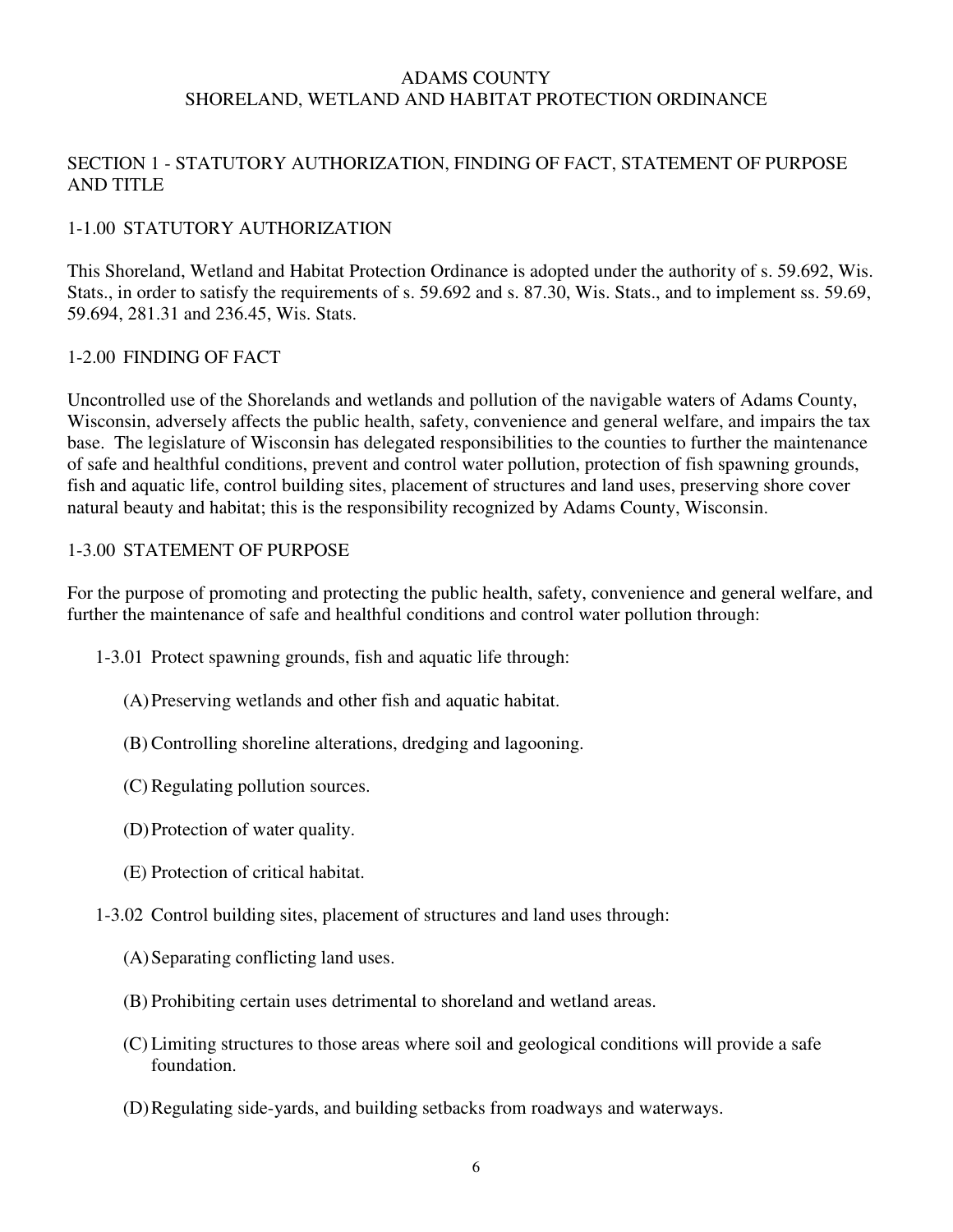- (E) Controlling filling and grading to prevent serious erosion.
- (F) Controlling storm-water runoff.
- 1-3.03 Preserving shore cover and natural beauty through:
	- (A) Restricting the removal of natural shoreland cover.
	- (B) Preventing shoreline encroachment by structures.
	- (C) Controlling shoreline excavation and other earth moving activities.
	- (D) Regulating the use and placement of boathouses and other structures.
	- (E) Controlling the use and placement of signs.
	- (F) Limiting impervious surfaces to control runoff which carries pollutants.

# **SECTION 2 - GENERAL PROVISIONS**

# 2-1.00 AREAS TO BE REGULATED

Areas regulated by this Ordinance shall include all the lands (referred to herein as "shorelands", "wetlands", "conservancy", "recreational-residential" and "general purpose") in the unincorporated areas of Adams County that are:

- 2-1.01 Within one thousand (1,000) feet of the ordinary high water mark of navigable lakes, ponds or flowages. Lakes, ponds or flowages in Adams County shall be presumed to be navigable as defined by this Ordinance or are shown on USGS maps**,** or are listed in the Wisconsin Department of Natural Resources publication FH-800 2009 "Wisconsin Lakes" book or other zoning base maps which have been incorporated by reference and made a part of this Ordinance in Section 7 of this Ordinance. If evidence to the contrary is presented, the County Zoning Administrator shall make the initial determination whether or not the lake, pond or flowage in question is navigable under the laws of this State. The County Zoning Administrator shall also make the initial determination of the location of the ordinary high water mark. When questions arise, the County Zoning Administrator shall contact the appropriate area or district DNR office for a determination of navigability or ordinary high water mark.
- 2-1.02 Within three hundred (300) feet of the ordinary high water mark of navigable rivers or streams, or to the landward side of the floodplain, whichever distance is greater. Rivers and streams in Adams County shall be presumed to be navigable as defined by this Ordinance or are designated as either continuous or intermittent waterways on the USGS quadrangle maps or other zoning base maps which have been incorporated by reference and made a part of this Ordinance in Section 7 of this Ordinance. If evidence to the contrary is presented, the County Zoning Administrator shall make the initial determination whether or not the river or stream in question is navigable under the laws of this State. The County Zoning Administrator shall also make the initial determination of the location of the ordinary high water mark. When questions arise, the County Zoning Administrator shall contact the appropriate area or district DNR office for a determination of navigability or ordinary high water mark. Flood Hazard Boundary maps, Flood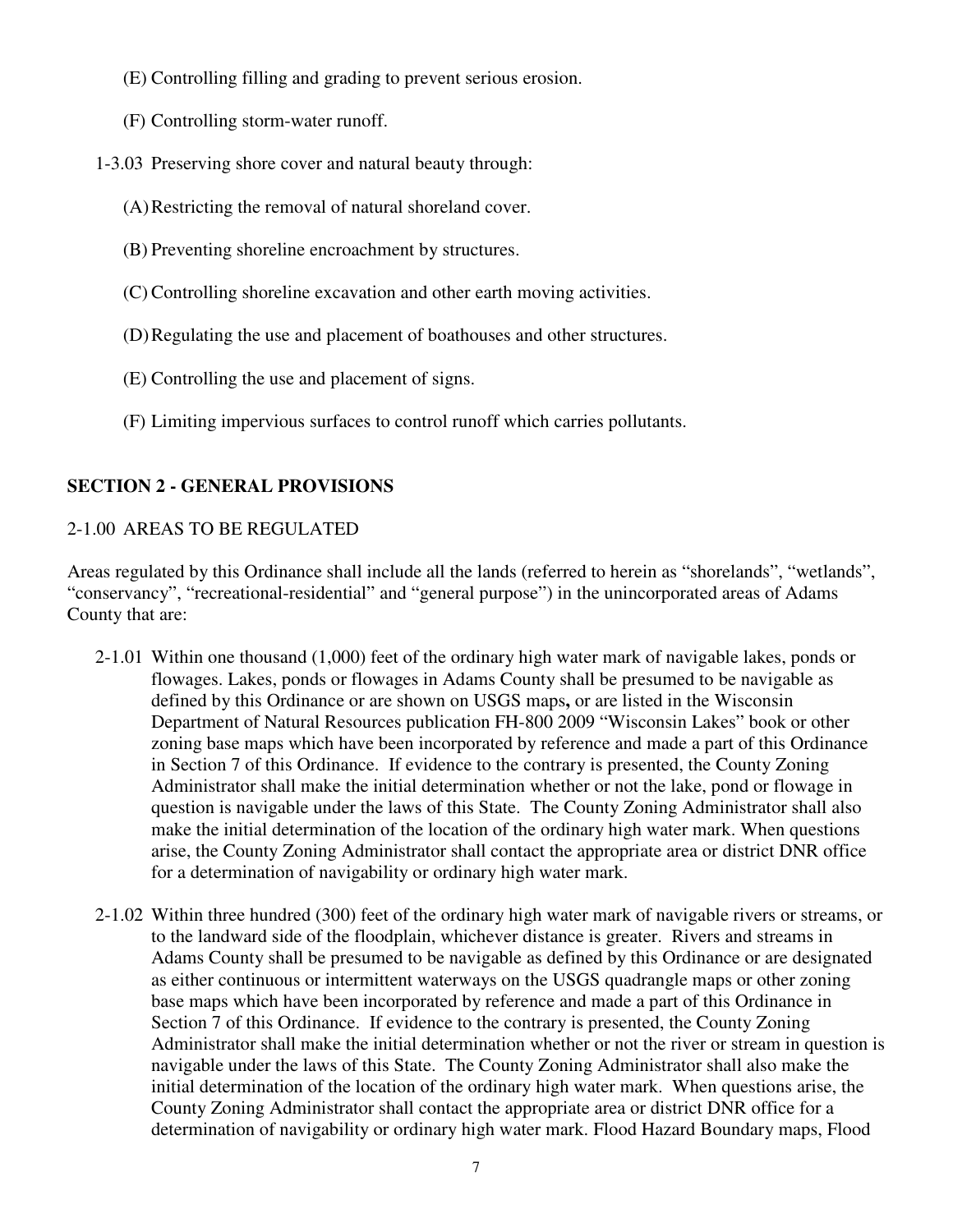Insurance Study maps, soil maps or other existing county maps used to delineate floodplain areas, which have been adopted by Adams County, shall be used to determine the extent of the floodplain of rivers or streams in Adams County.

- 2-1.03 Additional areas regulated.
	- (A) Wetlands pursuant to s. 59.69 (4) (e) and Adams County Comprehensive Zoning section 5-17 WETLAND CONSERVATION DISTRICT*.*
	- (B) Wetlands, contiguous areas within a general wetland area and areas within seventy-five (75) feet of a wetland delineation boundary beyond the scope of 2-1.01 and 2-1.02 above.

 1. Wetland means an area where water is at, near, or above the land surface long enough to be capable of supporting aquatic or hydrophytic vegetation and which has soils indicative of wet conditions. The official wetlands inventory maps adopted by Adams County can be used to identify wetland areas, but in all cases, actual site conditions shall prevail.

 2. Contiguous areas within a general wetland area means areas that may or may not be wetlands that are dispersed within an area characterized largely and generally by wetlands.

- (C) Wetlands both within the boundary of designated areas of special natural resource interest and those wetlands which are in proximity to or have a direct hydrologic connection to such designated areas as defined in NR 103.04
- 2-1.04 Under s. 281.31(2m) Wis. Stats., notwithstanding any other provision of law or administrative rule promulgated thereunder, this shoreland zoning ordinance does not apply to lands adjacent to farm drainage ditches if:
	- (A) Such lands are not adjacent to a natural navigable stream or river;
	- (B) Those parts of such drainage ditches adjacent to such lands were not navigable streams before ditching; and
	- (C) Such lands are maintained in nonstructural agricultural use.

In order to correct wetland-mapping errors shown on the official zoning maps, the Zoning Administrator shall be responsible for initiating a shoreland-wetland or inland-wetland map amendment within a reasonable period of time.

 2-1.05 Critical habitat areas of county lakes as determined by the Wisconsin DNR Maps and descriptions of these areas are available in the Adams County Land and Water Conservation Department. No alteration of these areas can occur without a permit from Adams County Planning & Zoning and the WDNR. In determining whether to grant a permit, preserving the designated area will be the paramount consideration. No permit will be issued for an activity that will degrade or alter the designated area in a manner so that it no longer serves the purpose for its original designation.

#### 2-2.00 COMPLIANCE

The use of any land or water; the use, size, type and location of structures on lots; the filling, grading, lagooning, dredging of any land; and the cutting of shoreland vegetation; shall be in full compliance with the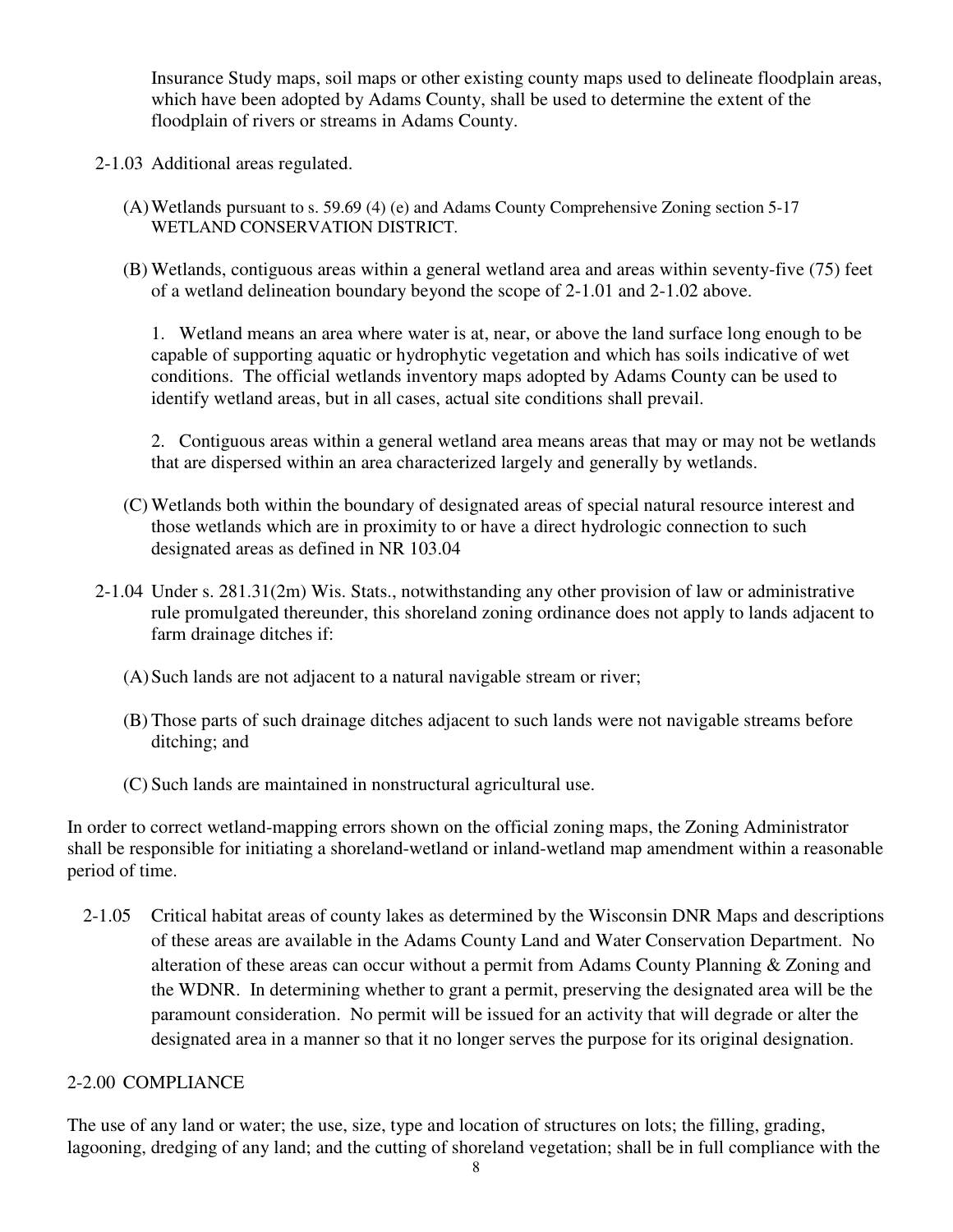terms of this Ordinance and other applicable State and Federal regulations. (See also Section 6 for nonconforming uses). Buildings, signs and other structures shall require a permit unless expressly exempted by the requirements of this Ordinance.

- 2-2.01 Unless specifically exempted by law, all cities, villages and towns located within Adams County are required to comply with this Ordinance and obtain all necessary permits.
	- (A) State agencies are required to comply when Section 13.48 (13), Wisconsin Statutes, applies.
	- (B) The construction, reconstruction, maintenance and repair of State and municipal bridges are exempt when Section 30.123, Wisconsin Statutes, applies.

# 2-3.00 ABROGATION AND GREATER RESTRICTIONS

- 2-3.01 It is not otherwise intended by this Ordinance to repeal, abrogate or impair any existing deed restrictions or ordinances; however, where this Ordinance imposes greater restrictions, the provisions of this Ordinance shall prevail.
- 2-3.02 This Ordinance shall not require the approval or be subject to disapproval by any town or town board.
- 2-3.03 If any existing Town Ordinance relating to shorelands and/or wetlands is more restrictive than this Ordinance or any amendments thereto, the Town Ordinance continues in all respects to the extent of the greater restrictions, but not otherwise.
- 2-3.04 The provisions of this ordinance supersede all the provisions of any county zoning ordinance adopted under s. 59.692, Wis. Stats., which relate to shorelands. However, where an ordinance adopted under a statute other than s. 59.692, Wis. Stats., is more restrictive than this ordinance, that ordinance shall continue in full force and effect to the extent of the greater restrictions, but not otherwise.

# 2-4.00 INTERPRETATION

In their interpretations and applications, the provisions of this Ordinance shall be held to the minimum requirements and shall be liberally construed in favor of the County and shall not be deemed a limitation or repeal of any other powers granted by Wisconsin Statutes.

# 2-5.00 SEVERABILITY

If any section, clause, provision or portion of this Ordinance is adjudged unconstitutional or invalid by a court or competent jurisdiction, the remainder of this Ordinance shall not be affected thereby and shall remain enforceable.

# **SECTION 3 – SETBACKS AND USE RESTRICTIONS**

# 3-1.00 HIGHWAY SETBACKS & VISUAL CLEARANCES

For the purpose of determining the distance buildings and other structures shall be set back from the street and highways, the highways of Adams County are divided into the following classes: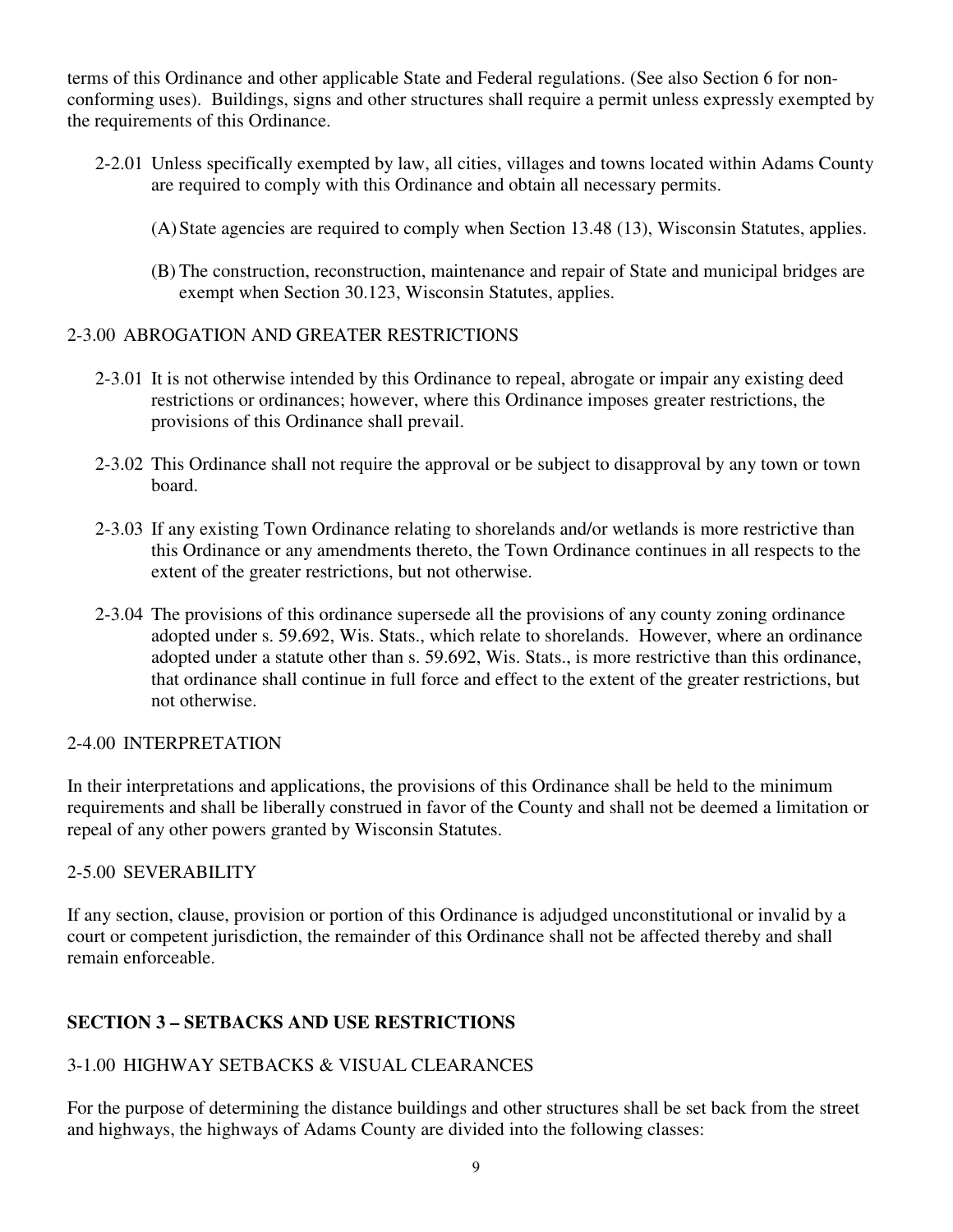## 3-1.01 CLASS A HIGHWAYS.

- (A) All State and Federal Highways are hereby designated as Class A Highways.
- (B) The setback from Class A Highways shall be one hundred ten (110) feet from the center-line of the highway or fifty (50) feet from the right-of-way line, whichever is greater.

## 3-1.02 CLASS B HIGHWAYS.

- (A) All county trunks are hereby designated as Class B Highways.
- (B) The setback from Class B Highways shall be eighty-three (83) feet from the centerline of such highway or fifty (50) feet from the right-of-way line, whichever is greater.

## 3-1.03 CLASS C HIGHWAYS.

- (A) All town roads, public streets and highways not otherwise classified, are hereby designated as Class C Highways.
- (B) The setback from Class C Highways shall be sixty-three (63) feet from the centerline of such highway or thirty (30) feet from the right-of-way line, whichever is greater.
- 3-1.04 VISUAL CLEARANCE TRIANGLE. In each quadrant of every public street intersection there shall be a visual clearance triangle bounded by the street centerlines and a line connecting points on them three hundred (300) feet from a Class A Highway intersection, two hundred (200) feet from a Class B Highway intersection and one hundred fifty (150) feet from a Class C Highway intersection.
	- (A) Objects permitted within Highway setback lines and visual clearance triangles:
		- 1. Open fences.
		- 2. Telephone and power transmission poles, lines and pedestals.

3. The planting and harvesting of field crops, shrubbery and trees except that no trees, shrubbery or crops shall be planted within a visual clearance triangle so as to obstruct the view.

3-1.05 SETBACKS FROM PRIVATE ROADS AND ACCESS EASEMENTS. When serving more than one residence or parcel, the setback shall be thirty (30) feet from the described private road or easement; in case of a private road or easement that does not have a legal description, thirty (30) feet from the nearest point on the edge of the traveled way.

## 3-2.00 SETBACKS FROM THE WATER

All buildings and structures, except stairways, walkways, piers, and patios which may require a lesser setback, shall be set back at least seventy-five (75) feet from the ordinary high water mark of navigable waters.

**NOTE**: There are increased setbacks and other zoning restrictions in some areas. Retaining walls are prohibited within the seventy-five (75) ft. setback area. In situations where overlapping setbacks (e.g. road and water) exist, a variance is required.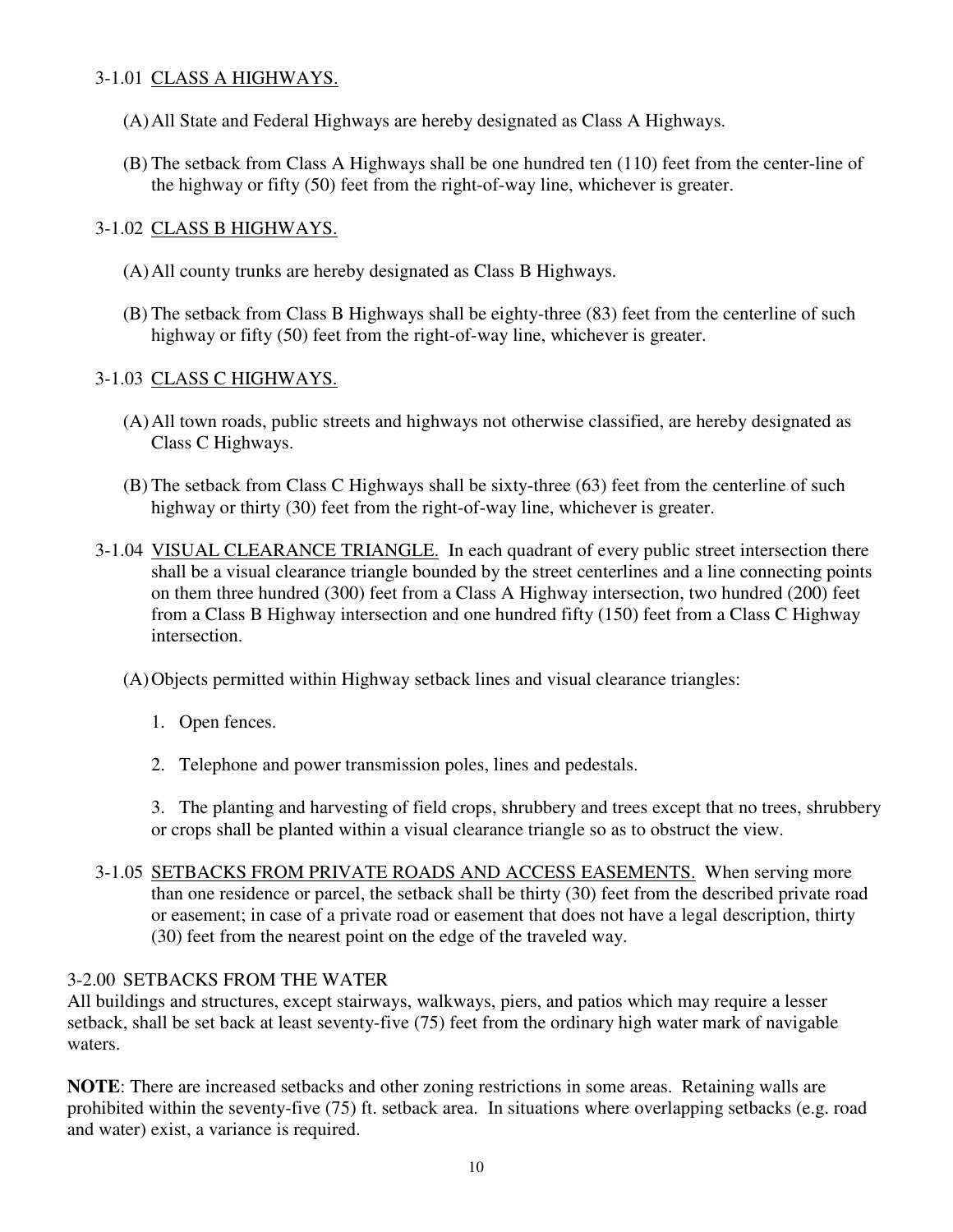- 3-2.01 Stairs, elevated walkways and that portion of piers landward of the ordinary high water mark are exempted from the shoreline setback requirement provided:
	- (A) The structure is necessary to access the shoreline because of steep slopes or wet, unstable soils.
	- (B) The structure shall be located so as to minimize earth disturbing activities and shoreline vegetation removal during construction and to be visually inconspicuous as viewed from the adjacent waterways and public thoroughfares.
	- (C) The structure shall be no more than four (4) feet wide.
	- (D) Structures shall be inconspicuously colored.
	- (E) Railings are permitted only where required by safety concerns.
	- (F) Canopies and roofs on such structures are prohibited.
	- (G) Stairways shall be supported on piles or footings rather than being excavated from erodible soils or steep slopes.
	- (H) Landings for stairways or docks are permitted only where required by safety concerns and shall not exceed forty (40) square feet in area.
	- (I) Stairway and landing structures shall be a minimum of six (6) inches above average grade at the lowest point.
	- (J) Measures shall be taken to prevent erosion of the area beneath stairs and landings. An erosion control plan shall define the measures and a long-term maintenance plan approved by Adams County shall be included with the Zoning Permit Application and implemented upon completion of the project.
	- (K) Elevated walkways over shore wetland areas must be installed in a manner involving the least amount of wetland disturbance possible.
- 3-2.02 Patios. The Planning and Zoning Department shall grant special zoning permission for the construction or placement of a structure on property in a shoreland setback area if all of the following apply (see section 4-2.08 mitigation):
	- (A) The part of the structure that is nearest to the water is located at least thirty five (35) feet landward from the ordinary high-water mark.
	- (B) Total area of all structures in the shoreland setback area of the property will not exceed two hundred (200) square feet. In calculating this square footage, boathouses shall be excluded.
	- (C) The structure that is the subject for the request for special zoning permission has no sides or has open or screened sides.
	- (D) Adams County shall approve a plan that will be implemented by the owner of the property to preserve or establish a vegetative buffer zone that covers at least seventy (70) percent of the half of the shoreland setback area that is nearest to the water.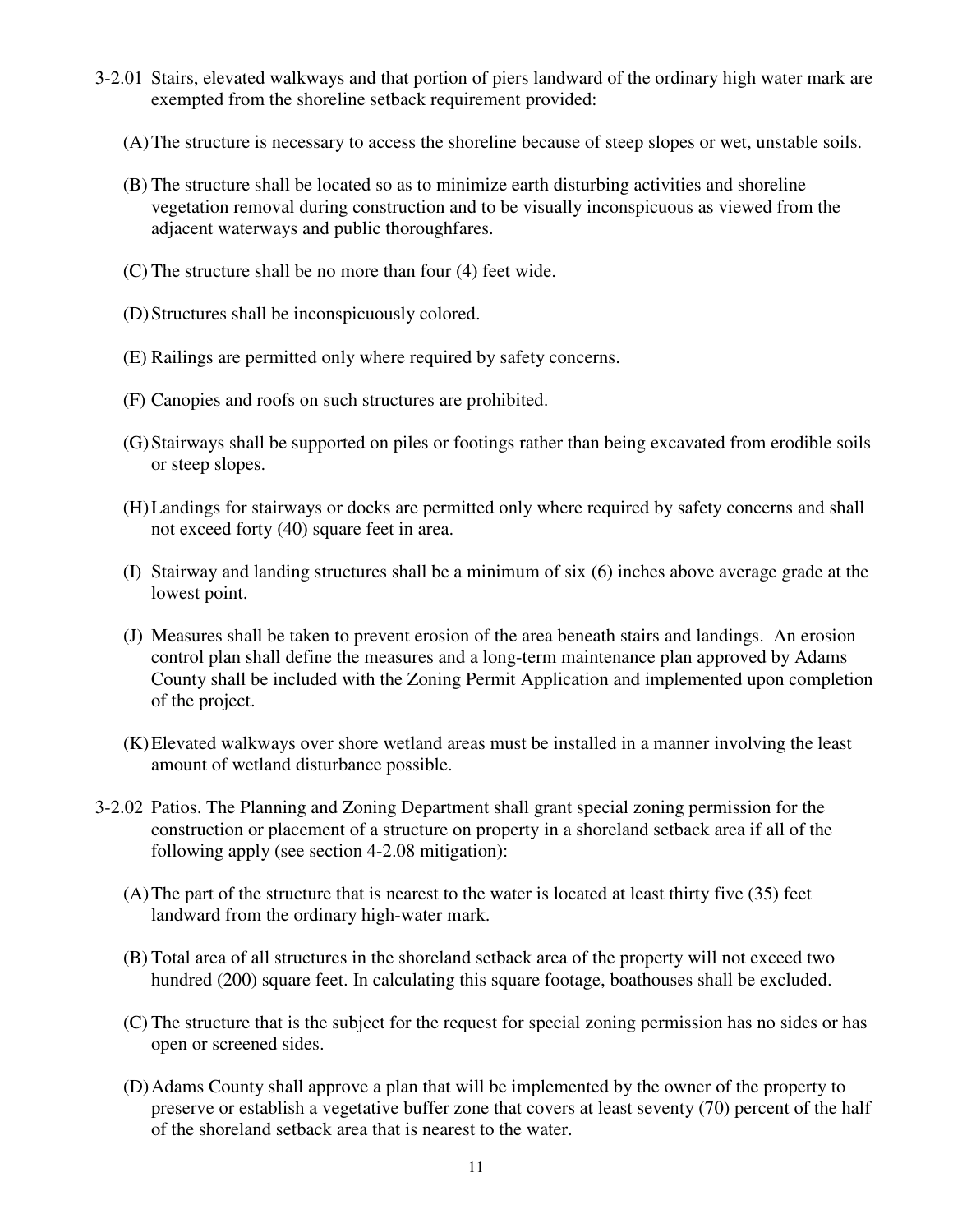- 3-2.03 Upon issuance of a Zoning Permit, non-vegetative erosion control devices and materials such as flagstone and gravel may be allowed in the seventy-five ft. setback area in cases where the site is not conducive to the establishment of vegetation. A design and a long-term maintenance plan approved by Adams County shall be included with the Zoning Permit Application.
- 3-2.04 Beginning July 1, 2015, livestock shall be prohibited closer than thirty-five (35) feet to any navigable water body with the exception of a stream crossing that meets USDA-Natural Resources Standard 578-Stream Crossing and does not exceed ten (10) feet in width.

# 3-3.00 SETBACKS AND HEIGHT

# 3-3.01 BASIC REQUIREMENTS

- (A) Setbacks: All buildings and structures shall be set back per the applicable zoning district requirements.
- (B) Height: All buildings and structures shall comply with the applicable zoning district requirements; however, to protect and preserve wildlife habitat and natural scenic beauty, on or after February 1, 2010, any construction that results in a structure taller than thirty-five (35) feet within seventy-five (75) feet of the ordinary high-water mark of any navigable waters is prohibited.

# 3-3.02 EXCEPTIONS:

NOTE: Residential and security fences are not permitted in waterfront setback areas.

 (A) Residential fences, hedges, and tree plantings are permitted along the inside of property lines or in the yards of residential districts.

 1. Residential fences shall not exceed a height of six (6) feet. No height limitation shall be placed on tree plantings or hedges.

- 2. The finished side of the fence must face to the outside.
- (B) Security fences are permitted along the property lines in all districts, but shall not exceed ten (10) feet in height and shall be of an open type similar to woven wire or wrought iron fencing.
- (C) Farm related fencing is permitted along the property lines or in the yards of General Purpose districts provided that a substantial impediment to visibility is not thereby created.
- (D) Vegetation and certain accessory structures used for landscaping and decorating in the required front, rear and side yards. Structures and vegetation include, but are not limited to, flag poles, ornamental light standards, ornamental ponds and fountains, lawn furniture, sun dials, bird baths, trees, shrubs and flowers.
- (E) Signs as permitted in section 12.

# 3-4.00 REDUCED BUILDING SETBACKS

3-4.01 A setback less than the setback required from the ordinary high water mark or appropriate class of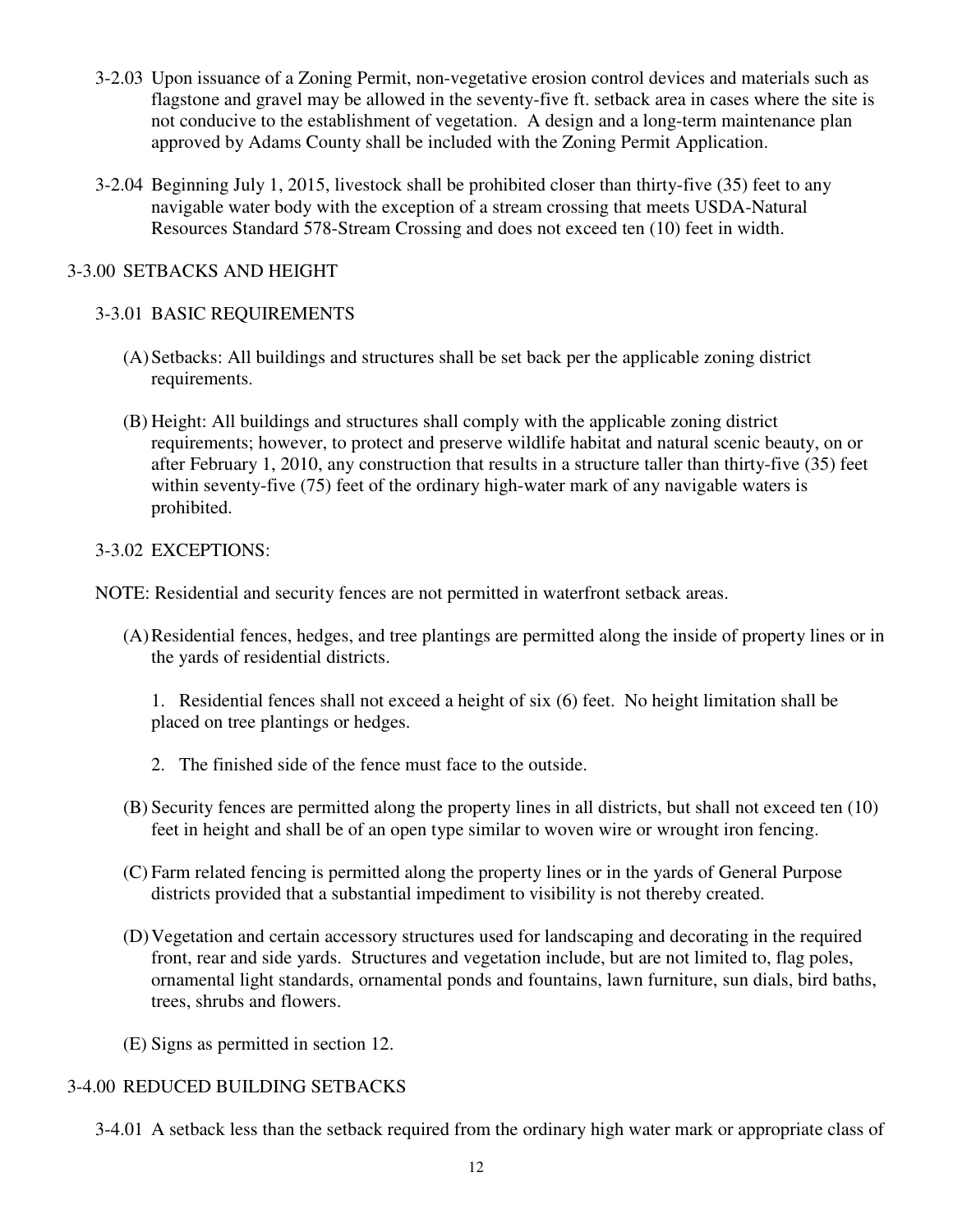highway may be permitted when an existing development pattern exists where there are existing main buildings in both directions along the shoreline within two hundred fifty (250) feet of the proposed site that are built to less than the required setback. In such case, the setback shall be the average of the nearest main building on each side of the proposed site. Such setback relief shall be limited to a maximum of ten (10) feet.

 (A) Variance. Any other setback reduction may only be permitted by the Board of Adjustment according to Section 13-5.01 (4) of this Ordinance.

## 3-5.00 MAINTENANCE AND USE OF SETBACK AREAS

Any such required setback area shall be kept clean and free from the accumulation of debris and refuse. Such required setback areas shall not be used for the storage or display of equipment, products, vehicles, or other materials for a period to exceed six (6) consecutive months.

#### 3-6.00 USE RESTRICTIONS

The following use restrictions and regulations shall apply:

- 3-6.01 Only those principal uses specified for a district and their essential services shall be permitted in that district.
- 3-6.02 Only one principal structure shall be located, erected or moved onto a lot, except in the General Purpose district, a permitted manufactured home park or an approved and platted condominium.
- 3-6.03 Customary accessory uses and structures are permitted in any district. Accessory structures including those for storage or occasional use such as hunting quarters shall not consist of truck bodies, recreational vehicles, mobile or manufactured homes. Residential accessory uses shall not involve the conduct of any business, trade, or industry, except in a residential district, home occupations and professional home offices are permitted.
- 3-6.04 Special Exceptions and their accessory uses are considered as special uses requiring review, public hearing, and approval by the Board of Adjustment in accordance with Section 13-4 of this Ordinance.
- 3-6.05 The regular outside parking of more than one (1) truck, other than panel or pickup trucks, or of other vehicular equipment, which exceeds thirty (30) feet in length, shall be prohibited in all residential districts.
- 3-6.06 Unclassified or unspecified uses shall not be permitted until the Board of Adjustment has reviewed and approved an application in accordance with the requirements of Section 13-4 of this Ordinance.
- 3-6.07 Temporary uses, such as real estate sales field offices or shelters for materials and equipment being used in the construction of a permanent structure, are permitted upon obtaining a permit from the Planning and Zoning Department.
- 3-6.08 No lot, yard, parking area, building area, or other space shall be reduced in area or dimension so that it does not meet the provisions of this ordinance. No part of any lot, yard, parking area, or other space required for a structure or use shall be used for any other structure or use.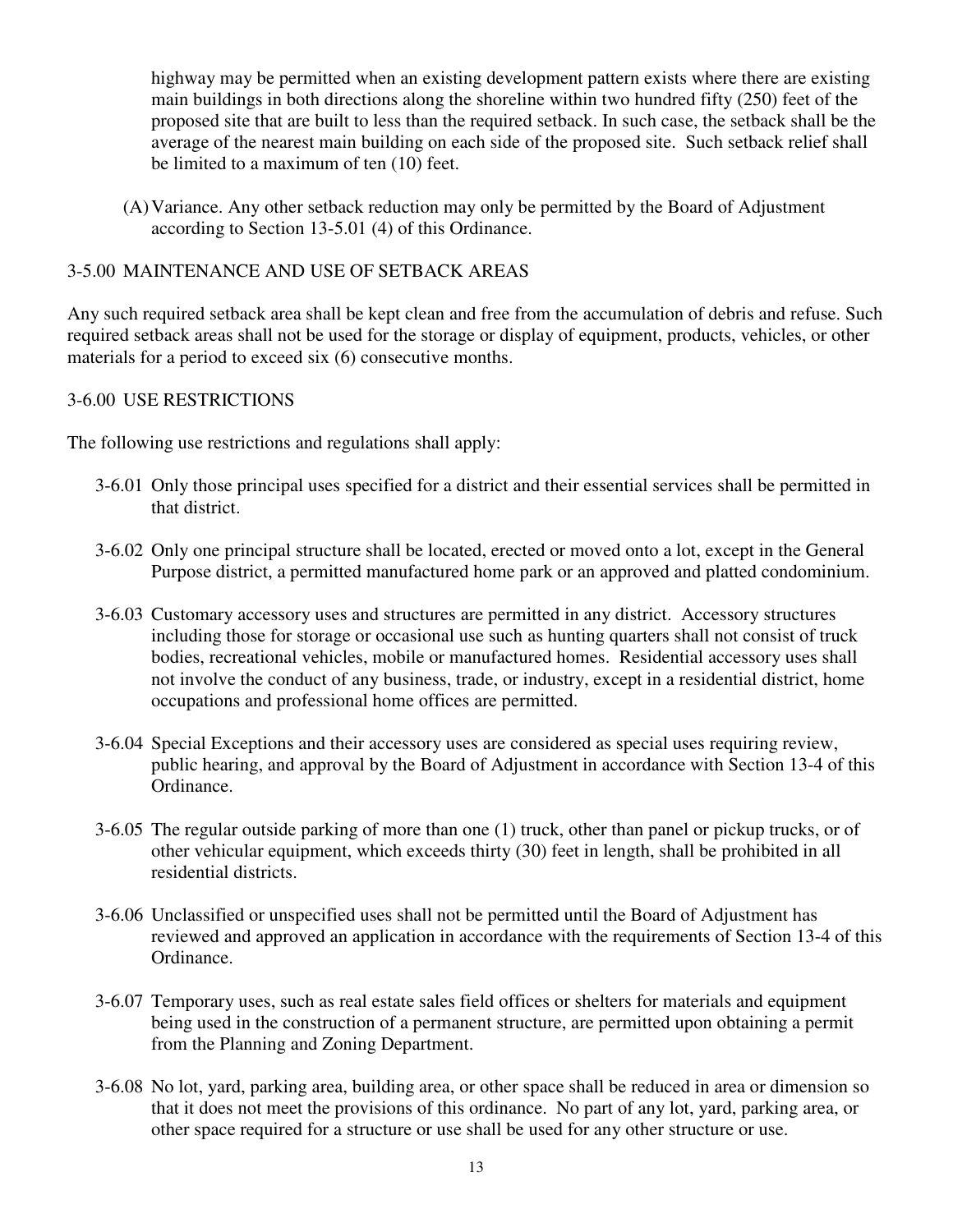## 3-7.00 LAND DIVISION REVIEW

- 3-7.01 The county shall review, pursuant to s.236.45, Wis. Stats., all land divisions in shoreland areas which create three (3) or more parcels or building sites of five (5) acres each or less within a five (5)-year period. In such review all of the following factors shall be considered:
	- (A) Hazards to the health, safety or welfare of future residents.
	- (B) Proper relationship to adjoining areas.
	- (C) Public access to navigable waters, as required by law.
	- (D) Adequate storm-water drainage facilities.
	- (E) Conformity to state law and administrative code provisions.

## 3-8.00 IMPERVIOUS SURFACE STANDARDS

#### 3-8.01 PURPOSE

 Establish impervious surface standards to protect water quality and fish and wildlife habitat and to protect against pollution of navigable waters. County impervious surface standards shall apply to the construction, reconstruction, expansion, replacement or relocation of any impervious surface within three hundred (300) feet of the ordinary high-water mark of any navigable waterway, and shall require all of the following  $3 - 8.02 - 3 - 8.06$ :

## 3-8.02 CALCULATION OF IMPERVIOUS SURFACE

 Percentage of impervious surface shall be calculated by dividing the surface area of existing and proposed impervious surfaces on the portion of a lot or parcel that is within three hundred (300) feet of the ordinary high-water mark by the total surface area of that portion of the lot or parcel that is within three hundred (300) feet of the ordinary high-water mark, and multiplied by one hundred (100).

#### 3-8.03 IMPERVIOUS SURFACE STANDARD

Up to fifteen percent (15%) impervious surface on the portion of a lot or parcel that is within three hundred (300) feet of the ordinary high-water mark is allowed.

#### 3-8.04 MAXIMUM IMPERVIOUS SURFACE

 More than fifteen percent (15%) impervious surface but not more than thirty percent (30%) impervious surface on the portion of a lot or parcel that is within three hundred (300) feet of the ordinary high-water mark is allowed as follows:

 (A) A permit can be issued for development that exceeds fifteen percent (15%) impervious surface but not more than thirty percent (30%) impervious surfaces with a mitigation plan that meets the standards found in section 4-2.08 mitigation.

# 3-8.05 EXISTING IMPERVIOUS SURFACES

 For existing impervious surfaces that do not comply with the impervious surface standard in section 3- 8.03 or the maximum impervious surface standard in section 3-8.04, the property owner may do any of the following: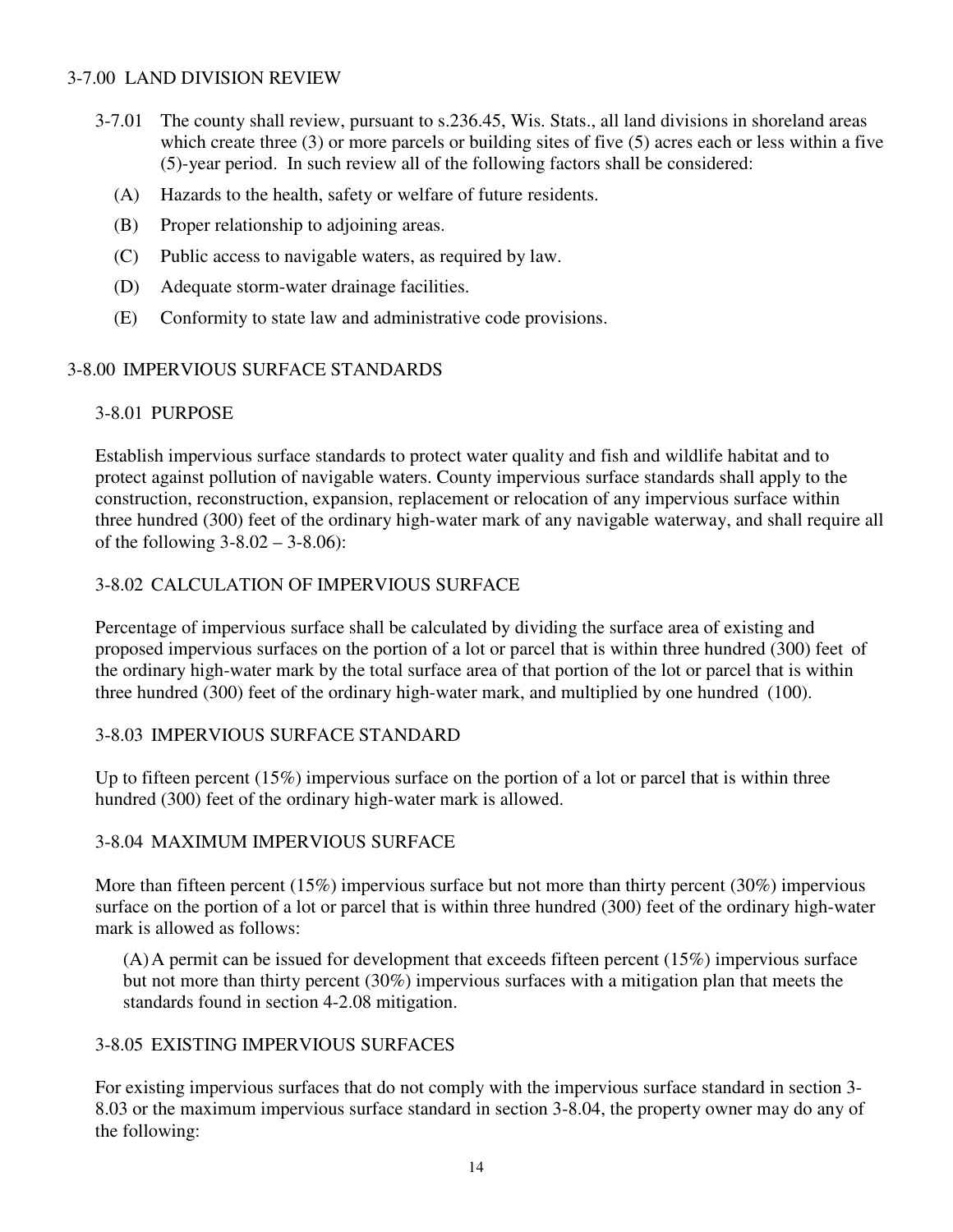- (A) Maintain and repair the existing impervious surfaces;
- (B) Replace existing impervious surfaces with similar surfaces within the existing building or structure envelope;
- (C) Relocate or modify an existing impervious surface with similar or different impervious surface, provided that the relocation or modification does not result in an increase in the percentage of impervious surface that existed on the effective date of this ordinance revision, and the impervious surface meets the applicable setback requirements 3-1.00, 3-2.00 and the applicable zoning district requirements.
- (D) This section shall not be construed to supersede other provisions in this ordinance. Maintenance, reconstruction, relocation and expansion of existing structures must comply with other applicable provisions in this ordinance, the shoreland setback standards in sections 3-2.00 or 3-4.00 and the nonconforming structure provisions of section 6.

# 3-9.00 FLOODPLAIN STRUCTURES

Buildings and structures to be constructed or placed in a floodplain shall be required to comply with the Adams County Floodplain Zoning Ordinance.

# 3-10.00 RECREATIONAL VEHICLES AND CAMPING

3-10.01 General Regulations:

(A) Recreational vehicles / camping units:

 1. Buses, construction trailers, truck bodies and trailers and other similar items not intended for use as recreational vehicles or camping units are prohibited from such use.

 2. Recreational vehicles / camping units shall have a length of forty-five (45) feet or less and a body width of eight (8) feet or less.

3. Park Model Trailers are allowed only in licensed campgrounds.

(B) Camping:

 1. In districts where camping is a permitted use, a self-contained recreational vehicle or camping unit may be placed on an individual lot without a permit provided:

2. No more than two (2) camping units shall be located on any parcel;

 3. The unit is not a permanent installation (e.g. no continuous connection to sanitary system-dump use only, no foundation);

4. The unit remains mobile (e.g. no skirting, no hitch removal or wheel removal);

5. The unit is licensed for highway use (if applicable); and

6. An acceptable method of sewage and gray-water disposal is provided.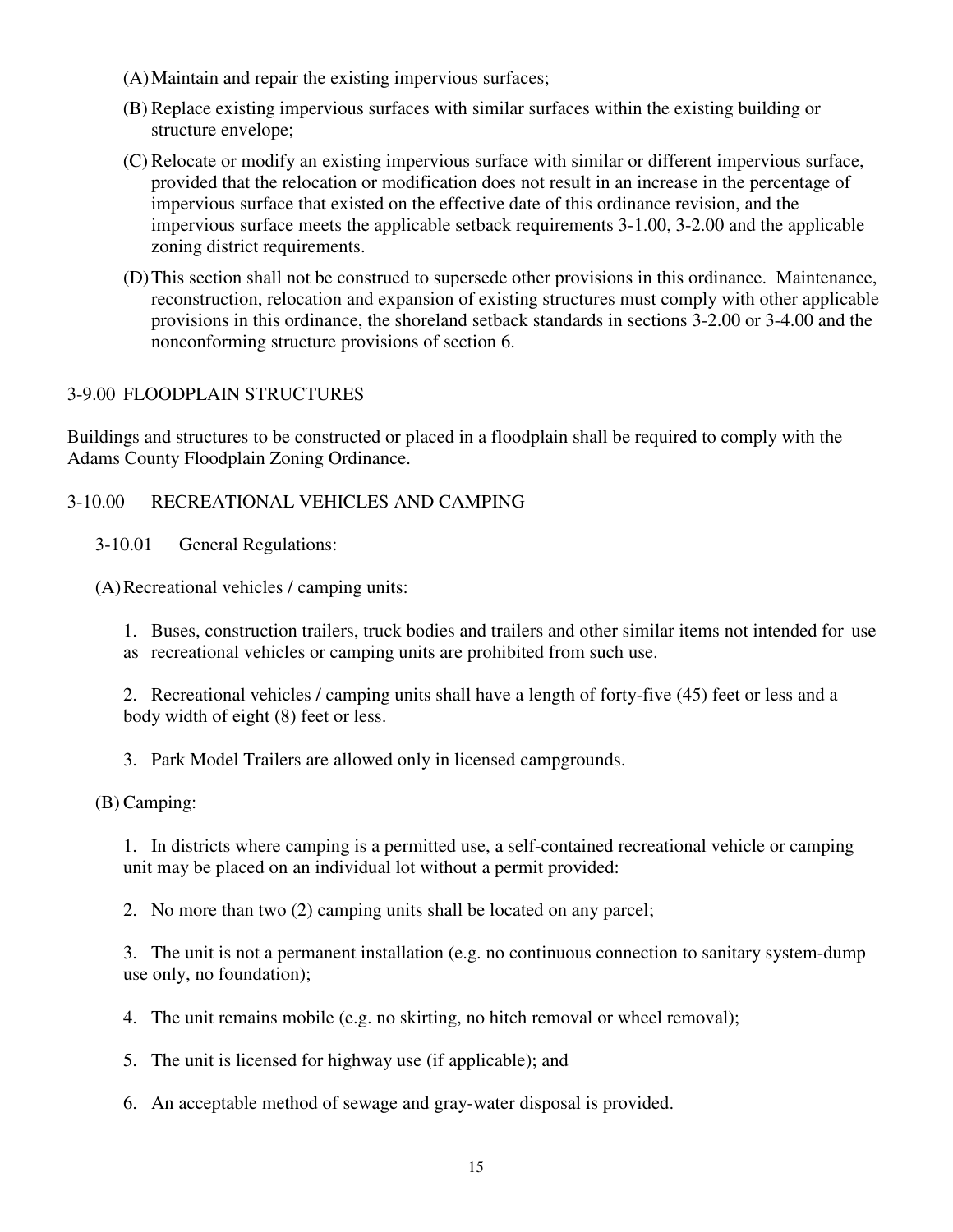# **SECTION 4 - REMOVAL OF SHORE COVER, BUFFER ZONES AND MITIGATION**

## 4-1.00 PURPOSE

To protect natural scenic beauty, fish and wildlife habitat, and water quality, Adams County shall regulate removal of vegetation in shoreland areas, consistent with generally accepted forestry management practices and the following standards that consider sound forestry and soil conservation practices and the effect of vegetation removal on water quality, including soil erosion, and the flow of effluents, sediments and nutrients.

#### 4-2.00 MAINTENANCE AND ESTABLISHMENT OF A VEGETATIVE BUFFER ZONE

To protect water quality, fish and wildlife habitat and natural scenic beauty, and to promote preservation and restoration of native vegetation, this ordinance designates land that extends from the ordinary high water mark to a minimum of thirty-five (35) feet inland as a vegetative buffer zone and prohibits the removal of vegetation in the vegetative buffer zone except as follows:

4-2.01 Trees and shrubs may be removed in the vegetative buffer zone to create access and viewing corridors, provided that the combined width of all access and viewing corridors on a riparian lot or parcel may not exceed thirty percent (30%) of the shoreline frontage. Within the access and viewing corridor, a sand recreational area may be maintained with hand tools.

**Note**: If creating a new sand recreational area, all activities must meet Section 5 of this Ordinance.

- 4-2.02 In the remaining seventy percent (70%) length of this strip, vegetation shall be preserved as stated in a maintenance agreement approved by the County. At a minimum, the maintenance agreement shall be on file at the County and shall describe existing vegetation and/or vegetation restored and what activities shall occur to maintain the vegetative buffer zone. Vegetative buffer zones shall consist of a minimum fifty percent (50%) native plant canopy upon maturity. The following maintenance activities are allowed in the vegetative buffer zone:
	- (A) Except as provided in paragraph (B) below, on all soils and slopes, routine maintenance of grasses that does not result in the death of the grass plants and does not require earth disturbance may occur to a height of no less than six (6) inches during the period between Memorial Day and Labor Day. Grass maintenance shall not result in a grass height of less than six (6) inches.
	- (B) On all types of sandy soils with a minimum native species tree/shrub population of one plant per one hundred (100) square feet, routine maintenance of grasses that does not result in the death of the grass plants and does not require earth disturbance may occur to a height of three (3) inches during the period between Memorial Day and Labor Day. Grass maintenance shall not result in a grass height of less than three (3) inches.
	- (C) With prior approval of the County, removal of trees and shrubs in the vegetative buffer zone on a parcel with ten (10) or more acres of forested land consistent with "generally accepted forestry management practices" as described in Department publication "Wisconsin Forest management Guidelines" (publication FR-226), provided that vegetation removal be consistent with these practices;
	- (D) With prior approval of the County, removal of vegetation to manage exotic or invasive species, damaged vegetation, vegetation that must be removed to control disease, or vegetation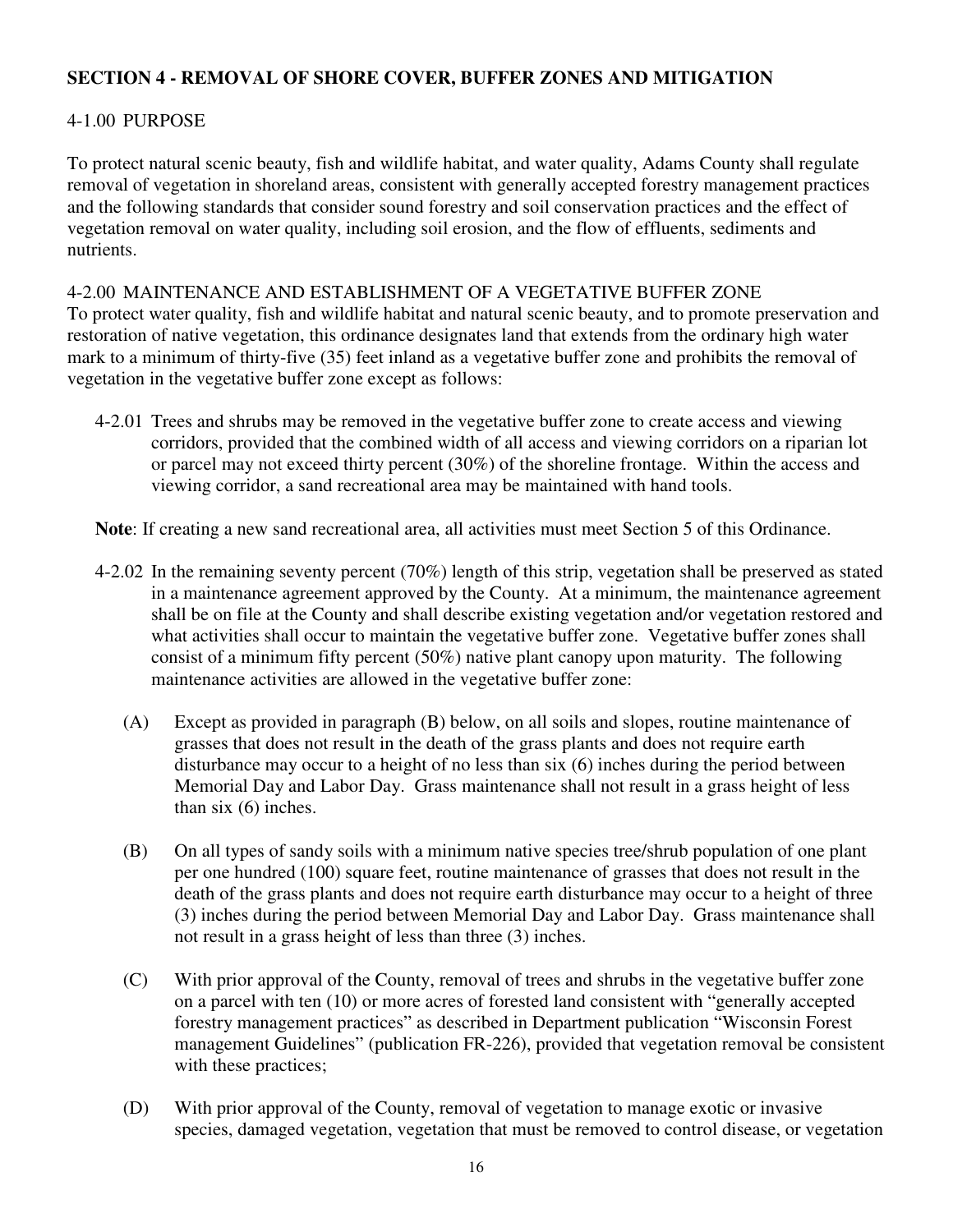creating an imminent safety hazard, provided that any vegetation removed under the permit be replaced by replanting in the same area as soon as practicable;

- (E) The County may authorize by permit additional vegetation management activities in the vegetative buffer zone. The permit issued under this paragraph shall require that all management activities comply with detailed plans approved by the County and designed to control erosion by limiting sedimentation into the waterbody, to improve the plant community by replanting in the same area, and to maintain and monitor the newly restored area. The permit also shall require an enforceable restriction to preserve the newly restored area.
- 4-2.03 Natural vegetation shall be preserved to retard runoff, promote infiltration, prevent erosion and preserve natural beauty. If the County determines that re-vegetation is necessary due to removal, ordinance violation or other similar circumstance that undermines the purposes of this Ordinance, vegetation shall be replaced per the Wisconsin Biology Technical Note 1: Shoreland Habitat. Replacement vegetation shall be similar size and age or the most mature plant size reasonably available. A planting and maintenance plan shall be submitted to the County for approval prior to replacing the vegetation.
- 4-2.04 The portions of permitted shoreline stabilization measures located above the ordinary high water mark are acceptable as contributing to the measurement of the thirty-five (35) foot buffer requirement.
- 4-2.05 By July 1, 2015, all lands that extend from the ordinary high water mark to a minimum of thirty five (35) feet inland that currently do not meet the requirements of Section 4-2.00 above, shall become vegetative buffer zones specifically complying with Section 4-2.01, 4-2.02 or such lands shall be considered to be in violation of this ordinance and be subject to enforcement and penalties as stated in Section 15 of this ordinance. Exception to this requirement are lands that extend from the ordinary high water mark to a minimum of thirty-five (35) feet inland that had no existing vegetation prior to the Adams County Shoreland Protection Ordinance effective date of 1/1/1971.
- 4-2.06 A mitigation plan shall be required when the county issues a permit under Sections: 3-8.04 Maximum Impervious Surface, 6-1.06 Vertical Expansion of Nonconforming Principal Structure and 6-1.08 Replacement or Relocation of Nonconforming Principle Structure.
- 4-2.07 As determined by Adams County, in cases where a thirty-five (35) ft. buffer is not practical due to site limitations including but not limited to legal nonconforming setback encroachments, topography, the non-existence of soil (e.g. bedrock), soil inadequacies; other mitigation measures capable of serving the purposes of this Ordinance such as rain gardens shall be implemented in lieu of complying with the requirements in Section 4. If less than a thirty-five (35) ft. buffer is to be established, the buffer area shall be at a minimum, thirty-three percent (33%) of the distance as measured horizontally from the Ordinary High Water Mark to the primary structure or other limiting obstruction.
- 4-2.08 MITIGATION. When the county issues a permit requiring mitigation under sections 3-2.02, 3- 8.04, 6-1.06, 6-1.08 or 4-2.01 through 4-2.07, the property owner must submit a complete permit application that is reviewed and approved by the county. As part of the mitigation plan, the permit applicant shall restore the lands that extend from the ordinary high water mark to a minimum of thirty-five (35) feet inland as a vegetative buffer zone specifically complying with Section 4-2.01, 4-2.02. The permit shall further require the property owner to establish or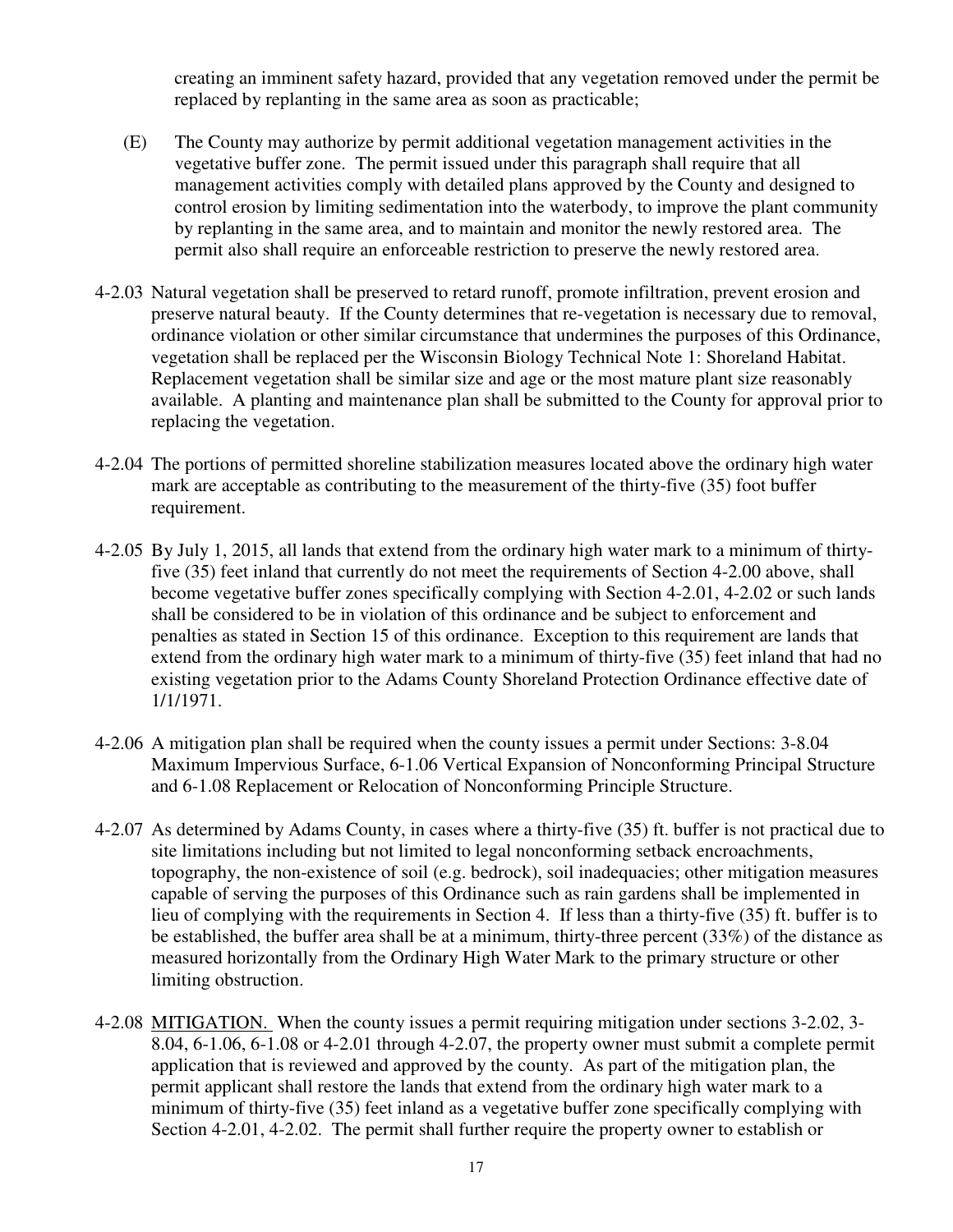maintain measures that the county determines are adequate to offset the impacts of the permitted expansion on water quality, near-shore aquatic habitat, upland wildlife habitat and natural scenic beauty. The mitigation measures shall be proportional to the impacts of the activity being permitted. The obligations of the property owner under the mitigation plan shall be evidenced by an instrument recorded in the office of the County Register of Deeds. Compliance with the permit shall be enforceable under section 15. The application shall include the following:

(A)A site plan that describes the proposed mitigation measures:

1. The site plan shall be designed and implemented to restore natural functions lost through development and human activities.

2. The mitigation measures shall be proportional in scope to the impacts on water quality, near-shore aquatic habitat, upland wildlife habitat and natural scenic beauty.

(B) An implementation schedule and enforceable obligation on the property owner to establish and maintain the mitigation measures:

1. The enforceable obligations shall be evidenced by an instrument recorded in the office of the Register of Deeds prior to issuance of the permit.

# **SECTION 5 - FILLING, GRADING, LAGOONING, DREDGING, DITCHING AND EXCAVATING**

#### 5-1.00 EROSION CONTROL

 5-1.01 All filling, rototilling, grading, lagooning, dredging, ditching or excavating shall be done in accordance with a Planning & Zoning Department approved erosion control and maintenance plan designed to minimize erosion, sedimentation and impairment of fish and wildlife habitat. Such activities may be permitted provided a design and maintenance plan is submitted to the Planning and Zoning Department and approved by the proper aurhority.

#### 5-2.00 OTHER INTERNAL REQUIREMENTS

 5-2.01 Filling, grading, lagooning, dredging, ditching or excavating in a shoreland-wetland or inlandwetland district may be permitted only if the requirements of Sections 8-3A.02 and 8-3A.03 of this Ordinance are met.

#### 5-3.00 STATE AND FEDERAL REQUIREMENTS

 5-3.01 A State or Federal permit may be required, in addition to a permit under this Ordinance, if state or federal laws are applicable to the filling, grading, lagooning, dredging, ditching or excavating that is proposed.

# 5-4.00 SPECIAL EXCEPTION PERMIT REQUIRED

A special exception permit is required:

 5-4.01 For any filling or grading of any area which is within three hundred (300) feet of the ordinary high-water mark and which has surface drainage toward the water and on which there is either: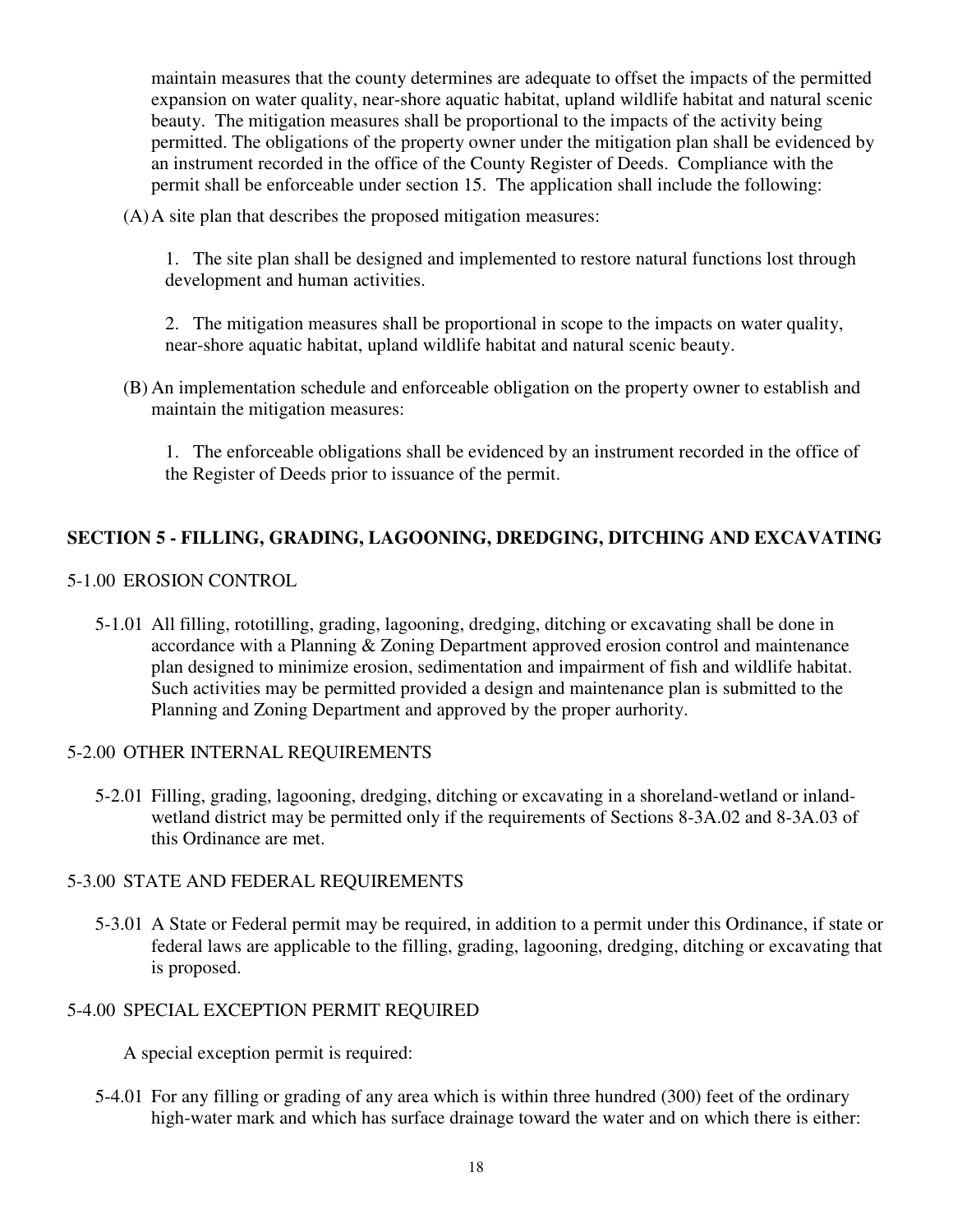- (A) Any filling or grading on slopes of more than twenty (20) percent.
- (B) Filling or grading of more than one thousand (1,000) square feet on slopes of twelve (12) to twenty (20) percent.
- (C) Filling or grading of more than two thousand (2,000) square feet on slopes of less than twelve (12) percent.
- NOTE: In addition, a permit shall be obtained from the Department of Natural Resources for any filling, grading or dredging of the bed of a navigable body of water or where more than ten thousand (10,000) square feet of grading and/or filling is to be completed on the banks of any navigable water body, as provided in Section 30.19 of the Wisconsin Statutes.

EXCEPTIONS TO SECTION 5-4.00 A zoning permit may be obtained in lieu of the special exception permit for:

- (A) Riprap or similar shoreline stabilization projects involving less than one thousand (1,000) square feet of filling or grading, for which a permit has been issued by the Department of Natural Resources.
- (B) The placement of sod or seed including site preparation outside the thirty-five (35) ft. buffer area.
- **NOTE**: Section 5-4.00 does not apply to soil conservation practices such as terraces, runoff diversions and grassed waterways that are used for sediment retardation.

# 5-5.00 LAGOONING OR DREDGING

A Special Exception permit shall be required before constructing, dredging or commencing work on an artificial waterway, canal, ditch, lagoon, pond, lake or similar waterway which is within five hundred (500) feet of the ordinary high-water mark of navigable body of water. The Board of Adjustment shall evaluate each application according to the standards as set out in Section 13-4.02 and 13-4.03 of this Ordinance and may request the County Planning and Zoning Committee to make available expert assistance from those State and Federa1 agencies which are assisting said District under a memorandum of understanding.

**NOTE**: A permit shall be obtained from the Department of Natural Resources under the provisions of Section 30.19, Wisconsin Statutes.

# 5-6.00 SPECIAL EXCEPTION CONDITIONS

- 5-6.01 In granting a Special Exception Permit the Board may attach the following conditions, in addition to the provisions specified in Section 13 of this Ordinance, that:
	- (A) The smallest amount of bare ground be exposed for as short a time as feasible.
	- (B) Temporary ground cover, such as mulch, be used, and permanent cover such as sod, be planted.
	- (C) Diversions, silting basins, terraces and other methods to trap sediment to be used.
	- (D) Lagooning be conducted in such a manner as to avoid creation of fish trap conditions.
	- (E) Fill is stabilized according to accepted engineering standards.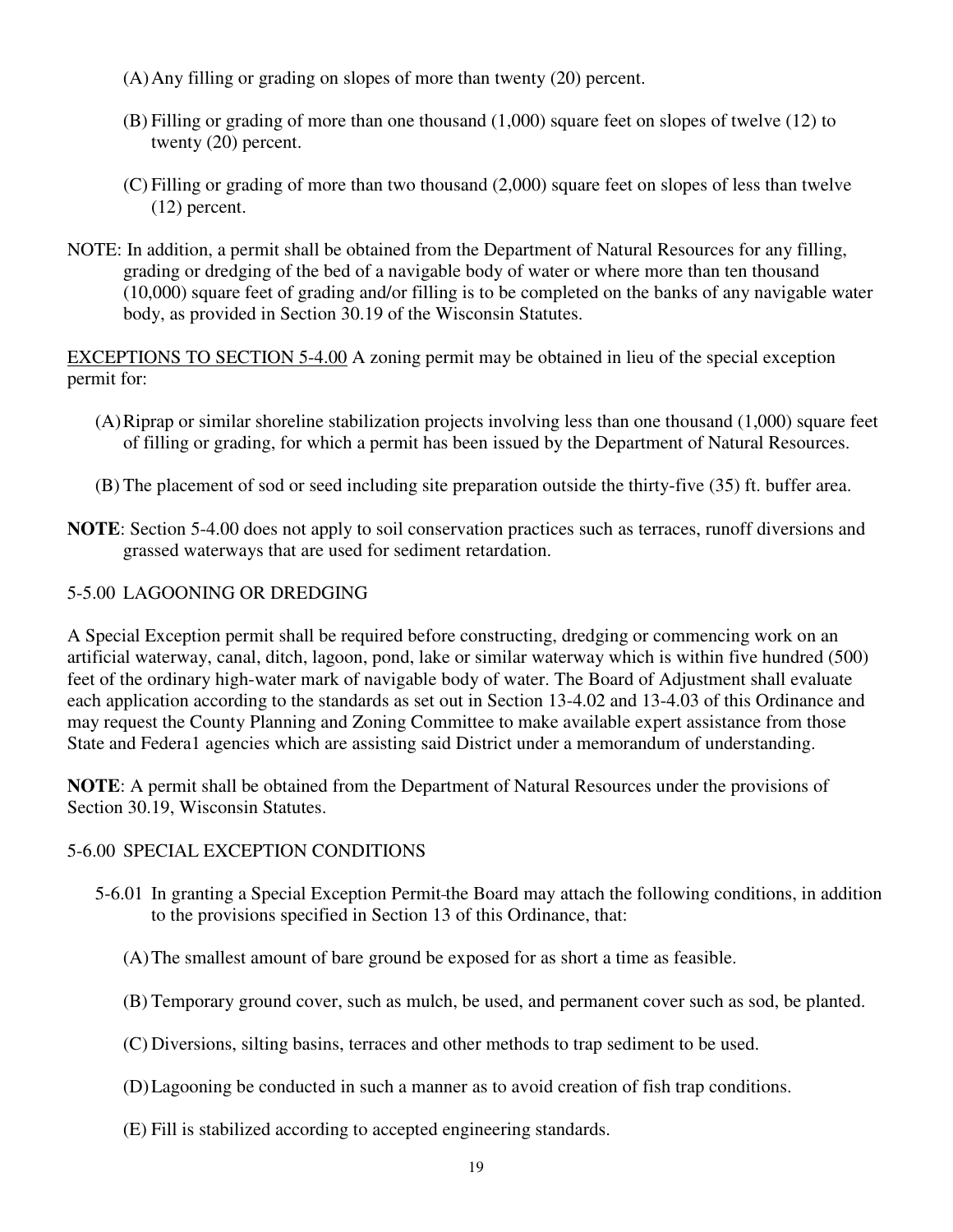- (F) Fill will not restrict a floodway or destroy the storage capacity of a floodplain.
- (G) Sides of a channel or artificial watercourse be stabilized to prevent slumping.
- (H) Sides of channels or artificial watercourses be constructed with side slopes of two (2) units horizontal distance to one (1) unit vertical or flatter, unless bulkheads or rip-rapping are provided.
- (I) A design and maintenance plan be submitted to the County for approval.

# **SECTION 6 - NONCONFORMING STRUCTURES, USES AND LOTS**

## 6-1.00 EXISTING NONCONFORMING STRUCTURES AND USES.

- 6-1.01 PURPOSE. To protect water quality, fish and wildlife habitat, and natural scenic beauty, some control is needed over the modification and reconstruction of these structures.
- 6-1.02 GENERAL RULE FOR NONCONFORMING USES AND STRUCTURES.
	- (A) Uses that are nuisances shall not be permitted to continue as a nonconforming use.
	- (B) Restrictions that are applicable to damaged or destroyed nonconforming structures and that are contained in an ordinance enacted under s. 59.692 stats. may not prohibit the restoration of a nonconforming structure if the structure will be restored to the size, subject to par. (b), location, and use that it had immediately before the damage or destruction occurred, or impose any limits on the costs of the repair, reconstruction, or improvement if all of the following apply:
		- 1. The nonconforming structure was damaged or destroyed after October 14, 1997.
		- 2. The damage or destruction was caused by violent wind, vandalism, fire, flood, ice, snow, mold, or infestation.
	- (C) An ordinance enacted under this section to which par. (A) applies shall allow for the size of a structure to be larger than the size it was immediately before the damage or destruction if necessary for the structure to comply with applicable state or federal requirements.
- 6-1.03 DISCONTINUED NONCONFORMING USE. If a nonconforming use is discontinued for a period of 12 months, any future use of the building, structure or property shall conform to the ordinance.
- 6-1.04 MAINTANENCE OF NONCONFORMING PRINCIPAL STRUCTURE. An existing principal structure that was lawfully placed when constructed but that does not comply with the required building setback per section 6.1 may be maintained and repaired within its existing building envelope. Maintenance and repair includes such activities as interior remodeling, plumbing, insulation, and replacement of windows, doors, siding, or roof.
- 6-1.05 MAINTENANCE OF NONCONFORMING ACCESSORY STRUCTURES. Accessory structures that were legally constructed before the adoption of this chapter may be maintained and repaired but may not be expanded or rebuilt unless authorized by s. 59.692(1s) Wisconsin Stats. or unless they are made to conform to all other provisions of this ordinance.
- 6-1.06 VERTICAL EXPANSION OF NONCONFORMING PRINCIPAL STRUCTURE. An existing principal structure that was lawfully placed when constructed but that does not comply with the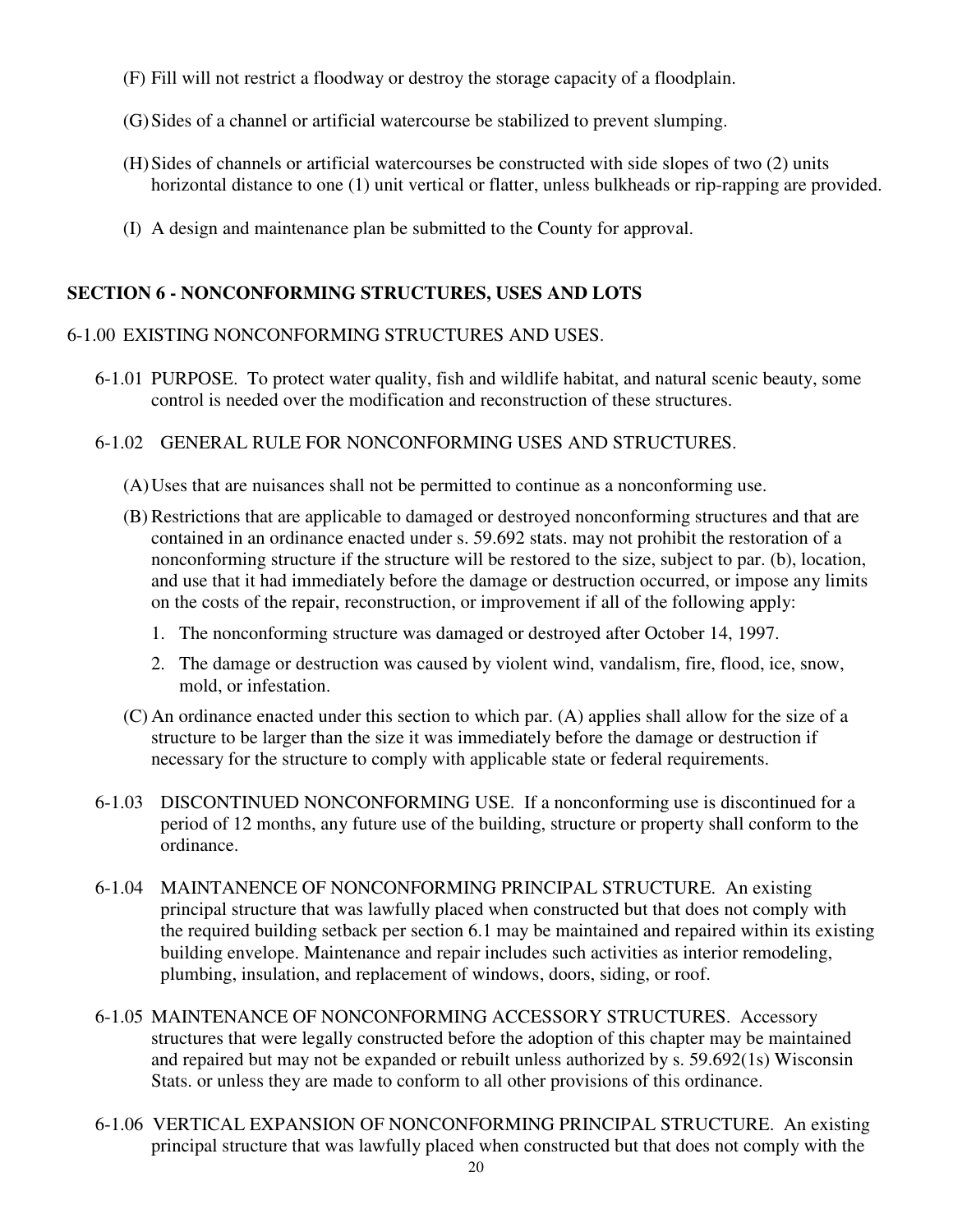required building setback per section 3-2.00 may be expanded vertically, provided that all of the following requirements are met:

- (A) The use of the structure has not been discontinued for a period of twelve (12) months or more.
- (B) The existing principal structure is at least thirty-five (35) feet from the ordinary high-water mark.
- (C) Vertical expansion is limited to the height of thirty-five (35) feet.
- (D)The county shall issue a permit that requires a mitigation plan that shall be approved by the county and implemented by the property owner by the date specified in the permit. The mitigation plan shall meet the standards found in section 4-2.08 mitigation.
- (E)All other provisions of this ordinance shall be met.
- 6-1.07 EXPANSION OF A NONCONFORMING PRINCIPAL STRUCTURE BEYOND SETBACK. An existing principal structure that was lawfully placed when constructed but that does not comply with the required building setback under section 3-2.00 , may be expanded horizontally, landward or vertically provided that the expanded area meets the building setback requirements per section 3-2.00 and that all other provisions of this ordinance are met. A mitigation plan is not required solely for expansion under this paragraph, but may be required per section 3-8.00.
- 6-1.08 REPLACEMENT OR RELOCATION OF NONCONFORMING PRINCIPAL STRUCTURE. An existing principal structure that was lawfully placed when constructed but that does not comply with the required building setback per section 3-2.00 may be replaced or relocated on the property provided all of the following requirements are met:
	- (A) The use of the structure has not been discontinued for a period of twelve (12) months or more.
	- (B) The existing principal structure is at least thirty-five (35) feet from the ordinary highwater mark.
	- (C) No portion of the replaced or relocated structure is located any closer to the ordinary high-water mark than the closest point of the existing principal structure.
	- (D) The county determines that no other location is available on the property to build a principal structure of a comparable size to the structure proposed for replacement or relocation that will result in compliance with the shoreland setback requirement per section 3-2.00.
	- (E) The county shall issue a permit that requires a mitigation plan that shall be approved by the county and implemented by the property owner by the date specified in the permit. The mitigation plan shall meet the standards found in section 4-2.08.
	- (F) The county shall issue a permit that requires that all other structures on the lot or parcel that do not comply with the shore-land setback requirement per section 3-2.00 and are not exempt under section 3-2.02 to be removed by the date specified in the permit.
	- (G) All other provisions of this ordinance shall be met.

# 6-2.00 EXISTING NONCONFORMING LOTS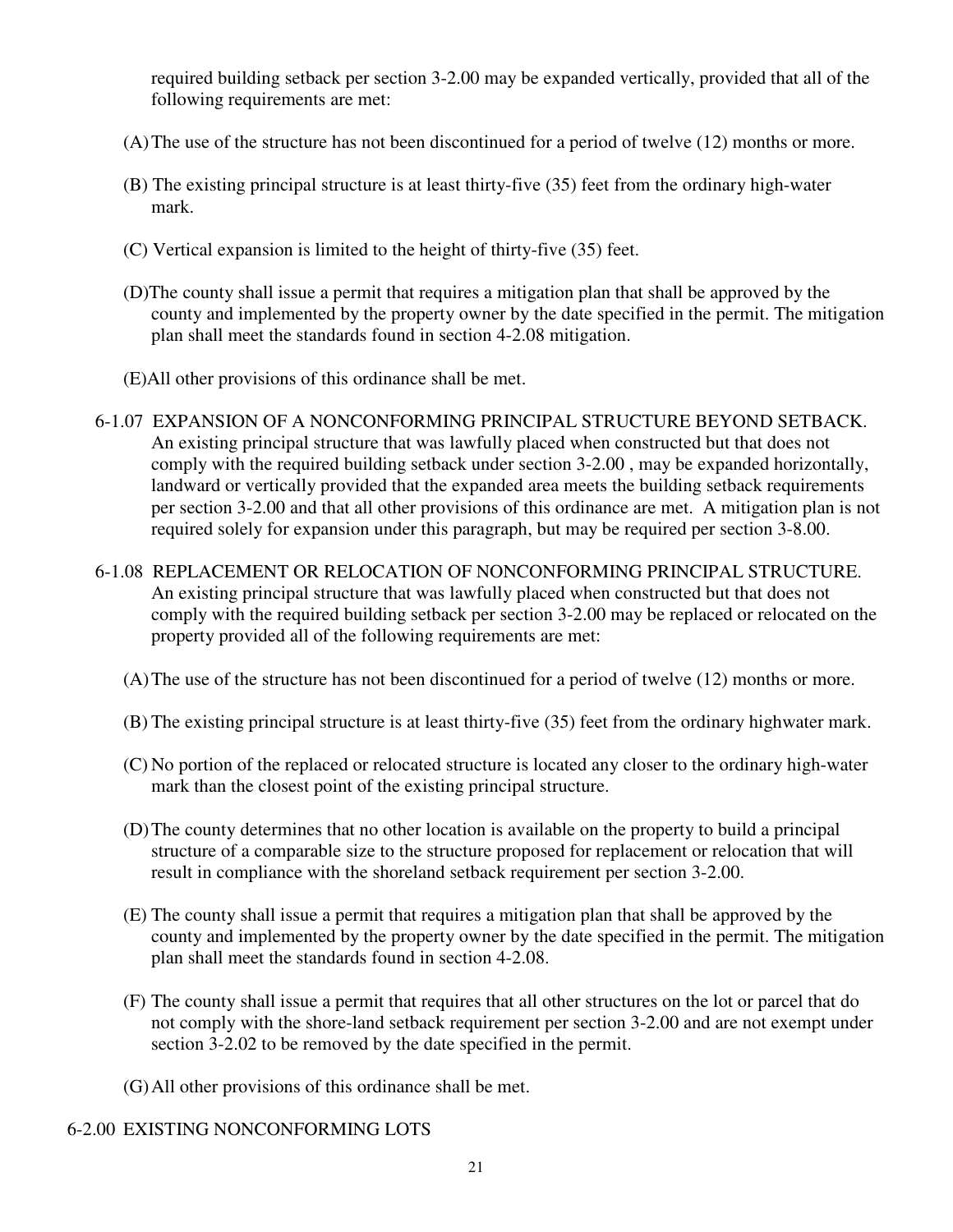In any district, permitted structures and uses are allowed on any legal lot of record in the Adams County Register of Deeds Office before April 15, 2008, provided that all other requirements of this ordinance and all other applicable ordinances are met. If such lot or parcel is in same ownership as abutting lands, the properties shall be combined to create a compliant or at least more compliant lot*.* If in separate ownership, all other ordinance requirements shall be applicable

**NOTE**: After April 15, 2008, the effective date of this revision, all lots or parcels created shall not be less than the minimum required by the zoning district in which the property is located.

# **SECTION 7 - ZONING DISTRICT MAPS**

# 7-1.00 SHORELAND ZONING MAPS, WISCONSIN WETLAND INVENTORY MAPS, FEMA FLOOD MAPS AND CRITICAL HABITAT MAPS

- 7-1.01 The shorelands and wetlands of Adams County are hereby divided into the following districts: (1) Shoreland-Wetland District, (2) Inland-Wetland District (3) Recreational-Residential Districts, (4) General Purpose District and (5) Conservancy District, which are described in Sections 8A, 8B, 9, 10A, 10B, and 11 of this Ordinance. These districts are designated on maps which are on file in the office of the Zoning Administrator for Adams County. The district maps and the following maps are hereby adopted and made a part of this Ordinance:
	- (A) The Wisconsin Wetland Inventory Maps dated April 12, 1988;
	- (B) The Adams County Official Shoreland Zoning Maps dated January 1, 1971 including all subsequent revisions;
	- (C) The following USGS Quadrangle Maps including all subsequent revisions; and
		- 1. Arkdale NW 11. Grand Marsh
		- 2. Arkdale NE 12. Westfield
		- 3. Arkdale 13. Brooks
			-
		- 4. Roche-A-Cri 14. Oxford
		- 5. Coloma NW 15. Wisconsin Dells North
		- 6. Coloma SW 16. Big Spring
		- 7. Coloma 17. Briggsville<br>
		8. Hancock 18. Dellwood
		- 18. Dellwood
		- 9. Necedah 19. Round Bluff
		- 10. Adams 20. Easton

(D) The Adams County Critical Habitat Area Maps dated December 2006 and January 2007.

(E) The Flood Insurance Rate Map (FIRM) panels 55001C0006D through 55001C0500D and the Flood Insurance Study (FIS) 55001CV000A both dated June 17, 2008.

All pertinent notations and information shown on the Official Adams County Shoreland Zoning Maps, the Wisconsin Wetland Inventory Maps and the USGS Maps are as much a part of this Ordinance as if the matter set forth by the maps is fully described herein.

#### **SECTION 8A - SHORELAND-WETLAND DISTRICT**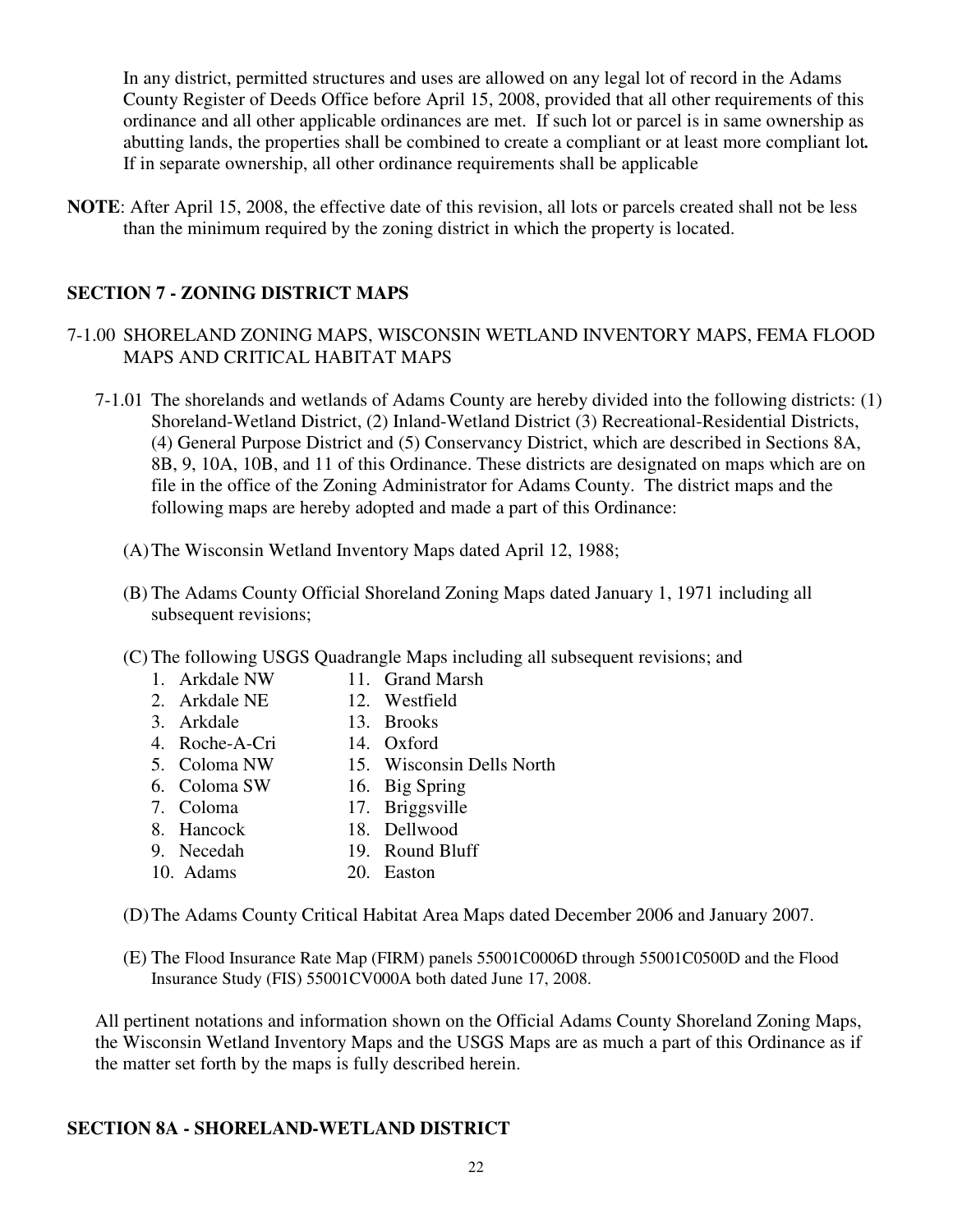## 8-1A.00 DESIGNATION

This district shall include all shorelands within the jurisdiction of this Ordinance that are designated as wetlands, including all point symbols, on the Wisconsin Wetland Inventory Maps which have been adopted in Section 7-1.00 of this Ordinance.

When an apparent discrepancy exists between the shoreland-wetland district shown on the official wetlands inventory maps and actual field conditions at the time the maps were adopted, the actual site conditions based on vegetation, soil and hydrology type, shall prevail. If a particular area was incorrectly mapped as a wetland, the Zoning Administrator shall have the authority to immediately grant or deny a land use permit in accordance with the regulations applicable to the correct zoning district. The Planning and Zoning Department and the landowner may seek the assistance of a qualified wetland delineator and/or the Army Corps of Engineers.

#### 8-2A.00 PURPOSE

This Ordinance is adopted to maintain safe and healthful conditions, to prevent water pollution, to protect fish spawning grounds and wildlife habitat, to preserve shore cover and natural beauty and to control building and development in wetlands whenever possible. When development is permitted in a wetland, the development should occur in manner that minimizes adverse impacts upon the wetland.

#### 8-3A.00 PERMITTED USES

The following uses shall be allowed, subject to the general zoning regulations in this Ordinance, the provisions of Sections 30 and 31 and 281.36 and 281.37 of the Wisconsin Statutes, and the provisions of other state and federal laws, if applicable:

- 8-3A.01 Activities and uses which do not require the issuance of a zoning permit, but which must be carried out without filling, flooding, draining, dredging, ditching, tiling or excavating:
	- (A) Hiking, fishing, trapping, hunting, swimming, boating and self-contained recreational vehicle camping {two (2) camping units per parcel};
	- (B) The harvesting of wild crops, such as marsh hay, ferns, moss, wild rice, berries, tree fruits and tree seeds, in a manner that is not injurious to the natural reproduction of such crops;
	- (C) The practice of silviculture, including the planting, thinning and harvesting of timber, provided it is done in accordance with Section 4 of this Ordinance;
	- (D) The pasturing of livestock and the construction and maintenance of fences;
	- (E) The cultivation of agricultural crops;
	- (F) The construction and maintenance of duck blinds;
	- (G) The construction and maintenance of piers, docks and walkways in accordance with Section 3- 2.00 of this Ordinance;
	- (H) The maintenance, repair, replacement, and reconstruction of existing town, county, and state highways and bridges.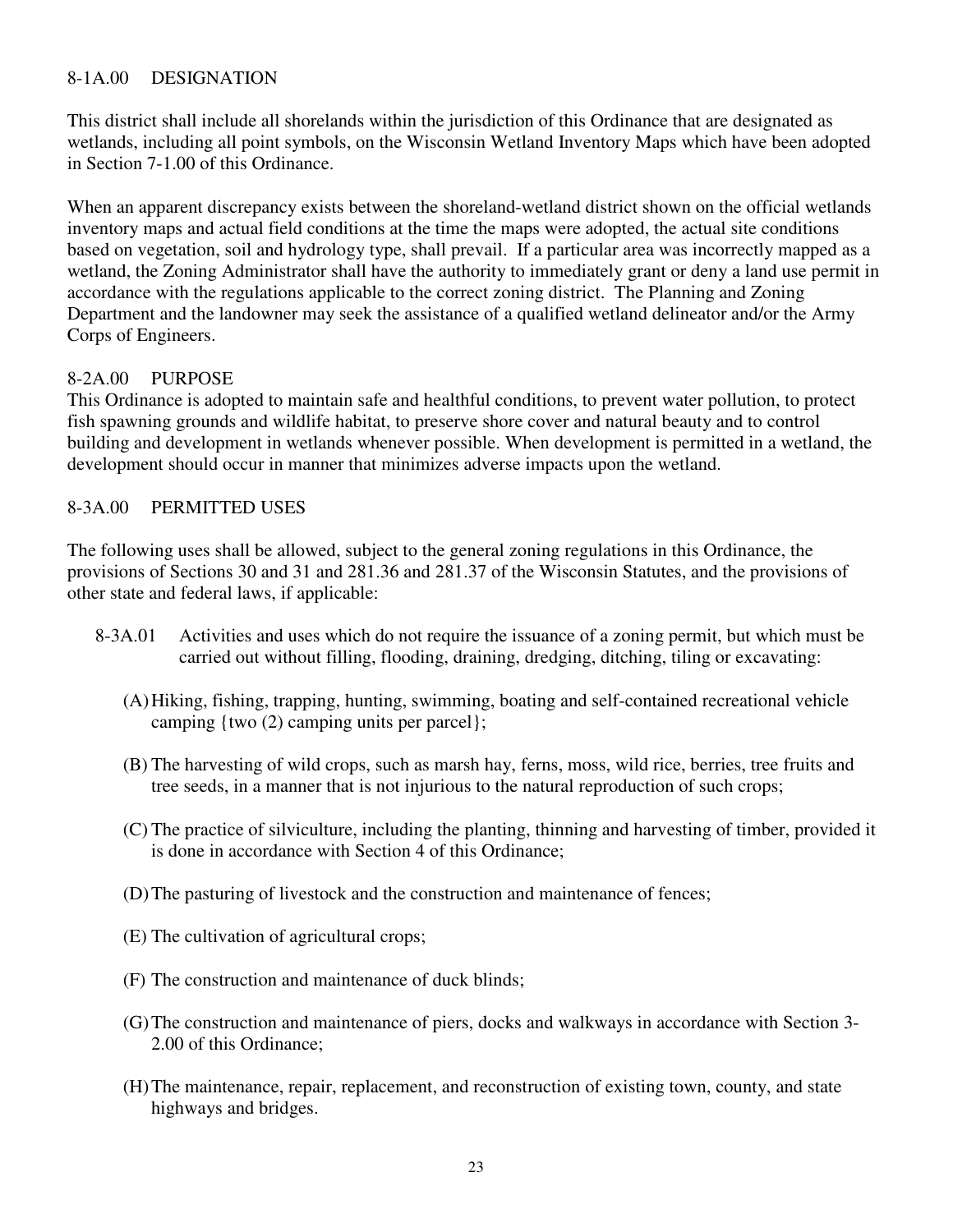- 8-3A.02 Uses which do not require the issuance of a zoning permit and which may involve filling, flooding, draining, dredging, ditching, tiling or excavating to the extent specifically provided below:
- (A) Temporary water level stabilization measures necessary to alleviate abnormally wet or dry conditions that would have an adverse impact on silvicultural activities if not corrected;
	- (B) The cultivation of cranberries including flooding, dike and dam construction or ditching necessary for the growing and harvesting of cranberries,
	- (C) The maintenance and repair of existing agricultural drainage systems including ditching, tiling, dredging, excavating and filling necessary to maintain the level of drainage required to continue the existing agricultural use. This includes the minimum filling necessary for disposal of dredged spoil adjacent to the drainage system provided that dredged spoil is placed on existing spoil banks where possible;
	- (D) The construction or maintenance of fences for the pasturing of livestock, including limited excavating and filling necessary for such construction or maintenance;
	- (E) The construction or maintenance of piers, docks or walkways built on pilings, including limited excavating and filling necessary for such construction and maintenance; and
	- (F) The maintenance, repair, replacement or reconstruction of existing town and county highways and bridges, including limited excavating and filling necessary for such maintenance, repair, replacement or reconstruction.
- 8-3A.03 Uses which require the issuance of a zoning permit and which may include limited filling, flooding, draining, dredging, ditching, tiling or excavating, but only to the extent specifically provided below:
	- (A) The construction and maintenance of roads which are necessary to conduct silvicultural activities or are necessary for agricultural cultivation provided that:
		- 1. The road cannot as a practical matter be located outside the wetland; and

2. The road is designed and constructed to minimize the adverse impact upon the natural functions of the wetland and meets the following standards:

(a) The road shall be designed and constructed as a single lane roadway with only such depth and width necessary to accommodate the machinery required conduct agricultural and silvicultural activities;

(b) Road construction activities are to be carried out in the immediate area of the roadbed only; and

(c) Any filling, flooding, draining, dredging, ditching, tiling or excavating that is to be done must be necessary for the construction or maintenance of the road; and

(d) Roads constructed for silviculture and intermittent agriculture activity are completely removed and the area restored to natural condition upon completion of the activity or inactivity for a period of twelve (12) months.

(B) The construction and maintenance of nonresidential buildings used solely in conjunction with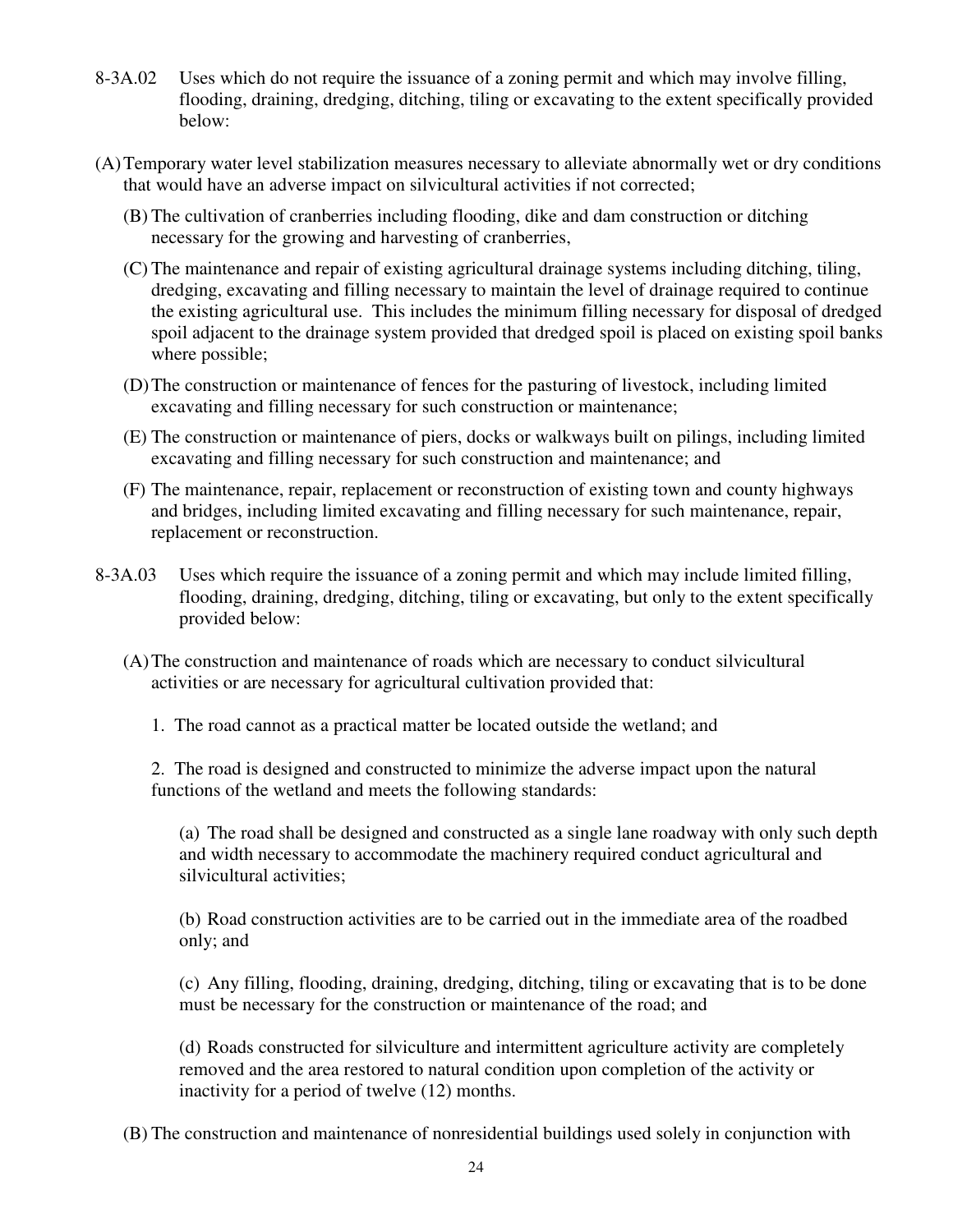raising of waterfowl, minnows or other wetland or aquatic animals or used solely for some other purpose which is compatible with wetland preservation, if such building cannot as a practical matter be located outside the wetland, provided that:

 1. Any such building does not exceed five hundred (500) square feet in floor area and is not designed for human habitation; and

2. No filling, flooding, draining, dredging, ditching, tiling or excavating is to be done except limited excavating necessary to provide structural support for the building.

(C) The establishment and development of public and private parks and recreation areas, boat access sites, natural and outdoor education areas, historic and scientific areas, wildlife refuges, game preserves and private wildlife habitat areas, provided that:

1. Any private recreation or wildlife habitat area must be used exclusively for that purpose and applicant has received permit or license under chapter 29 Wis. Stats. where applicable;

2. Limited filling and excavating necessary for the development of boat launching ramps and access roads may be allowed provided that they cannot, as a practical matter, be located outside the wetland;

3. Ditching, excavating, dredging, dike and dam construction may be done in wildlife- refuges, game preserves and private wildlife habitat areas, but only for the purpose of improving wildlife habitat or to otherwise enhance wetland values.

(D) The construction and maintenance of electric, gas, telephone, water and sewer transmission and distribution lines, and related facilities, by public utilities and cooperative associations organized for the purpose of producing or furnishing heat, light, power or water to their members, provided that:

1. The transmission and distribution lines and related facilities cannot as a practical matter be located outside the wetland; and

2. Any filling, excavating, ditching or draining that is to be done must be necessary for such construction or maintenance and must be done in a manner designated to minimize flooding and other adverse impacts upon the natural functions of the wetlands.

(E) The construction and maintenance of railroad lines provided that:

1. The railroad lines cannot as a practical matter be located outside the wetland; and

2. Any filling, excavating, ditching or draining that is to be done must be necessary for such construction or maintenance and must be done in manner designed to minimize flooding and other adverse impacts upon the natural functions of the wetland.

# 8-4A.00 PROHIBITED USES

Any use not listed in Sections 8-3A.01, 8-3A.02 or 8-3A.03 is prohibited, unless the shoreland-wetland district or a portion of the district has been rezoned by amendment of this Ordinance in accordance with Section 59.69(5)(e), Wisconsin Statutes, Chapter NR 115, Wisconsin Administrative Code, and Section 8-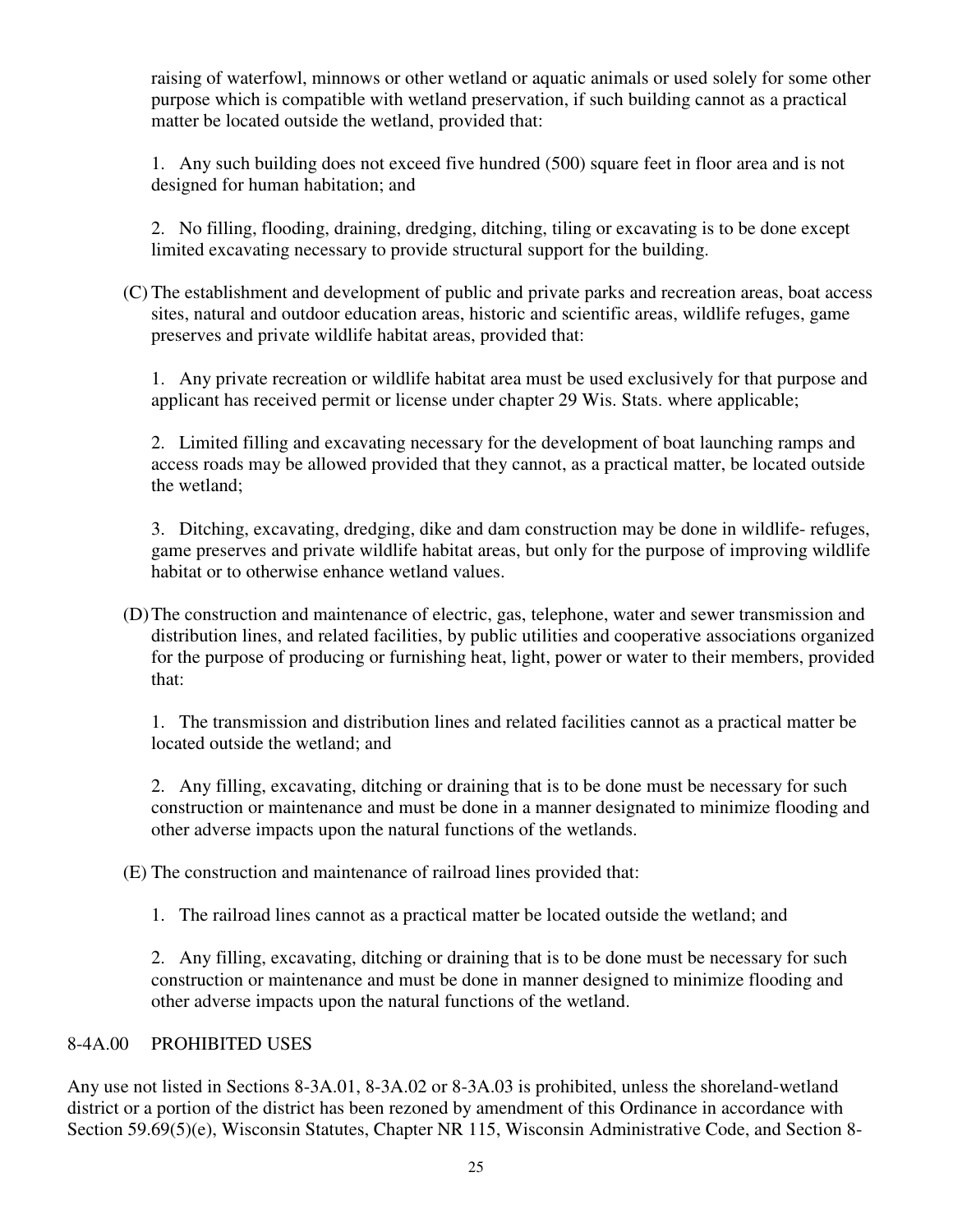#### 6A.00 of this Ordinance.

#### 8-5A.00 SITE REQUIREMENTS

- 8-5.01 Yard Requirements: All structural uses except for utilities and transportation shall meet the following minimum setback requirements:
	- (A) Class A Highway {State Highway}: 110 ft. from centerline or 50 ft. from lot line, whichever measures furthest into the lot.
	- (B) Class B Highway {County Trunk}: 83 ft. from centerline or 50 ft. from lot line, whichever measures furthest into the lot.
	- (C) Class C Highway {Town Road}: 63 ft. from centerline or 30 ft. from lot line, whichever measures furthest into the lot.
	- (D) Front Lot Line: 30 ft. for all structures.
	- (E) Rear Lot Line: 30 ft. for dwelling and attached accessory structures, 10 ft. for detached accessory building.
	- (F) Side Lot Line: 10 ft. for all structures.

**NOTE**: (D), (E) and (F) are subject to (A), (B) and (C) above.

- 8-5.02 Height Requirements:
	- (A)Accessory Structure {8-3.03 (E)}: 20 ft.

8-5.03 Lot / Area Requirements:

- (A) Parcels zoned Conservancy, Shoreland-Wetland and/or Inland-Wetland in their entirety, the following requirements apply:
	- 1. Lot Area excluding access strips minimum: Twenty (20) acres.
	- 2. Lot Width average minimum: 400 feet.
	- 3. Waterfront minimum width: 200 ft.

 (B) Parcels not zoned Conservancy, Shoreland-Wetland and/or Inland-Wetland in their entirety, the following requirements apply:

- 1. Lot area excluding access strips minimum: One (1) acre.
- 2. Minimum of 20,000 sq. ft. of buildable area is required per dwelling unit.
- 3. Lot width average minimum: 150 feet.
- 4. Waterfront minimum width: 100 ft.

## 8-6A.00 REZONING OF LANDS IN THE SHORELAND-WETLAND ZONING DISTRICT

**NOTE**: Only the minimum area of the lot required for the proposed use shall be considered for rezoning.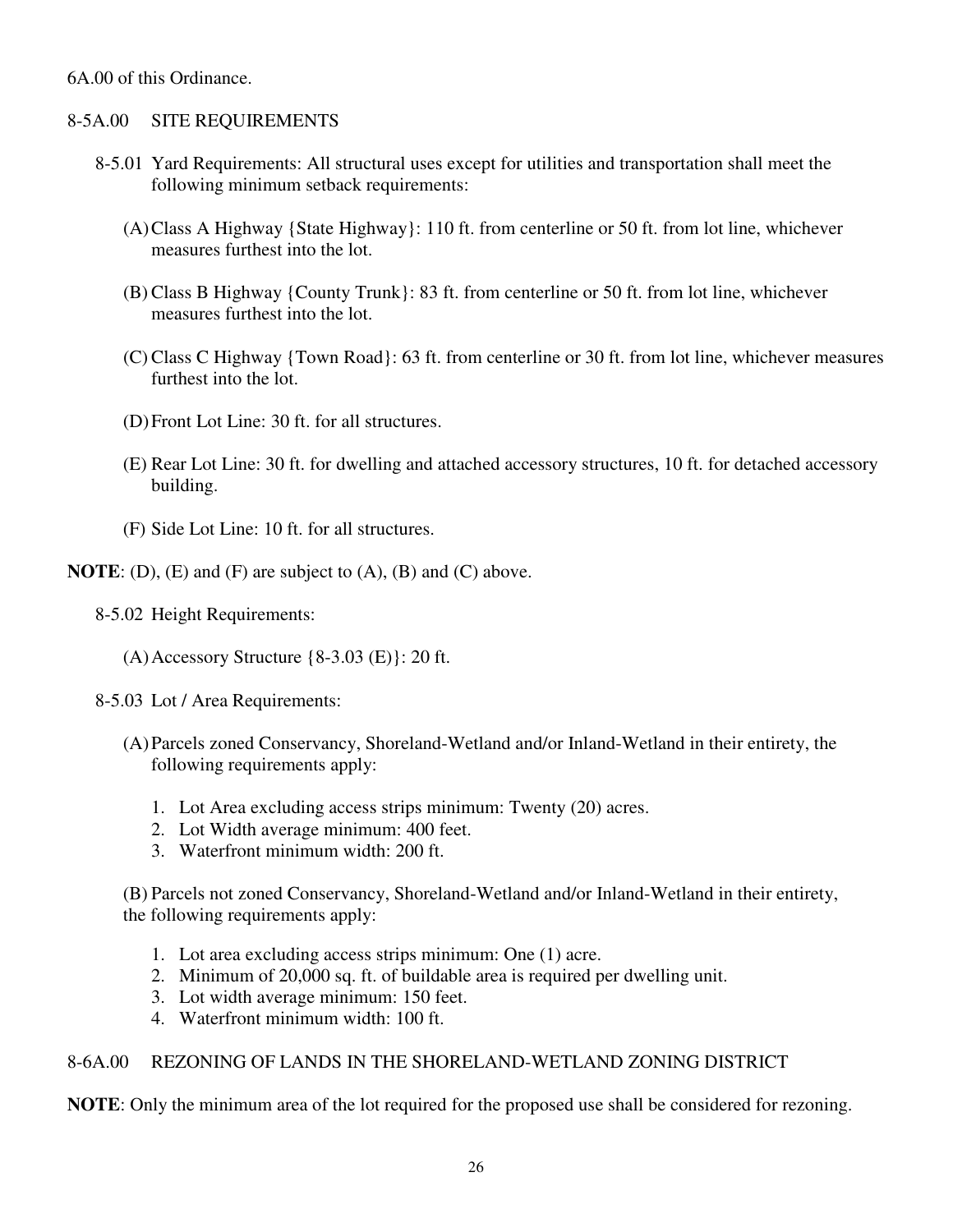- 8-6A.01 For all proposed text and map amendments to the shoreland-wetland district, the appropriate district and area offices of the Department of Natural Resources shall be provided with the following:
	- (A) A copy of every petition for a text or map amendment to the shoreland-wetland district, within five (5) days of filling such petition with the Planning and Zoning Department. Such petition shall include a copy of the Wisconsin Wetland Inventory map adopted as part of this ordinance describing any proposed rezoning of a shoreland-wetland;
	- (B) Written notice of the public hearing to be held on a proposed amendment, at least ten (10) days prior to such hearing;
	- (C) A copy of the Planning & Zoning Committee's findings and recommendations on each proposed amendment, within ten (10) days after the submission of those findings and recommendations to the County Board; and
	- (D) Written notice of the County Board's decision on the proposed amendment, within ten (10) days after it is issued.
- 8-6A.02 Shoreland-wetland or portion thereof shall not be rezoned unless in the best interest of Adams County citizens and protection of the local natural resources. The petitioner shall have the burden to demonstrate the proposed rezone of a previously established district is in the best interest of Adams County citizens.

A wetland district or portion thereof shall not be rezoned if the proposed rezoning may result in a significant adverse impact upon any of the following:

- (A) Storm and flood water storage capacity;
- (B) Maintenance of dry stream flow, the discharge of groundwater to a wetland, the recharge of groundwater from a wetland to another area, or the flow of groundwater through a wetland;
- (C) Filtering or storage of sediments, nutrients, heavy metals or organic compounds that would otherwise drain into navigable waters;
- (D) Shoreline protection against soil erosion;
- (E) Fish spawning, breeding, nursery or feeding grounds;
- (F) Wildlife habitat; or
- (G) Areas of special recreational, scenic or scientific interest, including scarce wetland types.
- (H) Wetlands both within the boundary of designated areas of special natural resource interest and those wetlands which are in proximity to or have a direct hydrologic connection to such designated areas as defined in NR 103.04

The burden of proof that the proposed rezone will not have "significant adverse impact" shall fall upon the petitioner. Petitioner shall supply the information requested on the appropriate inventory checklist and present the information to the Planning and Zoning Committee at the time of rezoning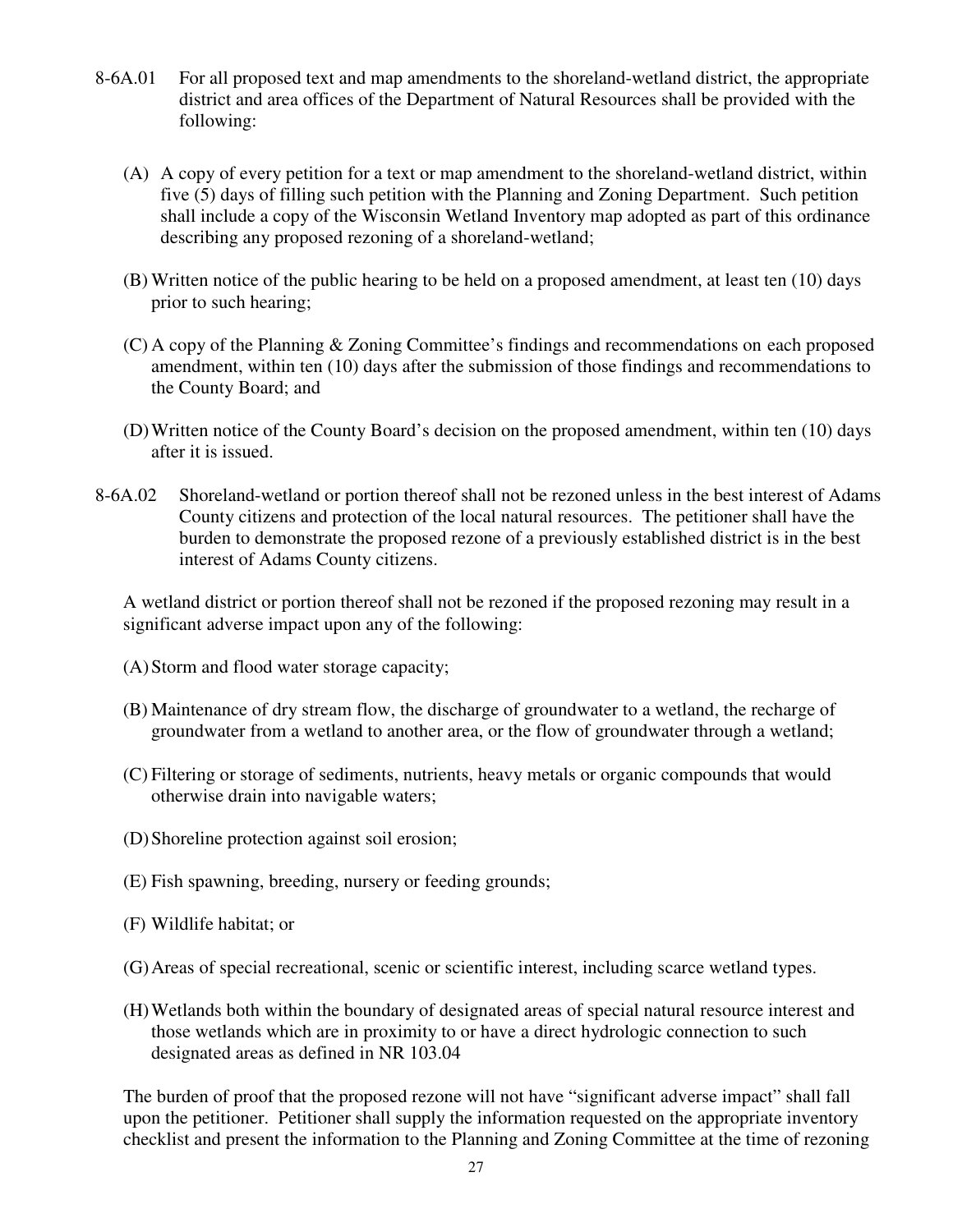request.

 8-6A.03 If the Department of Natural Resources has notified the Planning & Zoning Committee that a proposed amendment to the shoreland-wetland district may have a significant adverse impact upon any of the criteria listed in Section 8-6A.02 of this Ordinance, that amendment, if approved by the County Board, shall contain the following provision:

"This amendment shall not take effect until more than thirty (30) days have elapsed since written notice of the County Board's approval of this amendment was mailed to the Department of Natural Resources. During that thirty (30) day period, the Department of Natural Resources may notify the County Board that it will adopt a superceding shoreland ordinance for the county under Section 59.692(6) of the Wisconsin Statutes. If the Department does so notify the County Board, the effect of this amendment shall be stayed until the Section 59.692(6) adoption procedure is completed or otherwise terminated."

# 8-7A.00 SPECIAL EXCEPTIONS

 8-7A.01 The following uses shall be allowed upon issuance of a Special Exception Permit as provided in Section 13-4.00 of this Ordinance, and issuance of a Department of Natural Resources Permit, where required by Section 30 and 31, Wisconsin Statutes:

(A) Dams, Power Plants, Flowages and Ponds.

NOTE: Wildlife ponds approved as appropriate by the Zoning Administrator*,* Planning & Zoning Committee, federal or state authorities and/or the USDA-Farm Service Agency and/or the USDA-Natural Resources Conservation Service are exempted from obtaining a Special Exception Permit (a Zoning Permit may be required).

(B) Relocation of any watercourse.

# SECTION 8B - INLAND-WETLAND DISTRICT

# 8-1B.00 DESIGNATION

This district shall include all wetlands within the jurisdiction of this Ordinance that are designated as Inland-Wetlands, including all point symbols, on the Wisconsin Wetland Inventory Maps which have been adopted in Section 7-1.00 of this Ordinance.

When an apparent discrepancy exists between the wetland shown on the official Wetlands Inventory Maps and / or the Inland-Wetland District on the County Shoreland Maps and actual field conditions at the time the maps were adopted, the actual site conditions based on vegetation, soil and hydrology type, shall prevail. If a particular area was incorrectly mapped as a wetland, the Zoning Administrator shall have the authority to immediately grant or deny a land use permit in accordance with the regulations applicable to the correct zoning district. The Planning and Zoning Department and the landowner may seek the assistance of a qualified wetland delineator and/or the Army Corps of Engineers.

#### 8-2B.00 PURPOSE

To preserve, protect, and enhance wetlands placed into this district. Wetlands are those areas where water is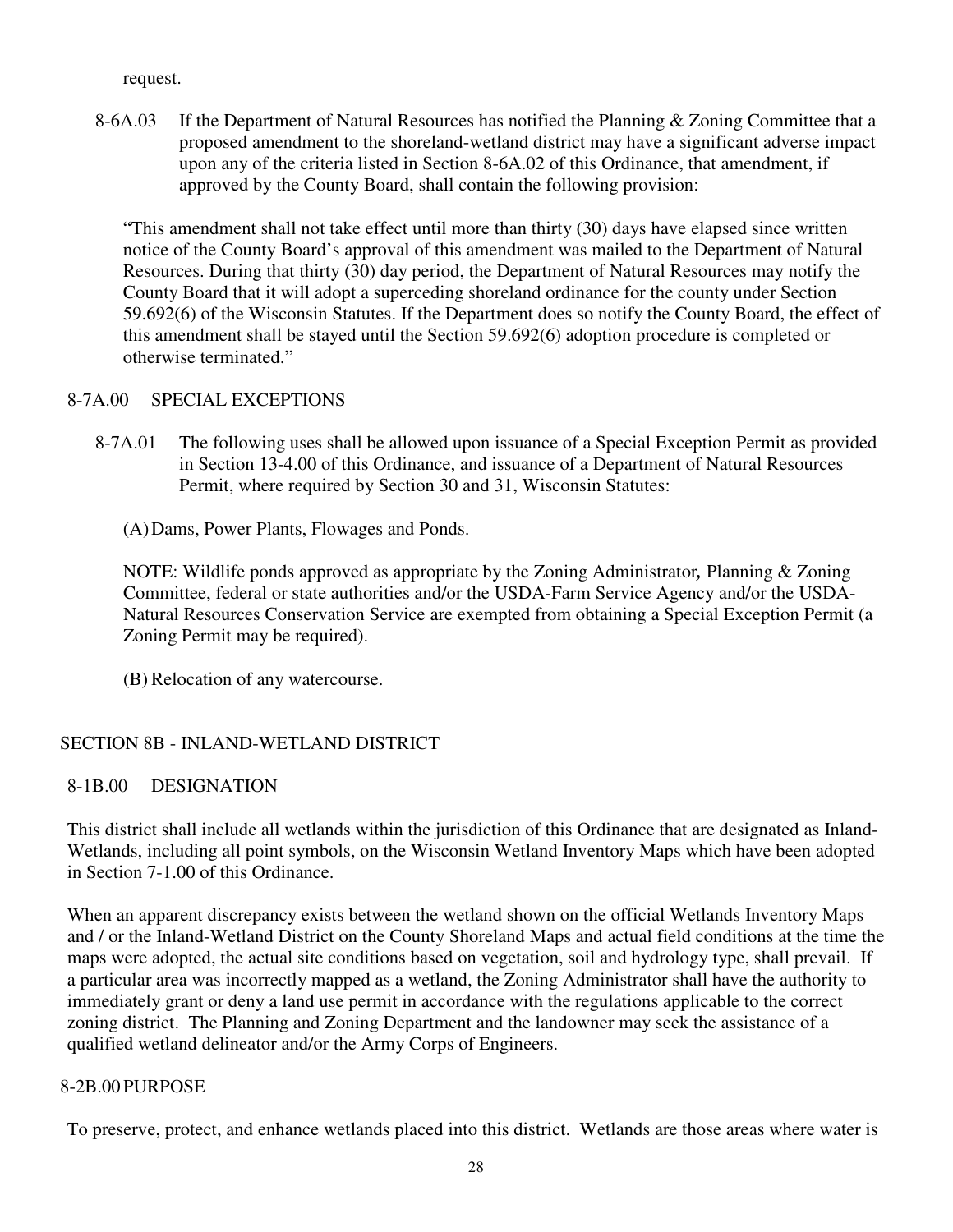at, near, or above the land surface long enough to support aquatic or hydrophytic vegetation and where soils are indicative of wet conditions.

#### 8-3B.00 PERMITTED USES:

# 8-3B.01 Permitted Principal Uses:

- (A) Agricultural uses.
- (B) Fishing.
- (C) Grazing in dry conditions.
- (D) Hunting if permitted under other Town laws.
- (E) Preservation of scenic, historic and scientific areas.
- (F) Public fish hatcheries.
- (G) Public or private parks, where left in a natural, undeveloped, open-space use.
- (H) Sustained yield forestry if conducted under a US Soil Conservation Service management plan.
- (I) Stream, bank and lakeshore protection.
- (J) Water retention and wildlife preserves.

8-3B.02 Permitted Accessory Uses:

(A) Structures accessory to principal uses, not intended for human habitation or the confined housing of animals or livestock such as fences, elevated nature trail walkways.

#### 8-4B.00 PROHIBITED USES

Any use not listed in Sections 8-3B.01, 8-3B.02 or 8-3B.03 is prohibited, unless the Inland-wetland district or a portion of the district has been rezoned by amendment of this Ordinance in accordance with Section 59.69(5)(e), Wisconsin Statutes, Chapter NR 115, Wisconsin Administrative Code, and Section 8-6B.00 of this Ordinance.

#### 8-5A.00 SITE REQUIREMENTS

- 8-5B.01 Yard Requirements: All structural uses except for utilities and transportation shall meet the following minimum setback requirements:
	- (A) Class A Highway {State Highway}: 110 ft. from centerline or 50 ft. from lot line, whichever measures furthest into the lot.
	- (B) Class B Highway {County Trunk}: 83 ft. from centerline or 50 ft. from lot line, whichever measures furthest into the lot.
	- (C) Class C Highway {Town Road}: 63 ft. from centerline or 30 ft. from lot line, whichever measures furthest into the lot.
	- (D) Front Lot Line: 30 ft. for all structures.
	- (E) Rear Lot Line: 30 ft. for dwelling and attached accessory structures, 10 ft. for detached accessory building.
	- (F) Side Lot Line: 10 ft. for all structures.

**NOTE:** (D), (E) and (F) are subject to (A), (B) and (C) above.

8-5B.02 Height Requirements:

 $(A)$  Accessory Structure  $\{8-3.03 \times C\}$ : 20 ft.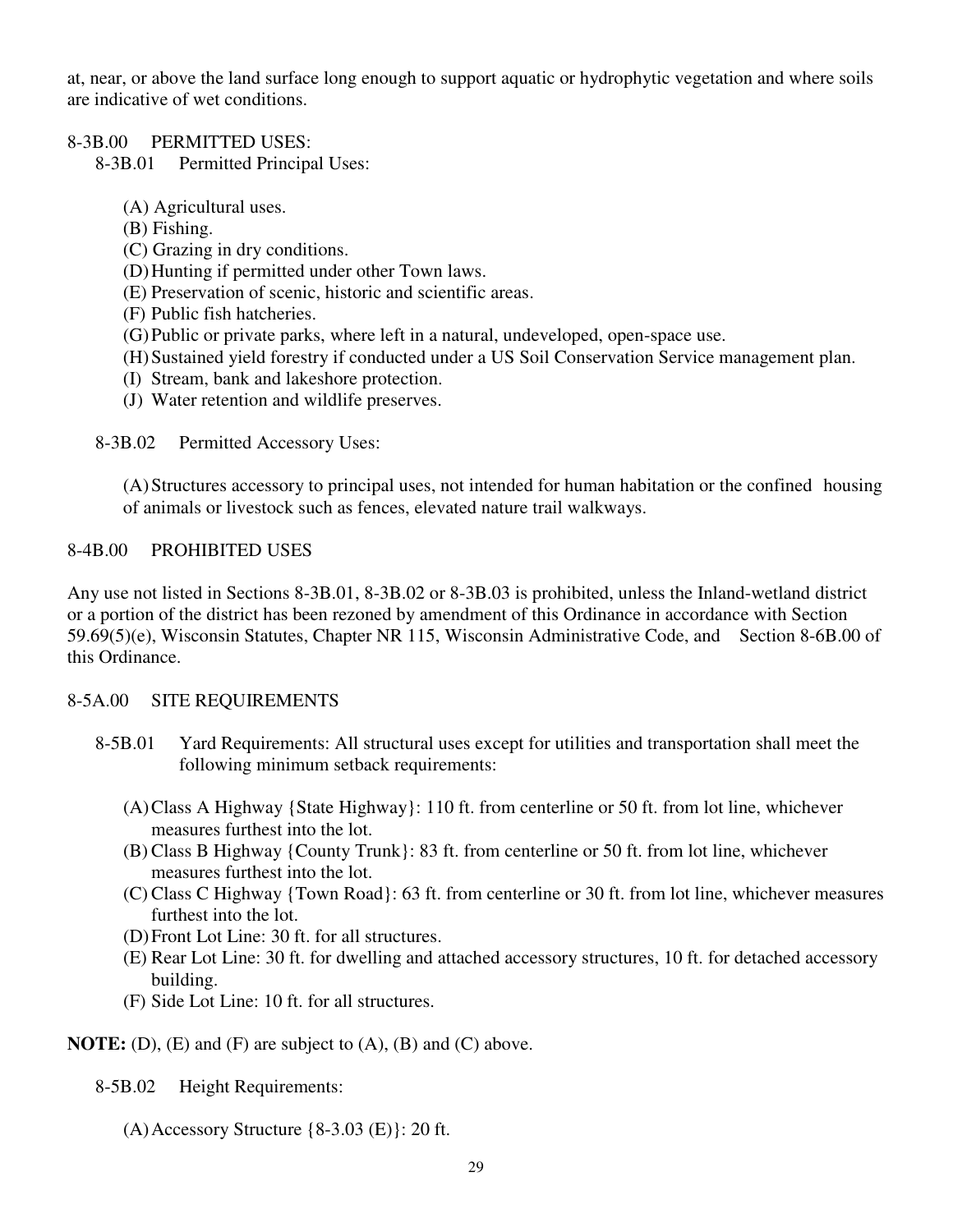#### 8-5B.03 Lot / Area Requirements:

- (A) Parcels zoned Conservancy, Shoreland-Wetland and/or Inland-Wetland in their entirety, the following requirements apply:
	- 1. Lot Area excluding access strips minimum: Twenty (20) acres.
	- 2. Lot Width average minimum: 400 feet.
	- 3. Waterfront minimum width: 200 ft.

 (B) Parcels not zoned Conservancy, Shoreland-Wetland and/or Inland-Wetland in their entirety, the following requirements apply:

- 1. Lot area excluding access strips minimum: One (1) acre.
- 2. Minimum of 20,000 sq. ft. of buildable area is required per dwelling unit.
- 3. Lot width average minimum: 150 feet.
- 4. Waterfront minimum width: 100 ft.

# 8-6B.00 REZONING OF LANDS IN THE INLAND-WETLAND DISTRICT

**NOTE**: Only the minimum area of the lot required for the proposed use shall be considered for rezoning.

- 8-6B.01 For all proposed text and map amendments to the inland-wetland district, the appropriate district and area offices of the Department of Natural Resources shall be provided with the following:
	- (A) A copy of every petition for a text or map amendment to the inland-wetland district, within five (5) days of filling such petition with the Planning and Zoning Department. Such petition shall include a copy of the Wisconsin Wetland Inventory map adopted as part of this ordinance describing any proposed rezoning of a inland-wetland;
	- (B) Written notice of the public hearing to be held on a proposed amendment, at least ten (10) days prior to such hearing;
	- (C) A copy of the Planning & Zoning Committee's findings and recommendations on each proposed amendment, within ten (10) days after the submission of those findings and recommendations to the County Board; and
	- (D) Written notice of the County Board's decision on the proposed amendment, within ten (10) days after it is issued.
- 8-6B.02 Inland-wetland or portion thereof shall not be rezoned unless in the best interest of Adams County citizens and protection of the local natural resources. The petitioner shall have the burden to demonstrate the proposed rezone of a previously established district is in the best interest of Adams County citizens. A wetland district or portion thereof shall not be rezoned if the proposed rezoning may result in a significant adverse impact upon any of the following:
	- (A) Storm and flood water storage capacity;
	- (B) Maintenance of dry stream flow, the discharge of groundwater to a wetland, the recharge of groundwater from a wetland to another area, or the flow of groundwater through a wetland;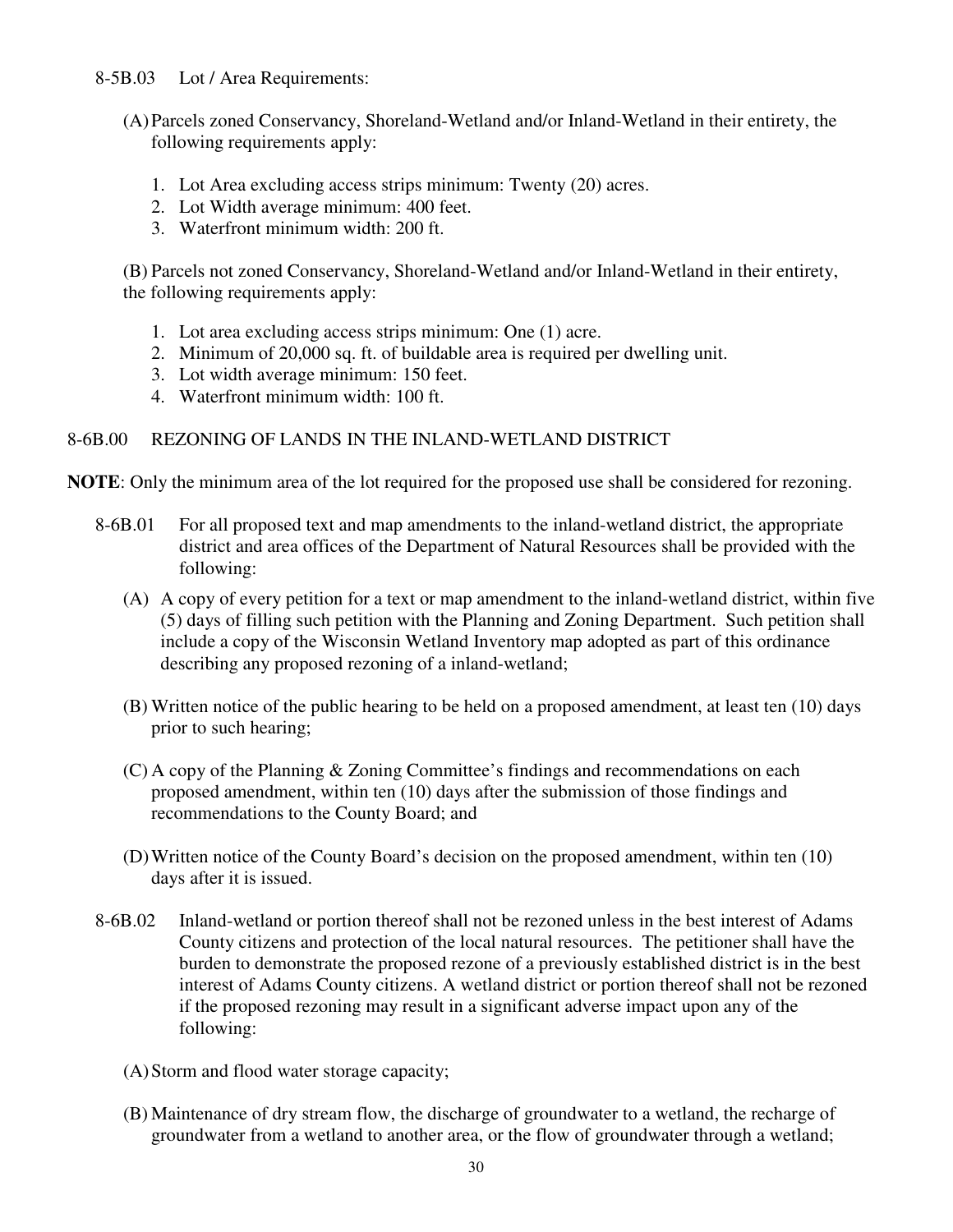- (C) Filtering or storage of sediments, nutrients, heavy metals or organic compounds that would otherwise drain into navigable waters;
- (D) Shoreline protection against soil erosion;
- (E) Fish spawning, breeding, nursery or feeding grounds;
- (F) Wildlife habitat; or
- (G) Areas of special recreational, scenic or scientific interest, including scarce wetland types.
- (H) Wetlands both within the boundary of designated areas of special natural resource interest and those wetlands which are in proximity to or have a direct hydrologic connection to such designated areas as defined in NR 103.04

The burden of proof that the proposed rezone will not have "significant adverse impact" shall fall upon the petitioner. Petitioner shall supply the information requested on the appropriate inventory checklist and present the information to the Planning and Zoning Committee at the time of rezoning request.

#### 8-7B.00 SPECIAL EXCEPTIONS

- 8-7B.01 The following uses shall be allowed upon issuance of a Special Exception Permit as provided in Section 13-4.00 of this Ordinance, and issuance of a Department of Natural Resources Permit, where required by Section 30 and 31, Wisconsin Statutes:
	- (A) Dams, Power Plants, Flowages and Ponds.
- **NOTE**: Wildlife ponds approved as appropriate by the Zoning Administrator, Planning & Zoning Committee, federal or state authorities and/or the USDA-Farm Service Agency and/or the USDA-Natural Resources Conservation Service are exempted from obtaining a Special Exception Permit (a Zoning Permit may be required).
	- (B) Relocation of any watercourse.
	- (C) Sod farming.
	- (D)Utility facilities (except buildings and substations) such as underground water tight conduits, telephone and electric poles, etc.
	- (E) Public road crossings of the wetland provided other routes have first been studied and discarded, and provided the construction technique and final roadway design used will not permanently impair the overall function of the wetland being crossed. Where some permanent damage appears unavoidable, the Planning and Zoning Committee, if satisfied the crossing is in the public interest, may require compensating measures which create at least an equal amount of wetlands nearby or elsewhere, or which preserve an equal or larger area of wetland nearby or elsewhere which is otherwise not protected.

# **SECTION 9 - CONSERVANCY DISTRICT**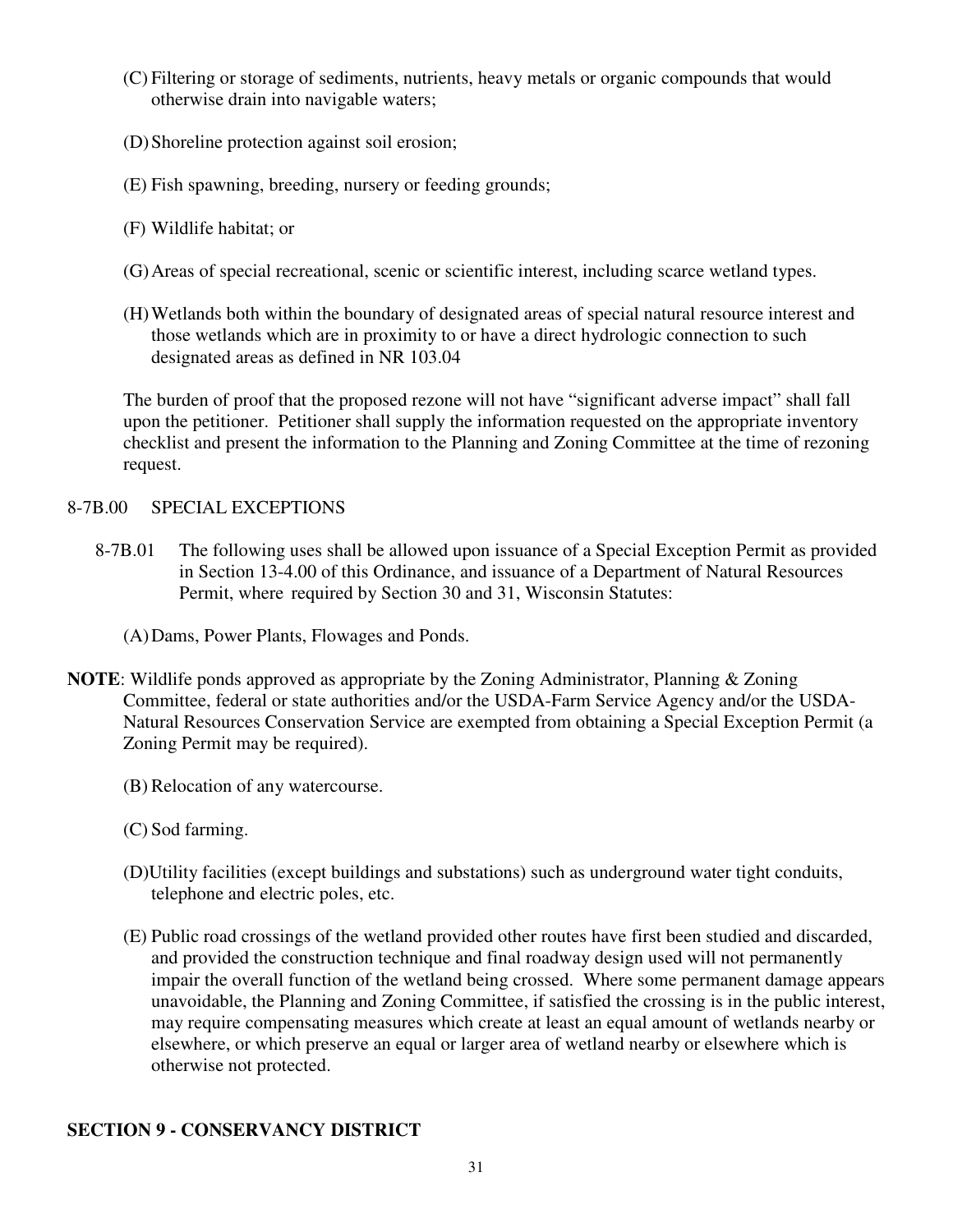#### 9-1.00 DESIGNATION

9-1.01 This district includes:

(A) All lands within the jurisdiction of this Ordinance, which are designated as Conservancy District on the Official Shoreland, Wetland and Habitat Protection Zoning Maps for Adams County, which have been adopted under Section 7-1.00 of this Ordinance.

 1. Conservancy districts are often comprised of areas of intermittent wetlands dispersed within an area characterized largely and generally by wetlands and may or may not be wetlands in their entirety.

#### 9-2.00 PURPOSE

The purpose of the Conservancy District is to maintain safe and healthful conditions, to prevent water pollution, to protect fish spawning grounds and wildlife habitat, to preserve shore cover and natural beauty of shorelands and inland-wetlands. Protect and preserve wetlands both within the boundary of designated areas of special natural resource interest and those wetlands which are in proximity to or have a direct hydrologic connection to such designated areas as defined in NR 103.04 and to control building and development in in these areas whenever possible (also see sec. 2-1.03**)**. When development is permitted in a Conservancy District, the development should occur in a manner that minimizes adverse impacts upon the land and overall environment.

#### 9-3.00 PERMITTED USES

- 9-3.01 The following uses shall be allowed, subject to the general zoning regulations in this Ordinance, the provisions of Sections 30 and 31 of the Wisconsin Statutes, and the provisions of other state and federal laws, if applicable:
	- (A) Any use permitted under Section 8-3A.00 of this Ordinance.
	- (B) Non-residential buildings used exclusively for farm operations, provided that no filling is necessary for the construction of such building.

#### 9-4.00 PROHIBITED USES

Any use prohibited under Section 8-4A.00 of this Ordinance.

#### 9-5.00 SITE REQUIREMENTS

- 9-5.01 Yard Requirements: All structural uses except for utilities and transportation shall meet the following minimum setback requirements:
	- (A) Class A Highway {State Highway}: 110 ft. from centerline or 50 ft. from lot line, whichever measures furthest into the lot.
	- (B) Class B Highway {County Trunk}: 83 ft. from centerline or 50 ft. from lot line, whichever measures furthest into the lot.
	- (C) Class C Highway {Town Road}: 63 ft. from centerline or 30 ft. from lot line, whichever measures furthest into the lot.
	- (D) Front Lot Line: 30 ft. for all structures.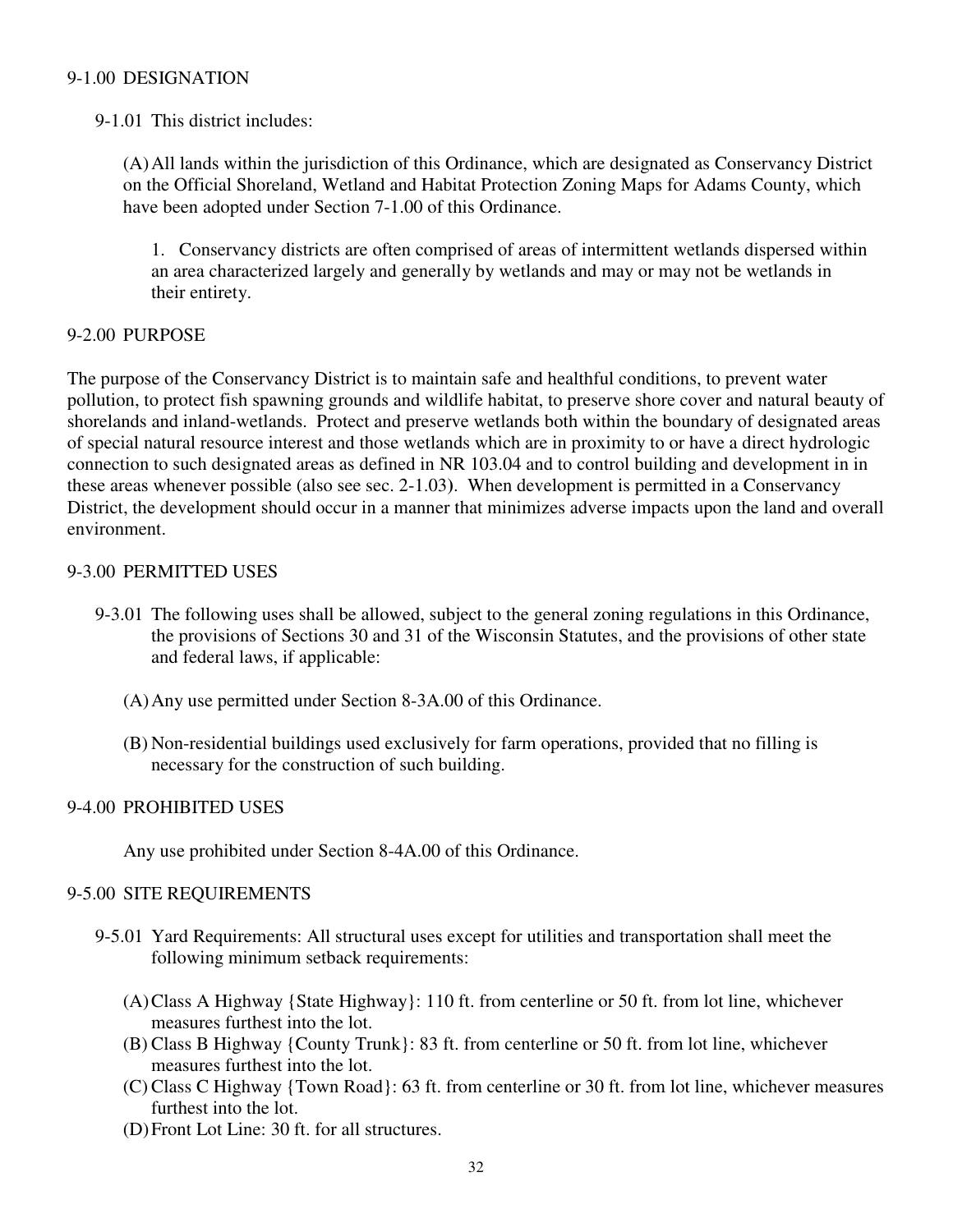- (E) Rear Lot Line: 30 ft. for dwelling and attached accessory structures, 10 ft. for detached accessory building.
- (F) Side Lot Line: 10 ft. for all structures.
- **NOTE:** (D), (E) and (F) are subject to (A), (B) and (C) above.
	- 9-5.02 Height Requirements:
		- (A) Accessory Structure {8-3.03 (B)}: 20 ft.
	- 9-5.03 Lot / Area Requirements:
		- (A) Parcels zoned Conservancy, Shoreland-Wetland and/or Inland-Wetland in their entirety, the following requirements apply:
			- 1. Lot Area excluding access strips minimum: Twenty (20) acres.
			- 2. Lot Width average minimum: 400 feet.
			- 3. Waterfront minimum width: 200 ft.
		- (B) Parcels not zoned Conservancy, Shoreland-Wetland and/or Inland-Wetland in their entirety, the following requirements apply:
			- 1. Lot area excluding access strips minimum: One (1) acre.
			- 2. Minimum of 20,000 sq. ft. of buildable area is required per dwelling unit.
			- 3. Lot width average minimum: 150 feet.
			- 4. Waterfront minimum width: 100 ft.

# 9-6.00 REZONING OF LANDS IN THE CONSERVANCY DISTRICT

**NOTE**: Only the minimum area of the lot required for the proposed use shall be considered for rezoning.

- 9-6.01 For all proposed text and map amendments to the conservancy district, the appropriate district and area offices of the Department of Natural Resources shall be provided with the following:
	- (A) A copy of every petition for a text or map amendment to the conservancy district, within five (5) days of filling such petition with the Planning and Zoning Department;
	- (B) Written notice of the public hearing to be held on a proposed amendment, at least ten (10) days prior to such hearing;
	- (C) A copy of the Planning and Zoning Committee's findings and recommendations on each proposed amendment, within ten (10) days after the submission of those findings and recommendations to the County Board; and
	- (D) Written notice of the County Board's decision on the proposed amendment, within ten (10) days after it is issued.
- 9-6.02 A conservancy district or portion thereof shall not be rezoned unless in the best interest of Adams County citizens. The petitioner shall have the burden to demonstrate the proposed rezone of a previously established district is in the best interest of Adams County Citizens. A conservation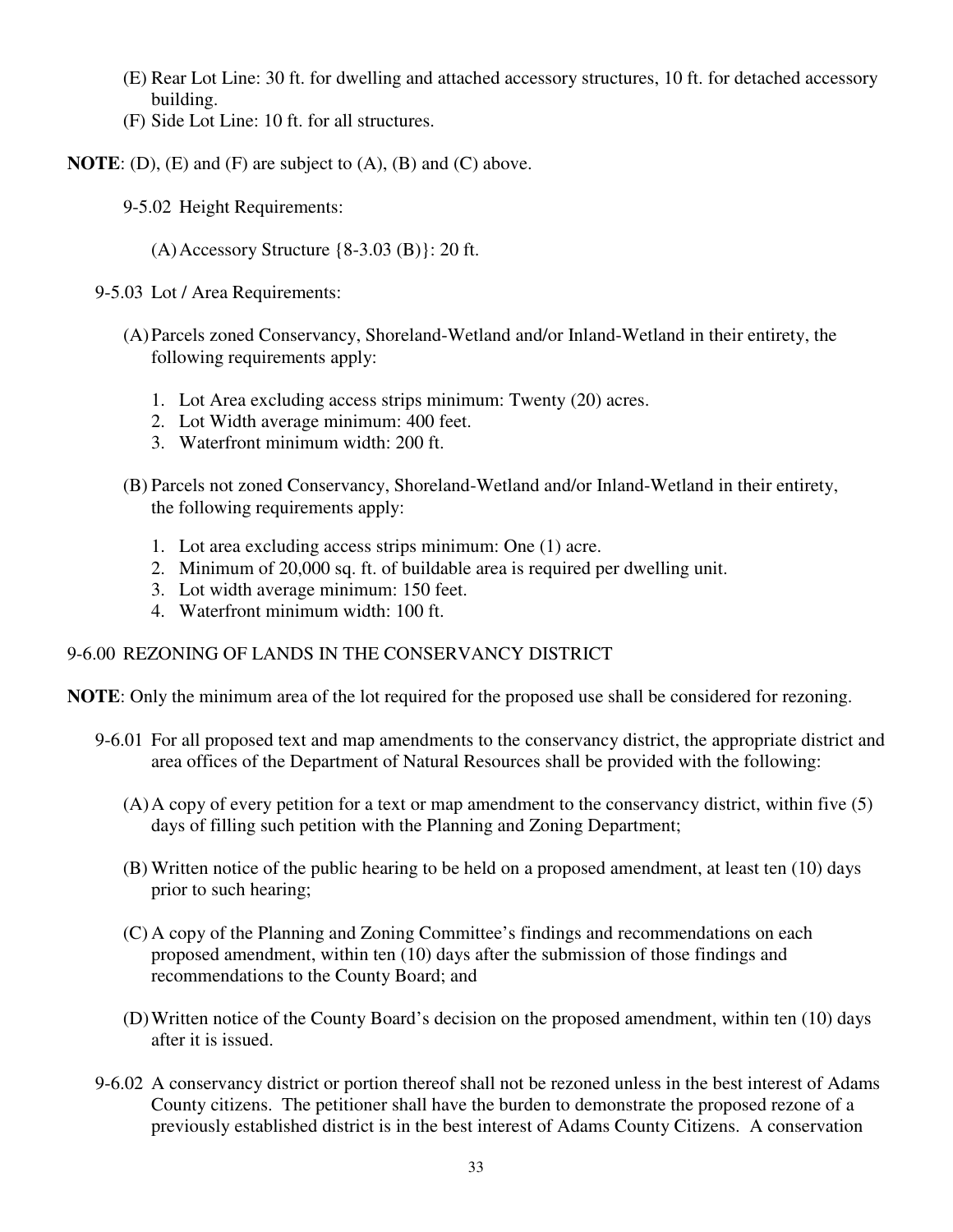district or portion thereof shall not be rezoned if the proposed rezoning may result in a significant adverse impact upon any of the following:

- (A) Storm and flood water storage capacity;
- (B) Maintenance of dry stream flow, the discharge of groundwater to a wetland, the recharge of groundwater from a wetland to another area, or the flow of groundwater through a wetland;
- (C) Filtering or storage of sediments, nutrients, heavy metals or organic compounds that would otherwise drain into navigable waters;
- (D) Shoreline protection against soil erosion;
- (E) Fish spawning, breeding, nursery or feeding grounds;
- (F) Wildlife habitat; or
- (G) Areas of special recreational, scenic or scientific interest, including scarce wetland types.

The burden of proof that the proposed rezone will not have "significant adverse impact" shall fall upon the petitioner. Petitioner shall supply the information requested on the appropriate inventory checklist and present the information to the Planning and Zoning Committee at the time of rezoning request.

# 9-7.00 SPECIAL EXCEPTIONS

Any special exception allowed under Section 8-6A.00 of this Ordinance.

# **SECTION 10A - RECREATIONAL-RESIDENTIAL DISTRICT**

# 10-1A.00 DESIGNATION

This district shall include all lands within the jurisdiction of this Ordinance that are designated as Recreational-Residential District on the Adams County Official Shoreland, Wetland and Habitat Protection Zoning Maps which have been adopted in Section 7-1.00 of this Ordinance.

# 10-2A.00 PURPOSE

The purpose of the Recreational-Residential District is to protect the waters, shorelands and wetlands of Adams County by providing for safe and orderly development in these areas. Recreational-Residential districts are particularly suited for residential and recreational uses. In this district, residential, recreational and various shoreland-wetland uses are permitted, and a limited number of commercial uses serving recreational needs are allowed as Special Exceptions.

# 10-3A.00 PERMITTED USES

10-3A.01 Various Permits are required for some of the following uses: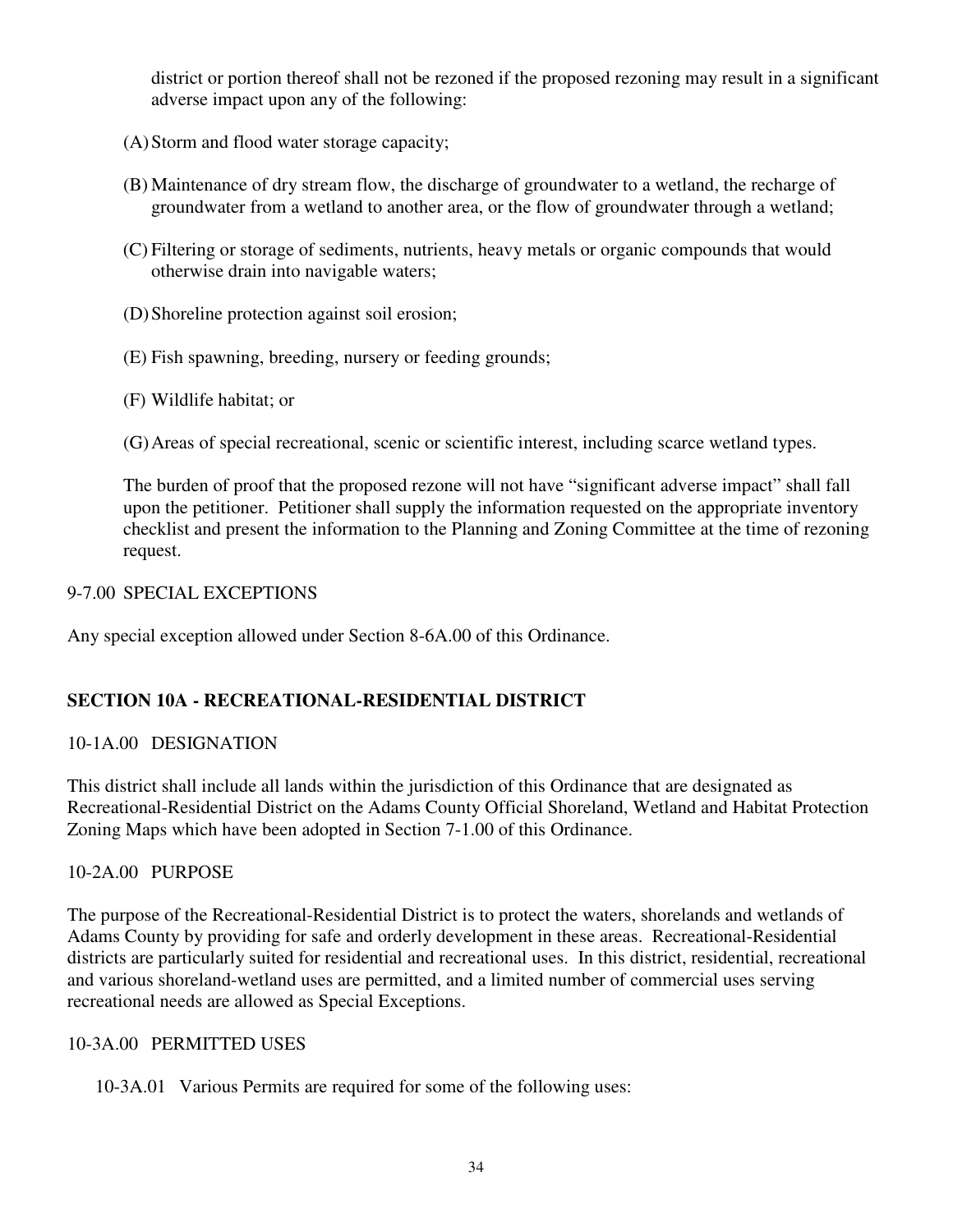- (A) Year around single-family dwellings for owner occupancy and non-temporary rent or lease (see Section 16):
- (B) Seasonal single-family dwellings for owner occupancy and non-temporary rent or lease;
- (C) Accessory structures and uses;
- (D) Essential utility services.
- (E) Signs, as specified in Section 12 of this Ordinance.
- (F) Hiking, fishing, trapping, hunting, swimming, boating and self-contained recreational vehicle camping {two (2) camping units per parcel};
- (G) The harvesting of wild crops, such as marsh hay, ferns, moss, wild rice, berries, tree fruits and tree seeds, in a manner that is not injurious to the natural reproduction of such crops;
- (H) The practice of silviculture, including the planting, thinning and harvesting of timber, provided it is done in accordance with Section 4 and Section 8-3A.03of this Ordinance;
- (I) The construction and maintenance of duck blinds;
- (J) The construction and maintenance of piers, docks and walkways in accordance with Section 3- 2.00 of this Ordinance;
- (K) The maintenance, repair, replacement, and reconstruction of existing town, county, and state highways and bridges.
- (L) The establishment and development of public and private parks and recreation areas, boat access sites, natural and outdoor education areas, historic and scientific areas, wildlife refuges, game preserves and private wildlife habitat areas, provided that:
	- 1. Any private recreation or wildlife habitat area must be used exclusively for that purpose.

 2. Limited filling and excavating necessary for the development of boat launching ramps and access roads may be allowed provided that they are designed and constructed to minimize the adverse impact upon the natural functions of the area.

 3. Ditching, excavating, dredging, dike and dam construction may be done in wildlife-refuges, game preserves and private wildlife habitat areas, but only for the purpose of improving wildlife habitat or to otherwise enhance wetland values.

# 10-4A.00 SITE REQUIREMENTS

- 10-4A.01 Yard Requirements: All uses shall meet the following minimum setback requirements:
	- (A) Class A Highway {State Highway}: 110 ft. from centerline or 50 ft. from lot line, whichever measures furthest into the lot.
	- (B) Class B Highway {County Trunk}: 83 ft. from centerline or 50 ft. from lot line, whichever measures furthest into the lot.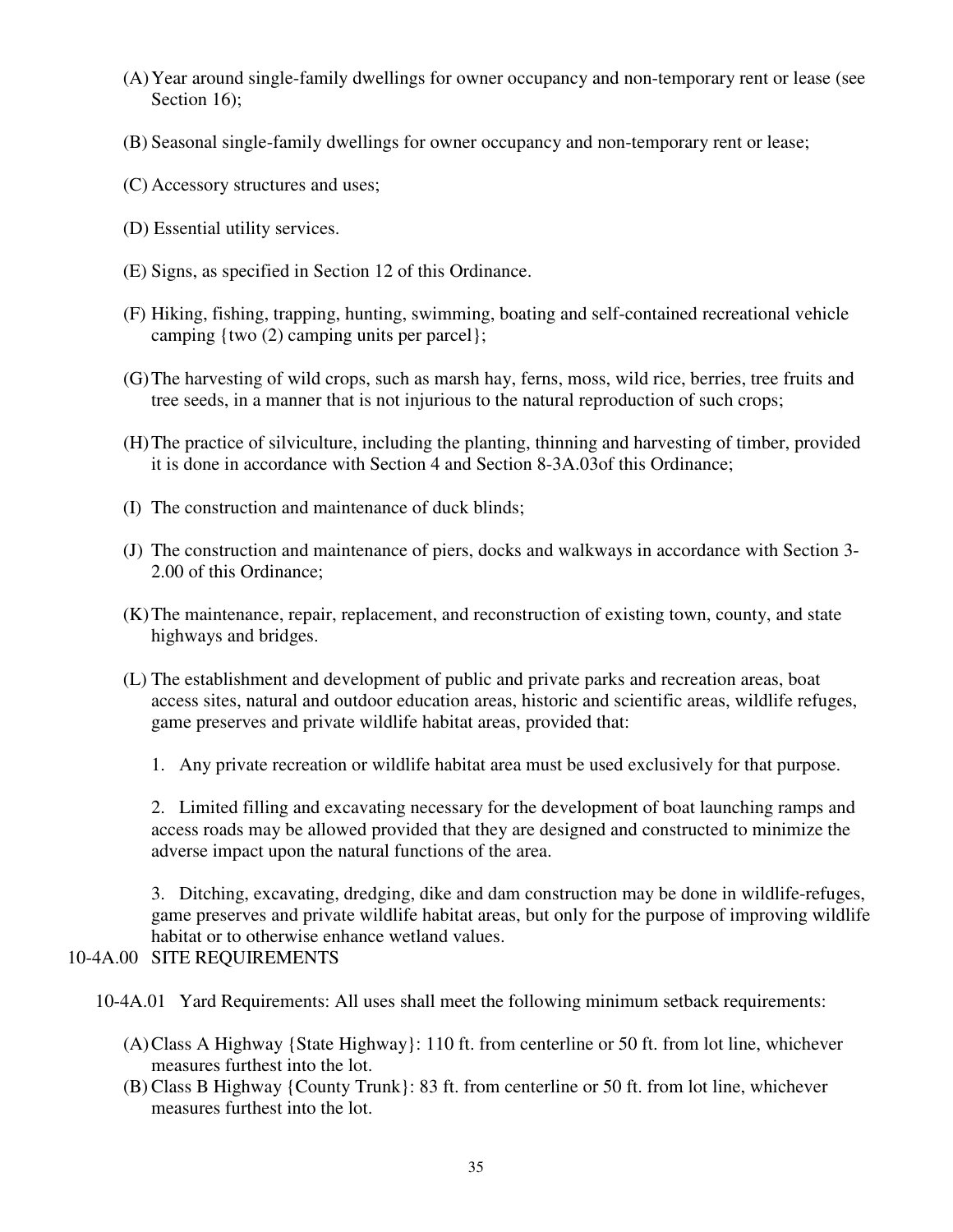- (C) Class C Highway {Town Road}: 63 ft. from centerline or 30 ft. from lot line, whichever measures furthest into the lot.
- (D) Front Lot Line: 30 ft. for all structures.
- (E) Rear Lot Line: 30 ft. for dwelling and attached accessory structures, 10 ft. for detached accessory building.
- (F) Side Lot Line: 10 ft. for all structures.
- NOTE: (D), (E) and (F) are subject to (A), (B) and (C) above.
- 10-4A.02 Height Requirements:
	- (A) Principal Structure maximum: 35 ft.
	- (B) Accessory Structure maximum: 20 ft.
	- (C) Exceptions:
		- 1. Chimneys and flues.
		- 2. Electric power and communication transmission lines.
- 10-4A.03 Lot / Area Requirements:
	- (A) A minimum of 20,000 sq. ft. of buildable area is required per dwelling unit.
		- 1. Lot Area excluding access strips minimum: One (1) acre.
		- 2. Lot Width average minimum: 150 feet.
		- 3. Waterfront minimum width: 100 ft.

## 10-5A.00 SPECIAL EXCEPTIONS

- 10-5A.01 The following uses are permitted upon issuance of a Special Exception. Permit according to the procedure set forth in Section 13-4.00 of this Ordinance. Unless otherwise specified in the Special Exception Permit, any structure shall be set back at least seventy-five (75) feet from a property line.
	- (A) Duplexes and multiple residential dwelling unit structures serving up to and including four (4) family buildings;
	- (B) Temporary rent or lease of single-family, duplex and multifamily dwellings;
	- (C) Accessory structures and uses prior to primary structures and uses;
	- (D) Hotels, resorts, taverns and private clubs;
	- (E) Institutions of a philanthropic or educational nature;
	- (F) Recreational camps and campgrounds. Recreational and educational camps shall conform to Chapter HSS 175 Wisconsin Administrative Code; and campgrounds shall conform to Chapter, HFS 178 Wisconsin Administrative Code, which shall apply until amended and then apply as amended;
	- (G) Gift and specialty shops customarily found in recreational areas;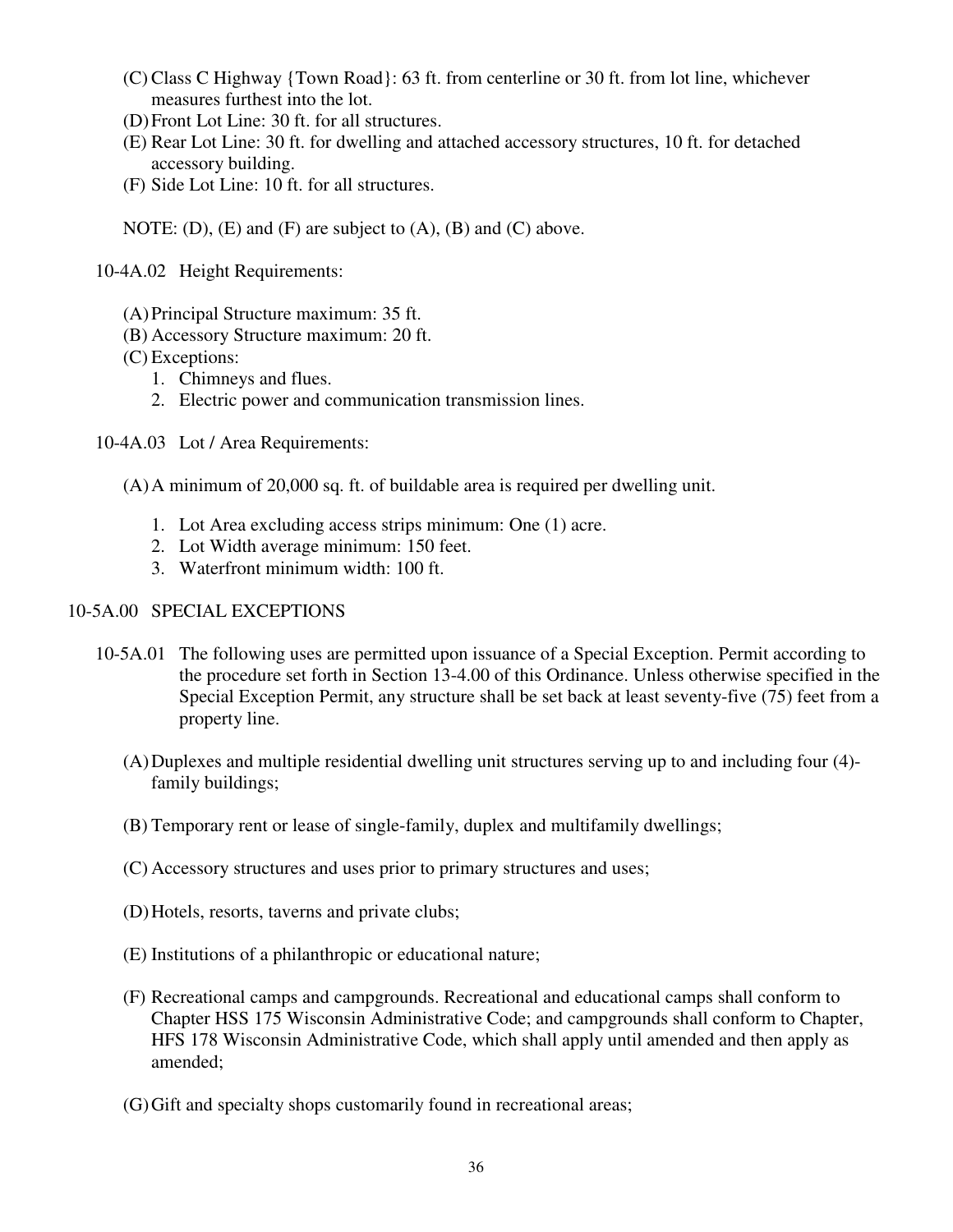(H) Marinas, boat liveries, sale of bait, fishing equipment, boats and motors, and golf courses;

- (I) Fish farms, forest industries
- (J) Manufactured home parks, provided:
	- 1. The minimum area for each manufactured home park shall be five (5) acres.

 2. Every manufactured home lot shall have the following minimum dimensions exclusive of park streets:

- (a) Area: ……………………………….12,500 square feet
- (b) Width (at manufactured home): ……80 feet
- (c) Depth: ……………………………...100 feet

 3. Occupied lot area ratio: The accumulated area of the manufactured home and its accessory structures on a manufactured home lot, shall not exceed twenty percent (20%) of the respective lot area.

4. Required setbacks:

 (a) Each manufactured home shall be located at least ten (10) feet from any manufactured home lot line.

 (b) All manufactured homes shall meet the setback requirements in Section 3 of this Ordinance.

(K) Recreational Vehicle Parks, provided:

 1. It shall conform to the requirements of Chapter HFS 178, Wisconsin Administrative Code, which shall apply until amended and then apply as amended.

- (L) Signs not permitted by Section 12-2.00 of this Ordinance.
- (M) All Special Exceptions listed in Section 8-6.00 of this Ordinance.

# 10-6A.00 VEGETATION REMOVAL / CUTTING

Vegetation removal / cutting regulations as set forth in Section 4 of this Ordinance shall apply.

# SECTION 10B – RECREATIONAL-RESIDENTIAL SINGLE FAMILY CONSERVATION (R-RC) DISTRICT

# 10-1B.00 DESIGNATION

This district shall include all lands within the jurisdiction of this Ordinance that are designated as Recreational-Residential Single Family Conservation District on the Adams County Official Shoreland, Wetland and Habitat Protection Zoning Maps which have been adopted in Section 7-1.00 of this Ordinance.

10-2B.00 PURPOSE:

The R-RC District is intended to require the use of nontraditional residential subdivision design known as conservation subdivision, that will cluster the residential parcels and preserve open space and forest land, but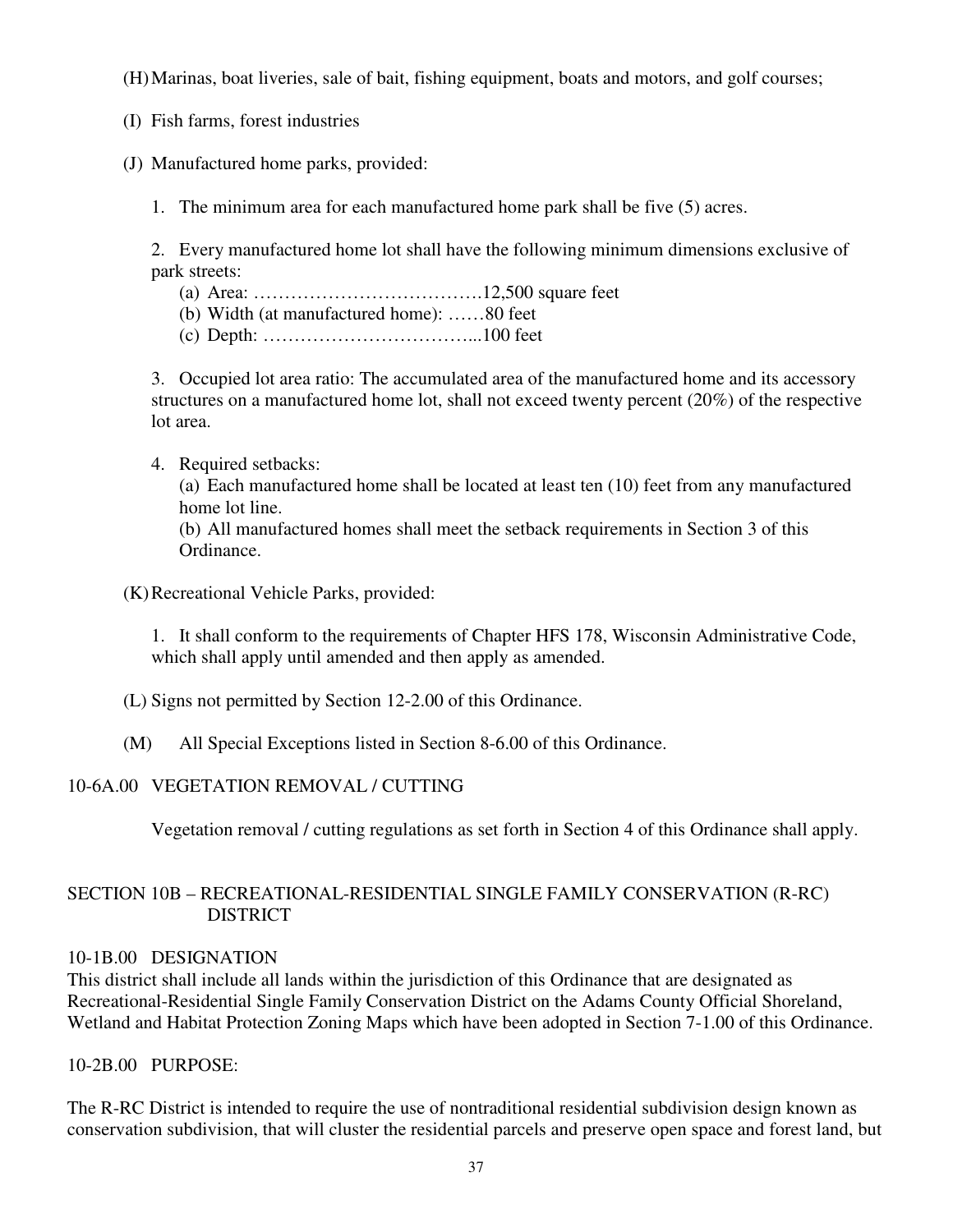so designed to be spacious and protected from encroachment of non-compatible land use, noise and traffic hazard. The district is also intended to avoid overcrowding by requiring certain minimum yards, open spaces and site area while making available dwellings designed for and occupied exclusively by one (1) family.

## 10-3B.00 PERMITTED USES:

10-3B.01 Development Area:

 (A) Single-family dwelling (seasonal or year round) for owner occupancy, or long-term rent or lease

(B) Signs, as specified in Section 12 of this Ordinance.

- (C) Residential condominium
- (D) Accessory apartment
- (E) Accessory buildings
- (F) Home occupation
- (G) Professional home office
- (H) Essential utility services
- (I) Customary accessory uses.
- 10-3B.02 Preservation Area (collectively, building structures shall not exceed ten percent (10%) of the undivided permanent open space):
	- (A) Park
	- (B) Playground
	- (C) Sport & recreation court/field
	- (D) Pond
	- (E) Temporary use of an office or shelter for material and equipment being used in the construction of a permanent structure may be permitted by the Zoning Administrator.

# 10-4B.00 SITE REQUIREMENTS:

10-4B.01 Yard Requirements: All uses shall meet the following minimum setback requirements:

- (A) Class A Highway {State Highway}: 110 ft. from centerline or 50 ft. from lot line, whichever measures furthest into the lot.
- (B) Class B Highway {County Trunk}: 83 ft. from centerline or 50 ft. from lot line, whichever measures furthest into the lot.
- (C) Class C Highway {Town Road}: 63 ft. from centerline or 30 ft. from lot line, whichever measures furthest into the lot.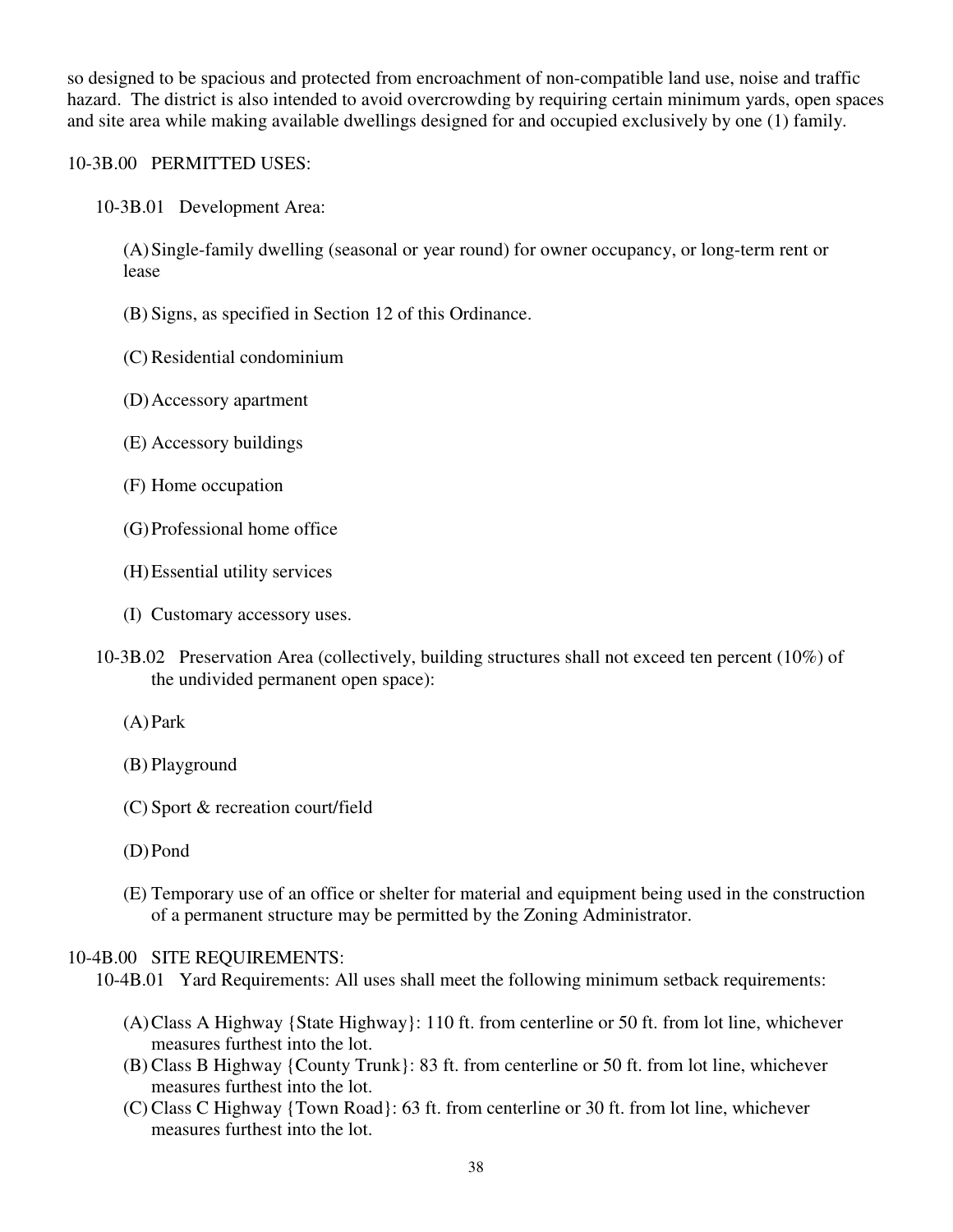- (D) Front Lot Line: 30 ft. for all structures.
- (E) Rear Lot Line: 30 ft. for dwelling and attached accessory structures, 10 ft. for detached accessory building.
- (F) Side Lot Line: 10 ft. for all structures.

**NOTE**: (D), (E) and (F) are subject to (A), (B) and (C) above.

10-4B.02 Height Requirements:

- (A) Residential structure and attached accessory structure maximum: 35 ft.
- (B) Detached residential accessory structure maximum: 20 ft.
- (C) All other structures and facilities maximum: 35 ft.

(D) Exceptions:

- 1. Chimneys and flues.
- 2. Electric power and communication transmission lines.
- 10-4B.03 Lot / Area Requirements:

(A) Project Area: Minimum twenty (20) acres.

(B) Development Lots:

 1. Area excluding access strips: Minimum buildable area of twenty thousand (20,000) square feet.

- 2. Width. Minimum of 100 feet, measured at the front yard building setback line.
- 3. Road Frontage: Minimum seventy (70) feet.

 4. Maximum Ground Coverage. The total ground area occupied by any principal building with all its accessory buildings shall not exceed the following percentage of total lot area: Twenty percent (20%).

(C) Preservation Area:

 1. Fifty percent (50%) or more of the developable land and all undevelopable land area shall be designated as undivided permanent open space.

 2. All the land which is not divided into development land shall be designated as permanent open space, not to be further subdivided, and protected through conservation easement held by the County, by a recognized land trust or conservancy, or shall be held in common by equal shares by the owners of the development lots. All development lots capable of being further divided shall be restricted from further division by setting forth such restrictions in a recordable document naming the County as an interested party with standing to enforce such restrictions.

# 10-5B.00 SPECIAL EXCEPTIONS:

- 10-5B.01 Preservation Area:
	- (A) Association Lodge
	- (B) Public emergency shelter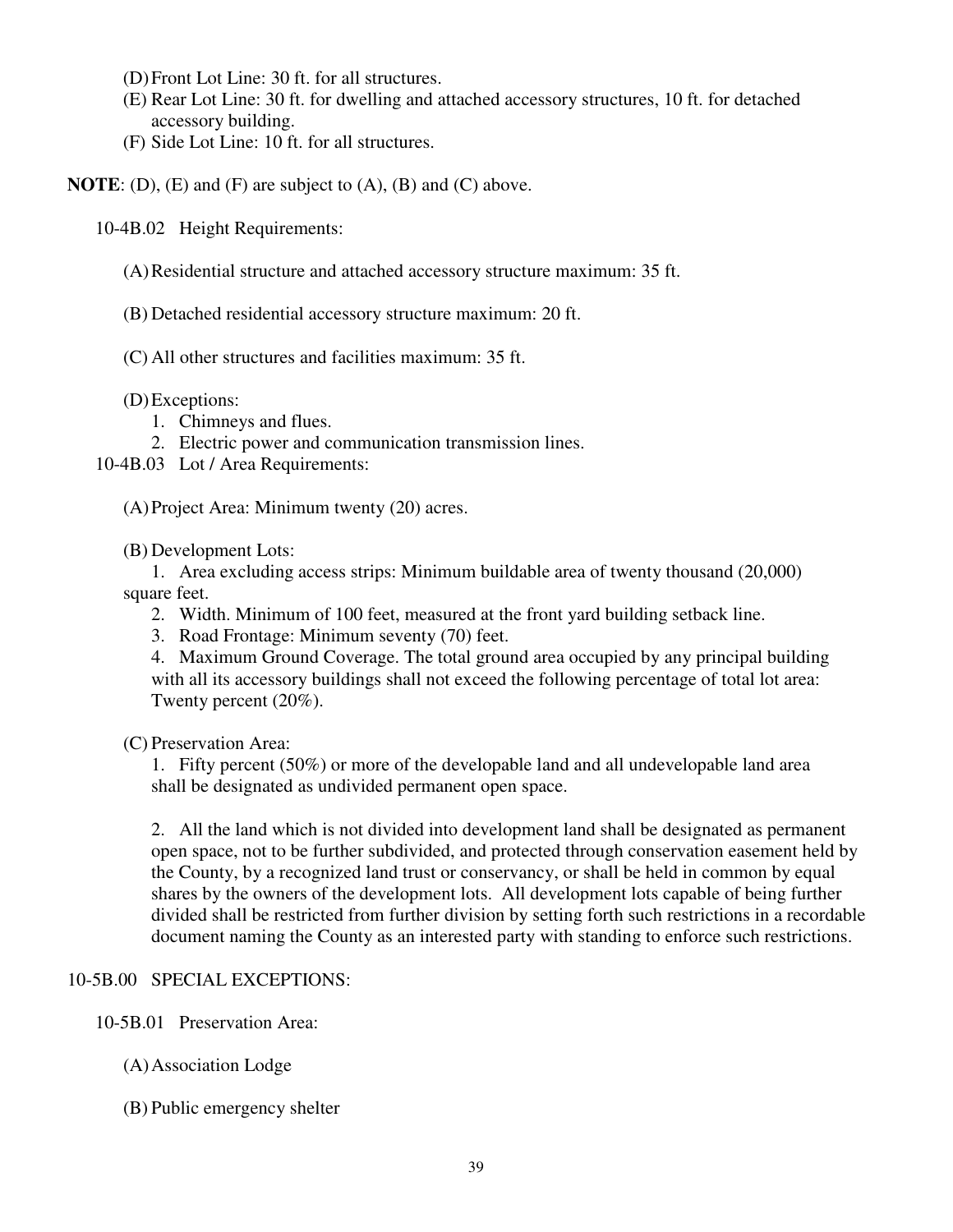(C) Marina

10-5B.02 Development Lot:

- (A) Multi-family dwelling
- (B) Temporary rental of dwelling (thirty (30) days or less)

# 10-6B.00 VEGETATION REMOVAL / CUTTING

Vegetation removal / cutting regulations as set forth in Section 4 of this Ordinance shall apply.

# **SECTION 11 - GENERAL PURPOSE DISTRICT**

# 11-1.00 DESIGNATION

This district shall include all lands within the jurisdiction of this Ordinance that are not included in the: Shoreland-Wetland District, Inland-Wetland District, Recreational-Residential Districts or Conservancy District.

# 11-2.00 PURPOSE

Areas other than those contained in the above referenced districts under Section 11-1.00, are potentially suited to a wide range of uses including industrial, commercial, agricultural, residential, forestry and recreational uses. The General Purpose District will be used to allow a wide range of uses, subject to the general provisions of this Ordinance, which are designed and intended to: further the maintenance of safe and healthful conditions; protect spawning grounds, fish and aquatic life; and preserve shore cover, wetlands, habitat and natural beauty. Minimum separating distances are provided to reduce conflicting land uses between potentially incompatible uses.

# 11-3.00 PERMITTED USES

The following uses shall be allowed, subject to the general zoning regulations in this Ordinance:

- 11-3.01 Various Permits are required for some of the following uses:
	- (A) Retail Commercial Uses (examples include hotel, resort, tavern, department store, grocery store, gift shop);
	- (B) Non-commercial Recreational Uses including hiking, fishing, swimming, boating and self contained recreational vehicle camping {two (2) camping units per parcel};
	- (C) Year around single-family dwellings for owner occupancy and non-temporary rent or lease (see Section 16);
	- (D) Seasonal single-family dwellings for owner occupancy and non-temporary rent or lease;
	- (E) Accessory structures and uses;
	- (F) Essential utility services.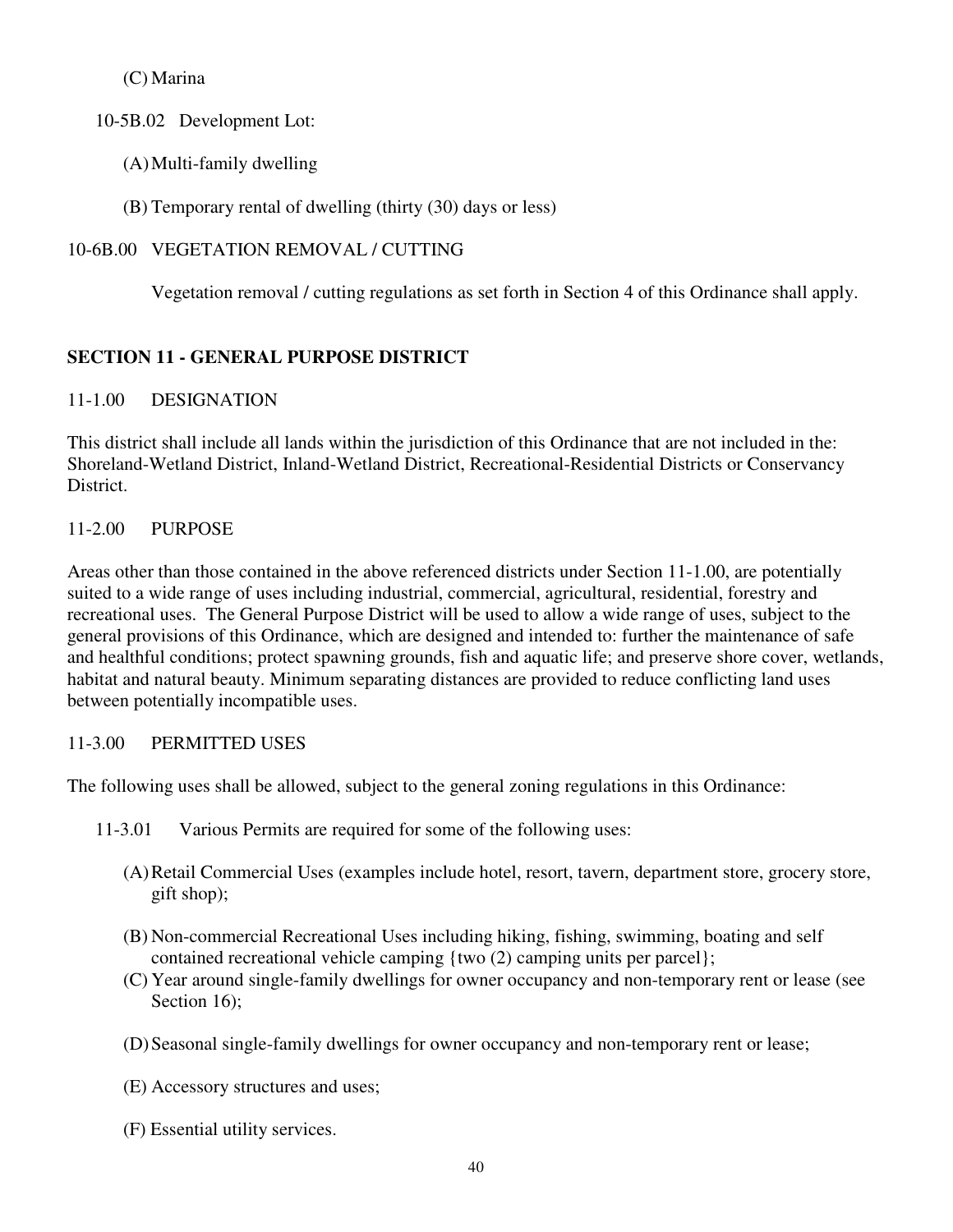- (G) Signs, as specified in Section 12 of this Ordinance.
- (H) Hiking, fishing, trapping, hunting, swimming, boating and self-contained recreational vehicle camping {two (2) camping units per parcel};
- (I) The harvesting of wild crops, such as marsh hay, ferns, moss, wild rice, berries, tree fruits and tree seeds, in a manner that is not injurious to the natural reproduction of such crops;
- (J) The practice of silviculture, including the planting, thinning and harvesting of timber, provided it is done in accordance with Section 4 and Section 8-3A.03of this Ordinance;
- (K) The construction and maintenance of duck blinds;
- (L) The construction and maintenance of piers, docks and walkways in accordance with Section 3- 2.00 of this Ordinance;
- (M) The maintenance, repair, replacement, and reconstruction of existing town, county, and state highways and bridges.
- (N) The establishment and development of public and private parks and recreation areas, boat access sites, natural and outdoor education areas, historic and scientific areas, wildlife refuges, game preserves and private wildlife habitat areas, provided that:
	- 1. Any private recreation or wildlife habitat area must be used exclusively for that purpose;

 2. Limited filling and excavating necessary for the development of boat launching ramps and access roads may be allowed provided that they are designed and constructed to minimize the adverse impact upon the natural functions of the area.

 3. Ditching, excavating, dredging, dike and dam construction may be done in wildlife- refuges, game preserves and private wildlife habitat areas, but only for the purpose of improving wildlife habitat or to otherwise enhance wetland values.

# 11-4.00 SPECIAL EXCEPTIONS

- 11-4.01 The following uses and related structures may be allowed by petitioning for a Special Exception Permit:
	- (A) Wholesale commercial and Industrial uses may be permitted upon issuance of a Special Exception Permit by the Board of Adjustment as provided in Section 13-4.00 of this Ordinance. Any intended discharge of new waste into surface waters must be reported to the Department of Natural Resources and approved by the Department as provided in the Wisconsin Statutes and Wisconsin Administrative Code.
	- (B) Agricultural Uses, provided livestock shall not be housed, pastured or otherwise permitted closer than one hundred (100) feet from any navigable water and shall be located so that no wastes or runoff will drain into any navigable water;
	- (C) Temporary rent or lease of single-family, duplex and multifamily dwellings;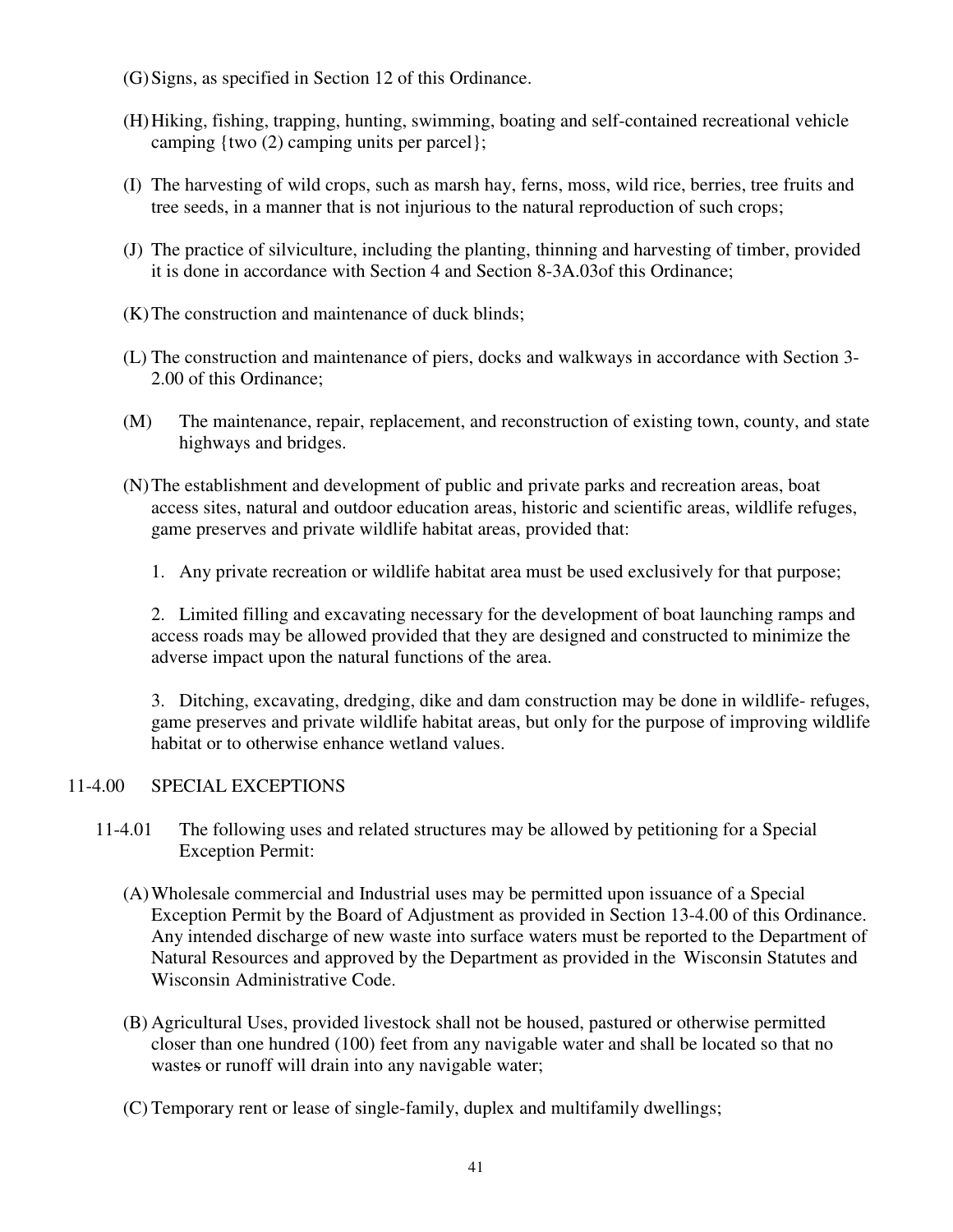- (D) Accessory structures and uses prior to primary structures and uses;
- (E) Institutions of a philanthropic or educational nature;
- (F) Recreational camps, recreational vehicle (RV) parks and campgrounds. Recreational and educational camps shall conform to Chapter HSS 175 Wisconsin Administrative Code; and RV parks and campgrounds shall conform to Chapter, HFS 178 Wisconsin Administrative Code, which shall apply until amended and then apply as amended;
- (G) Marinas, boat liveries, sale of bait, fishing equipment, boats and motors, fish farms, forest industries and golf courses;
- (H) Manufactured home parks, provided:
	- 1. The minimum area for each manufactured home park shall be five (5) acres.

 2. Every manufactured home lot shall have the following minimum dimensions exclusive of park streets:

| (a) Area:                         | $12,500$ square feet |
|-----------------------------------|----------------------|
| (b) Width (at manufactured home): | 80 feet              |
| $(c)$ Depth:                      | 100 feet             |

 3. Occupied lot area ratio: The accumulated area of the manufactured home and its accessory structures on a manufactured home lot, shall not exceed twenty percent (20%) of the respective lot area.

4. Required setbacks:

 (a) Each manufactured home shall be located at least ten (10) feet from any manufactured home lot line.

 (b) All manufactured homes shall meet the setback requirements in Section 3 of this Ordinance.

(I) Planned Residential Community {See Section 11-7.00}.

#### 11-5.00 VEGETATION REMOVAL / CUTTING

Vegetation removal / cutting regulations as set forth in Section 4 of this Ordinance shall apply.

#### 11-6.00 SITE REQUIREMENTS

11-6.01 Yard Requirements: All uses shall meet the following minimum setback requirements:

- (A) Class A Highway {State Highway}: 110 ft. from centerline or 50 ft. from lot line, whichever measures furthest into the lot.
- (B) Class B Highway {County Trunk}: 83 ft. from centerline or 50 ft. from lot line, whichever measures furthest into the lot.
- (C) Class C Highway {Town Road}: 63 ft. from centerline or 30 ft. from lot line, whichever measures furthest into the lot.
- (D) Front Lot Line: 30 ft. for all structures.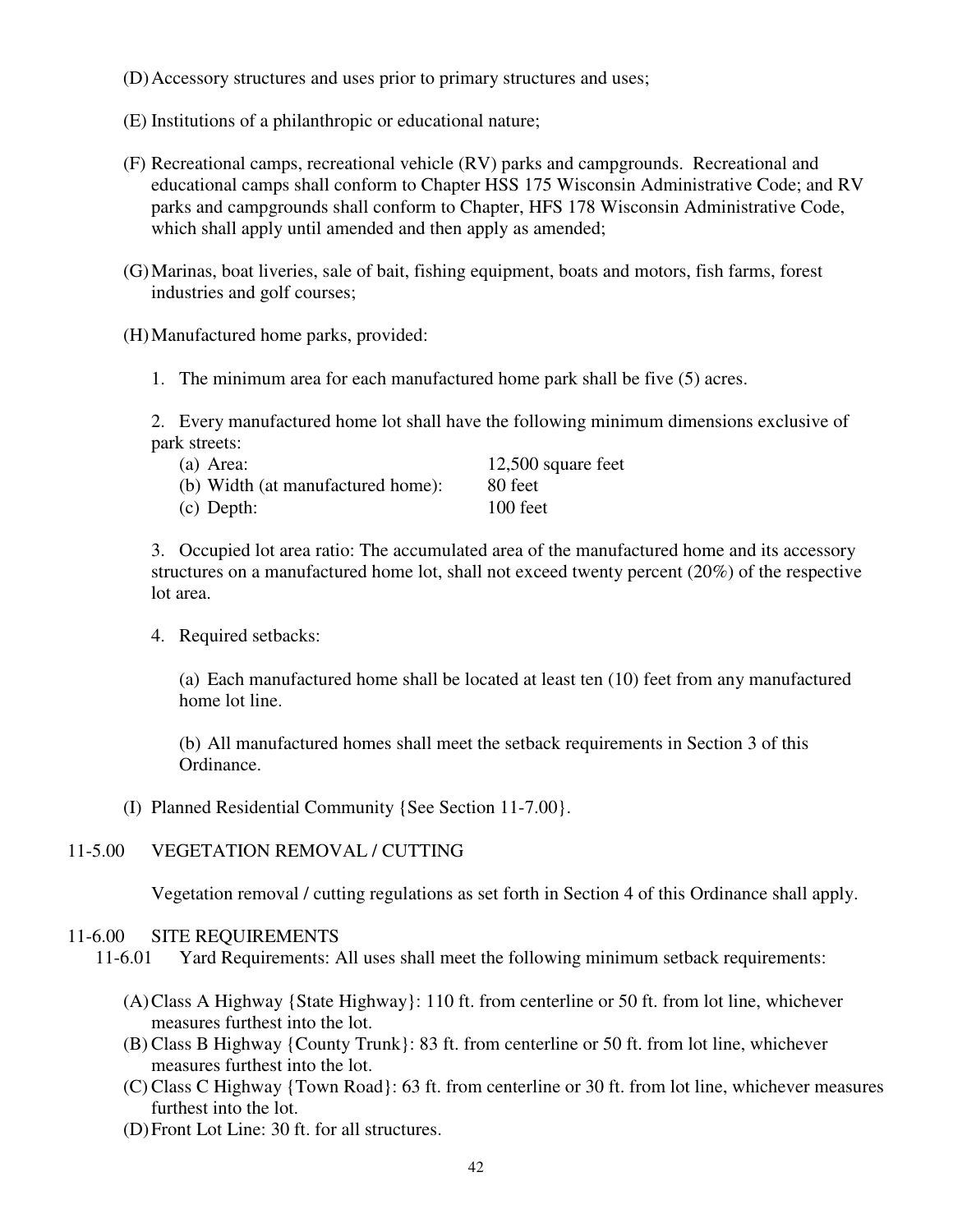- (E) Rear Lot Line: 30 ft. for dwelling and attached accessory structures, 10 ft. for detached accessory building.
- (F) Side Lot Line: 10 ft. for all structures.
- (G) Any lot line abutting any Recreational-Residential or Planned Residential District: One hundred (100) feet for all structures.
- **NOTE:** (D), (E) and (F) are subject to (A), (B) and (C) above.
	- 11-6.02 Height Requirements:
		- (A) Principal Structure maximum: 35 ft.
		- (B) Accessory Structure maximum: 20 ft.
	- 11-6.03 Lot / Area Requirements:
		- (A) Lot Area excluding access strips minimum: One (1) acre.
		- (B) Lot Width average minimum: 150 feet.
		- (C) Waterfront minimum width: 100 ft.
		- (D) Maximum Ground Coverage. The total ground area occupied by any principal building with all its accessory buildings shall not exceed thirty percent (30%) of total lot area (see section 3-8.00).

## 11-7.00 PLANNED RESIDENTIAL COMMUNITY

- 11-7.01 PURPOSE. The Planned Residential Community is intended to permit residential and compatible mixed use development where the physical layout of the lots is so arranged as to better assure the control of pollution and preservation of ground cover than would be expected if the lots were developed as a conventional subdivision. A condition of all Planned Residential Community development is the preservation of certain open space, preferably in the shoreland area, in perpetuity.
- 11-7.02 REQUIREMENTS F0R PLANNED RESIDENTIAL COMMUNITY. All Planned Residential Community development shall meet the following requirements:
	- (A) Project Area: The area proposed for the Planned Residential Community shall be at least five (5) acres in size.
	- (B) Project Water Frontage {if applicable}: Minimum of two hundred (200) feet.
	- (C) Density: Whether multi-family or individual, the number of dwelling units shall not exceed that which would have been possible if the same land were platted in accordance with the minimum lot sizes and widths provided by the applicable provisions of the zoning ordinance and other applicable ordinances.
	- (D) Vegetative buffer zone and preservation of ground cover: The location of lots and the dedication of part of the land for use by the public or residents of the Planned Residential Community shall preserve the vegetative buffer zone and ground cover of the area to enhance scenic beauty of the navigable water and wetlands, prevent erosion, and provide wildlife habitat. In cases where the vegetative buffer does not exist it shall be reestablished. (see section 4)
	- (E) Open space: All lands not used for lots and streets shall be dedicated in perpetuity to remain in open space. This may be accomplished by conveyance in common to each of the owners of lots in the development or to a corporation formed by them, or by dedication to the county, town or municipality. Lands dedicated to the public must be accepted by action of the governing body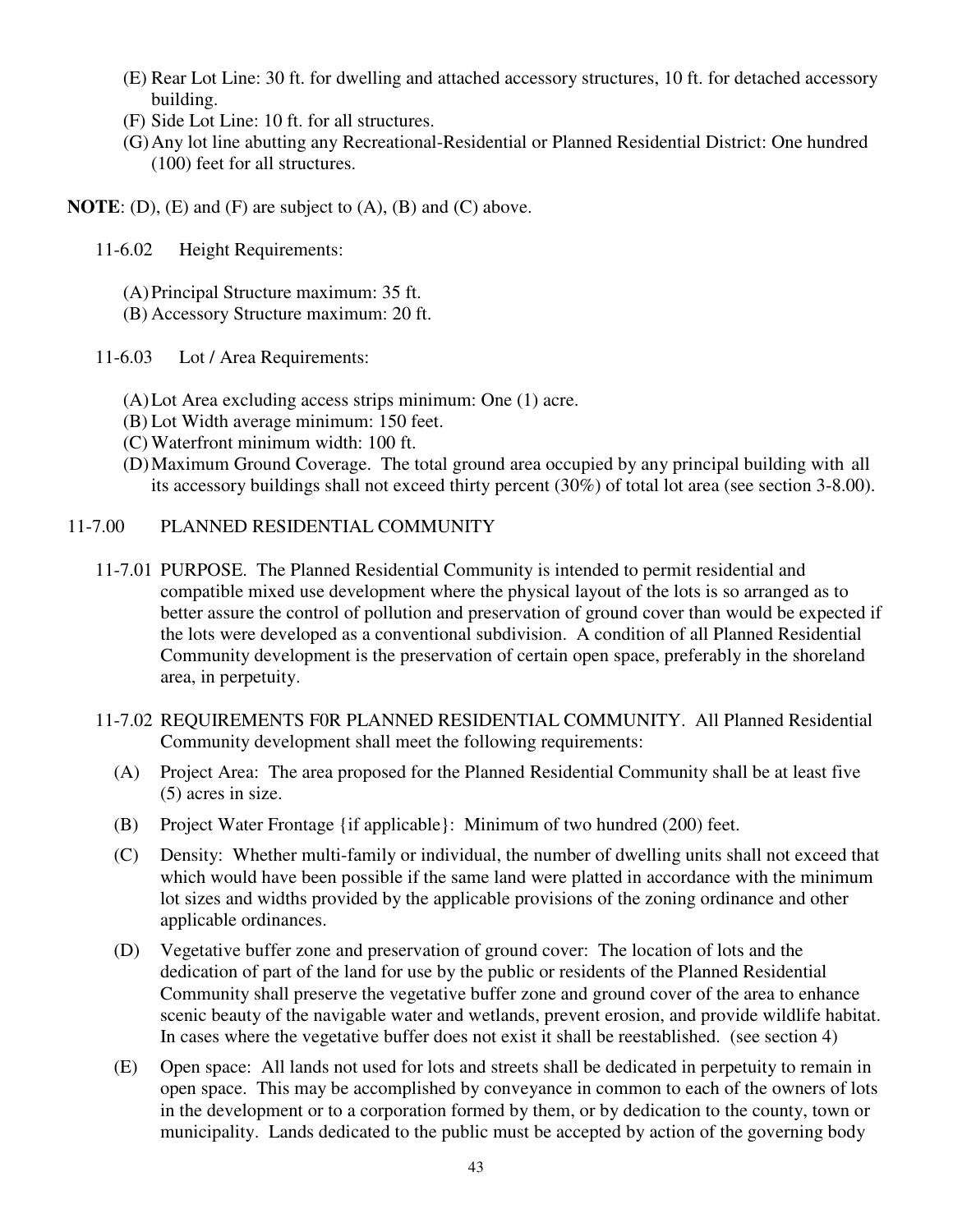of the accepting unit of government. If the land is to be conveyed to owners of lots in the development, a homeowner's association or similar legally constituted body shall be created to maintain the open space land. Any restriction placed on platted land by covenant, grant of easement or any other manner which was required by a public body or which names a public body as grantee, promisee or beneficiary, shall vest in the public body the right to enforce the restriction at law or in equity against anyone who has or acquires an interest in the land subject to the restriction.

- 11-7.03 PROCEDURE FOR ESTABLISHING A PLANNED RESIDENTIAL COMMUNITY. When considering approval of a Planned Residential Community the County shall consider whether proposed structural density, lot sizes, widths, and setbacks are of adequate size and distance to prevent pollution or erosion along streets or other public ways and waterways and wetlands. Increased shoreland setbacks shall be a condition of approval as a way of minimizing adverse impacts of development. Shore cover provisions in Section 4-2.00 shall apply except that the maximum width of a viewing corridor shall be one hundred (100) feet and the minimum vegetative buffer depth shall be increased proportionately based on site conditions to offset the impact of the proposed development. The procedure for establishing a Planned Residential Community shall be as follows:
	- (A) Petition. A petition setting forth all of the facts required in Section 11-7.02 shall be submitted to the Planning and Zoning Department.
	- (B) Review and Hearing: The petition shall be submitted to the Board of Adjustment which shall hold a public hearing. Copies of the petition and notice of the hearing shall also be sent to the appropriate office of the Department as described in Section 13-1.06 of this ordinance.
	- (C) Findings and Conditions of Approval. The Board of Adjustment shall make written findings as to the compliance or noncompliance of the proposed Planned Residential Community with each of the applicable requirements set forth in Section 11-7.02. If the petition is granted in whole or part, the Board of Adjustment shall attach such written conditions to the approval as are required by and consistent with Section 11-7.02. The conditions of approval shall in all cases establish the specific restrictions applicable with regard to minimum lot sizes, width, setbacks, dimensions of vegetative buffer zone and open space requirements. The findings of the Board of Adjustment shall reflect the recommendations of any federal, state or local agency with which the Board of Adjustment consults.
	- (D) Planning Studies. A landowner or petitioner may at his own expense, develop the facts required to establish compliance with the provisions of Section 11-7.02 or may be required to contribute funds to the county to defray all or part of the cost of such studies being undertaken by the county or any agency or person with whom the county contracts for such work.

# **SECTION 12 - SIGNS**

- 12-1.00 BASIC REQUIREMENTS
	- 12-1.01 The following applies to all signs in all districts:
		- (A) No sign shall be located, erected, moved, reconstructed, enlarged or altered until a zoning permit has been issued, except as exempted in section 12-5.00 of this Ordinance.
		- (B) Any sign intended to be read from the water shall be set back at least seventy-five (75) feet from the ordinary high-water mark and shall not exceed thirty (30) square feet in area.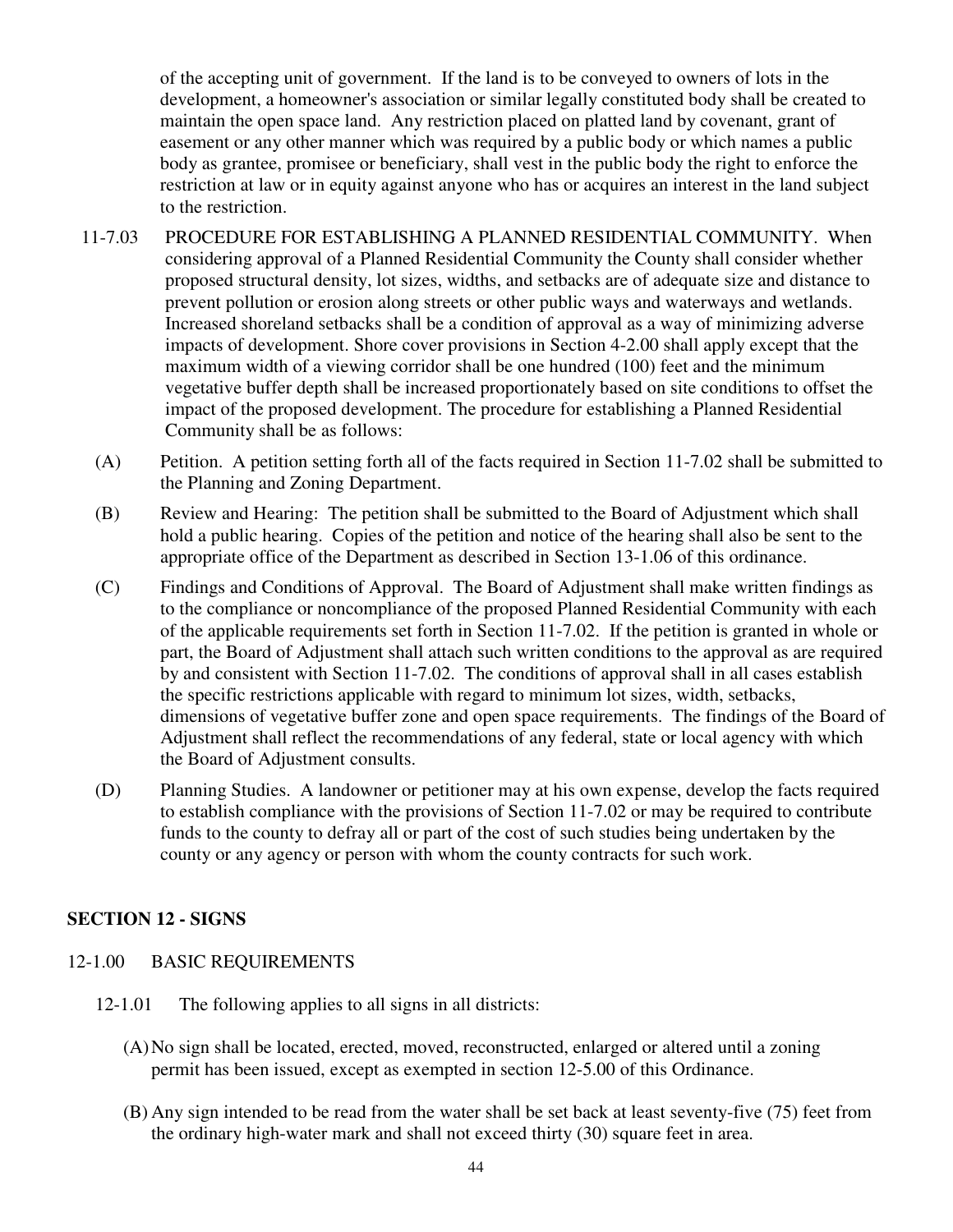- (C) The owner of any sign shall keep it in good maintenance and repair including restoring, repainting, or replacing a worn or damaged, legally existing sign to its original condition.
- 12-2.00 RECREATIONAL RESIDENTIAL, RECREATIONAL-RESIDENTIAL SINGLE FAMILY CONSERVATION AND PLANNED RESIDENTIAL COMMUNITY DISTRICTS
	- 12-2.01 The following signs shall be permitted in a Recreational-Residential, Recreational-Residential Single Family Conservation and Planned Residential Community Districts:
		- (A) Signs specifically exempted in Section 12-5.00 of this Ordinance.
		- (B) On premise ground signs not exceeding forty (40) square feet, identifying an apartment, condominium, manufactured home park, subdivision, multiple family use or a permitted business or commercial use.
- 12-3.00 GENERAL PURPOSE DISTRICT
	- 12-3.01 The following signs shall be permitted in a General Purpose District:
		- (A) Temporary signs when permitted by the County Planning and Zoning Committee as a conditional use. The Planning and Zoning Committee shall, in each case, determine the structural type of sign permitted, the maximum size permitted and the time period the sign may remain in use.
		- (B) Wall signs placed against the exterior walls of buildings and, for any one premise, not exceeding forty (40) square feet in area.
		- (C) Projecting signs not exceeding forty (40) square feet in area for any one premise.
		- (D) Awning and canopy signs not exceeding forty (40) square feet in area for any one premise.
		- (E) Ground signs not exceeding forty (40) feet in height above the mean centerline street grade. They shall not exceed forty (40) square feet on one side or eighty (80) square feet on all sides. No ground sign shall be placed closer than eighty (80) feet to another ground sign. Such signs may be placed at the right-of-way line.
		- (F) Roof signs not exceeding ten (10) feet in height above the roof. They shall not exceed forty (40) square feet on all sides for any one premise.
		- (G) Portable signs not exceeding forty (40) square feet on one side or eighty (80) square feet on all sides.
		- (H) Window signs.
		- (I) Signs permitted in Section 12-2.00 of this Ordinance.
		- (J) Signs specifically exempted in Section 12-5.00 of this Ordinance.

NOTE: Larger signs may be permitted by the Board of Adjustment upon a finding of fact that increased size shall be necessary to inform the public.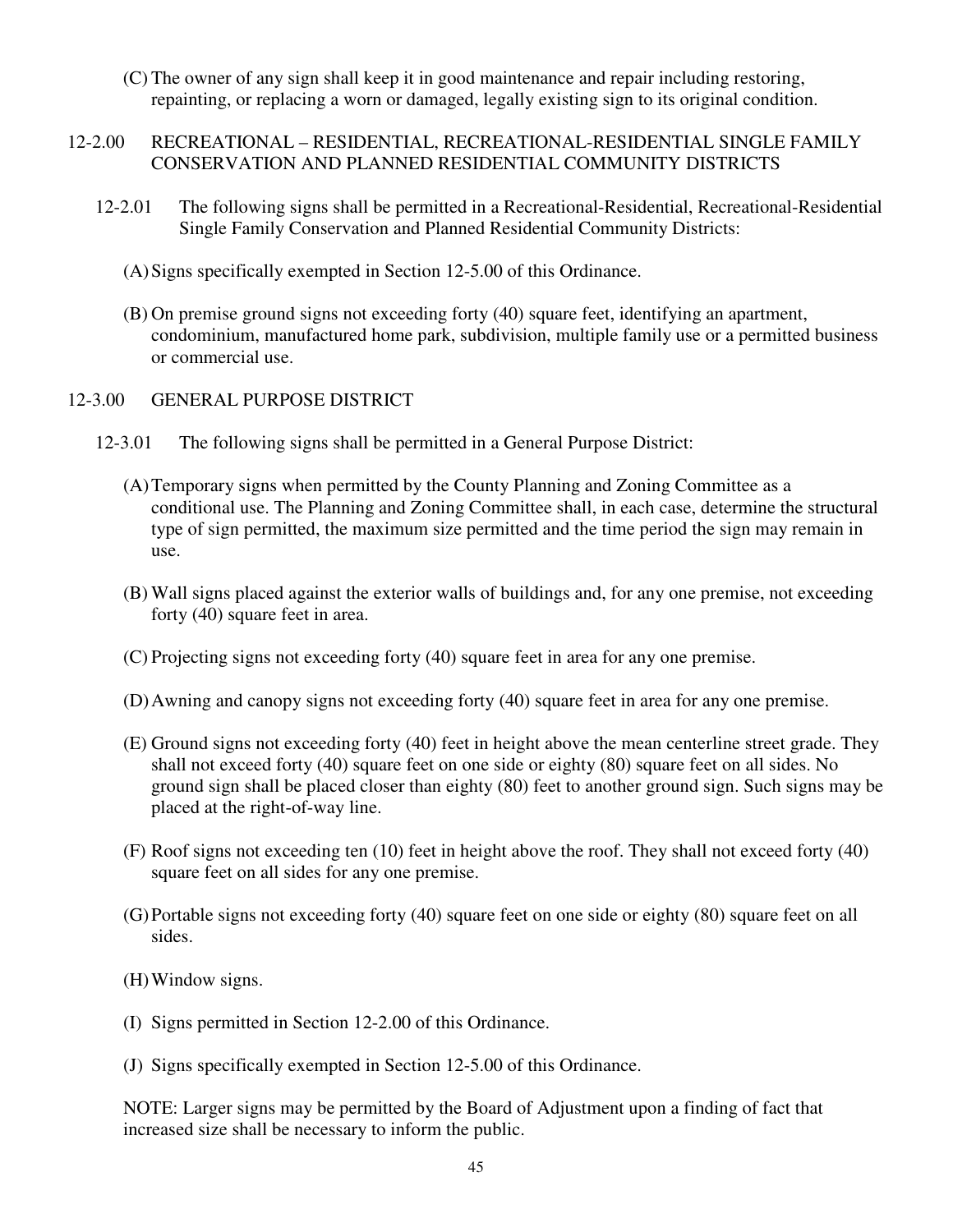#### 12-4.00 SHORELAND-WETLAND, INLAND-WETLAND & CONSERVANCY DISTRICTS

- 12-4.01 The following signs shall be permitted in Shoreland-Wetland, Inland-Wetland and Conservancy Districts:
	- (A) Signs specifically exempted in Section 12-5.00 of this Ordinance.

## 12-5.00 ALL DISTRICTS

- 12-5.01 The following signs are permitted in all districts without permit, but subject to the following regulations:
	- (A) Real estate ground or wall signs not exceeding eight (8) square feet in area which advertise the sale, rental, or lease of the premises upon which the signs are temporarily located. Such signs may be placed at the right-of-way line.
	- (B) Ground signs identifying the name and address of the resident, not exceeding six (6) square feet in area, and located on the premises. Such signs may be located at the right-of-way line.
	- (C) Home occupation and professional home office signs not exceeding nine (9) square feet in area on any one side; located on the premises, and not illuminated after 10 p.m. or before 8 a.m.
	- (D) Bulletin boards on ground or wall signs not exceeding thirty-six (36) square feet in area, located on the premises, and used by public, charitable, or religious institutions. Such signs may be placed at the right-of-way line.
	- (E) Memorial signs, tablets, names of buildings, and date of erection when cut into any masonry surface or when constructed of metal or wood and affixed flat against a structure.
	- (F) Official ground signs, such as traffic control, parking restrictions, information and notices. As allowed by the state, county and town, *s*uch signs may be placed up to the pavement edge.
	- (G) Political signs provided the following provisions are met:
		- 1. No sign is erected more than sixty (60) days prior to the election.
		- 2. All signs are removed within seven (7) days after the election.

 3. No sign shall be attached or placed on utility poles or traffic devices within public right-of way.

- 4. The graphic message must relate to candidates or beliefs at issue in the current election.
- 5. Persons or committees authorizing the distribution or posting of campaign materials shall be responsible for compliance with the provisions of this Ordinance.

(H) Field demonstration and test plot signs.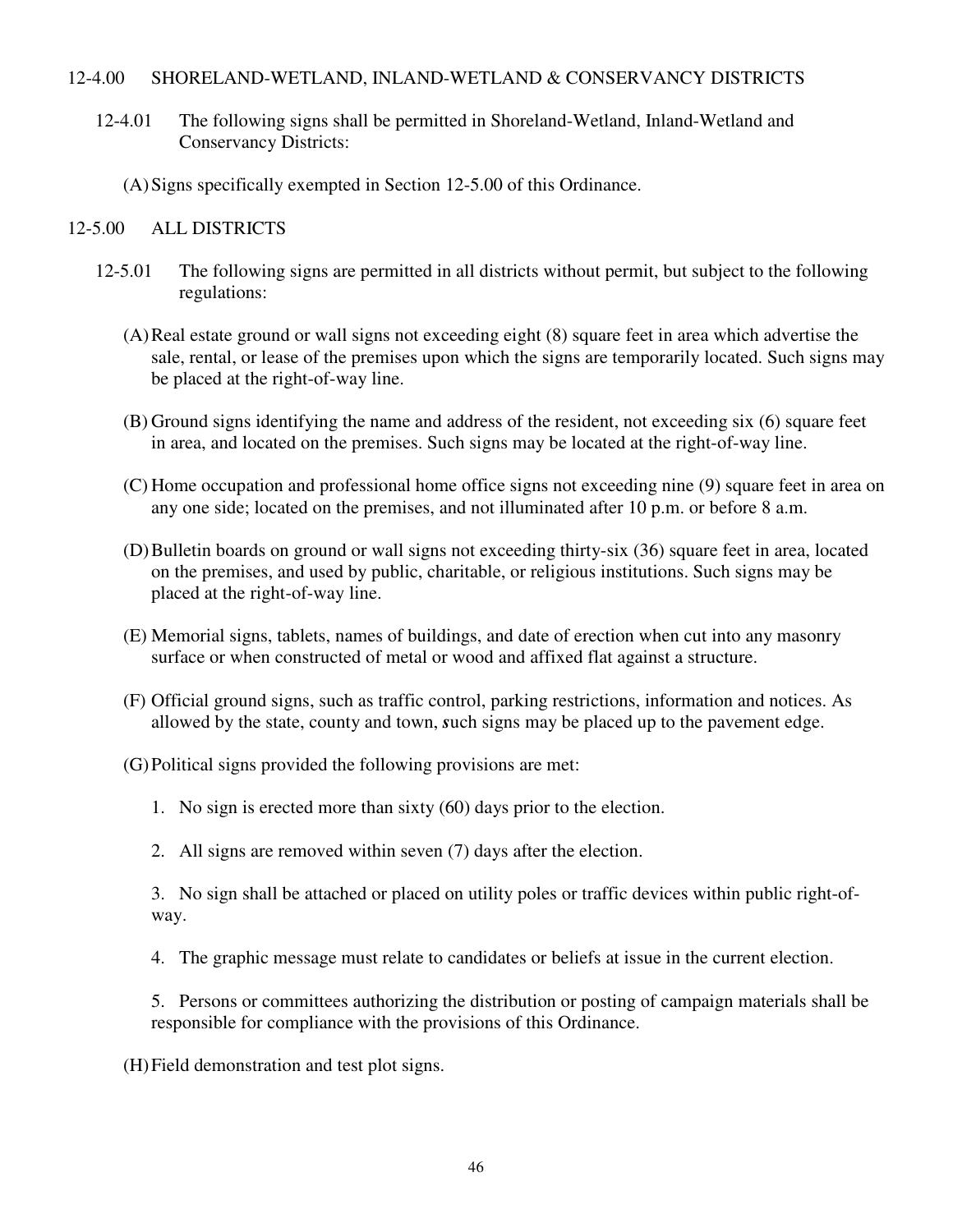#### **SECTION 13 - ADMINISTRATION**

#### 13-1.00 ZONING ADMINISTRATOR

- 13-1.01 The Zoning Administrator or his designee shall exercise the following duties and powers:
	- (A) Advise applicants as to the provisions of this Ordinance and assist them in preparing permit applications.
	- (B) Issue permits and inspect properties for compliance with this Ordinance.
	- (C) Keep records of all permits issued, inspections made, work approved and other official actions.
	- (D) Have access to any structure or premises during reasonable hours for the purpose of performing his duties.
	- (E) Issue directives and orders and report violations of this Ordinance and other applicable regulations to the Planning and Zoning Committee and Corporation Counsel.
- **NOTE**: Written notice shall be given to the appropriate district and area offices of the Department of Natural Resources at least ten (10) days prior to hearings on proposed shoreland variance, special exceptions, appeals for map or text interpretations and map or text amendments.
	- (F) Copies of decisions on shoreland variances, special exceptions, appeals for map or text interpretations and map or text amendments shall be submitted to the appropriate district or area offices of the Department of Natural Resources within ten (10) days after they are granted or denied.

#### 13-2.00 ZONING PERMITS

- 13-2.01 Cases when a Zoning Permit is required:
	- (A) Before any building or other structure is erected, moved or structurally altered so as to change its use or increase its floor space.
	- (B) Before placement of rip rap or other non-vegetative erosion control devices and structures. Prior to installation, the County must approve the design and necessity for all erosion control devices and structures.
	- (C) Before a Special Exception Permit for filling and/or grading may be issued.
	- (D) Before any land use is substantially altered (including pond construction, land clearing and filling and grading for camper slabs).
- 13-2.02 Application for Zoning Permit:

An application for a Zoning Permit shall be made to the Zoning Administrator upon forms furnished, and shall include, for the purpose of proper enforcement of these regulations, the following data:

(A) Name and address of the applicant and property owner;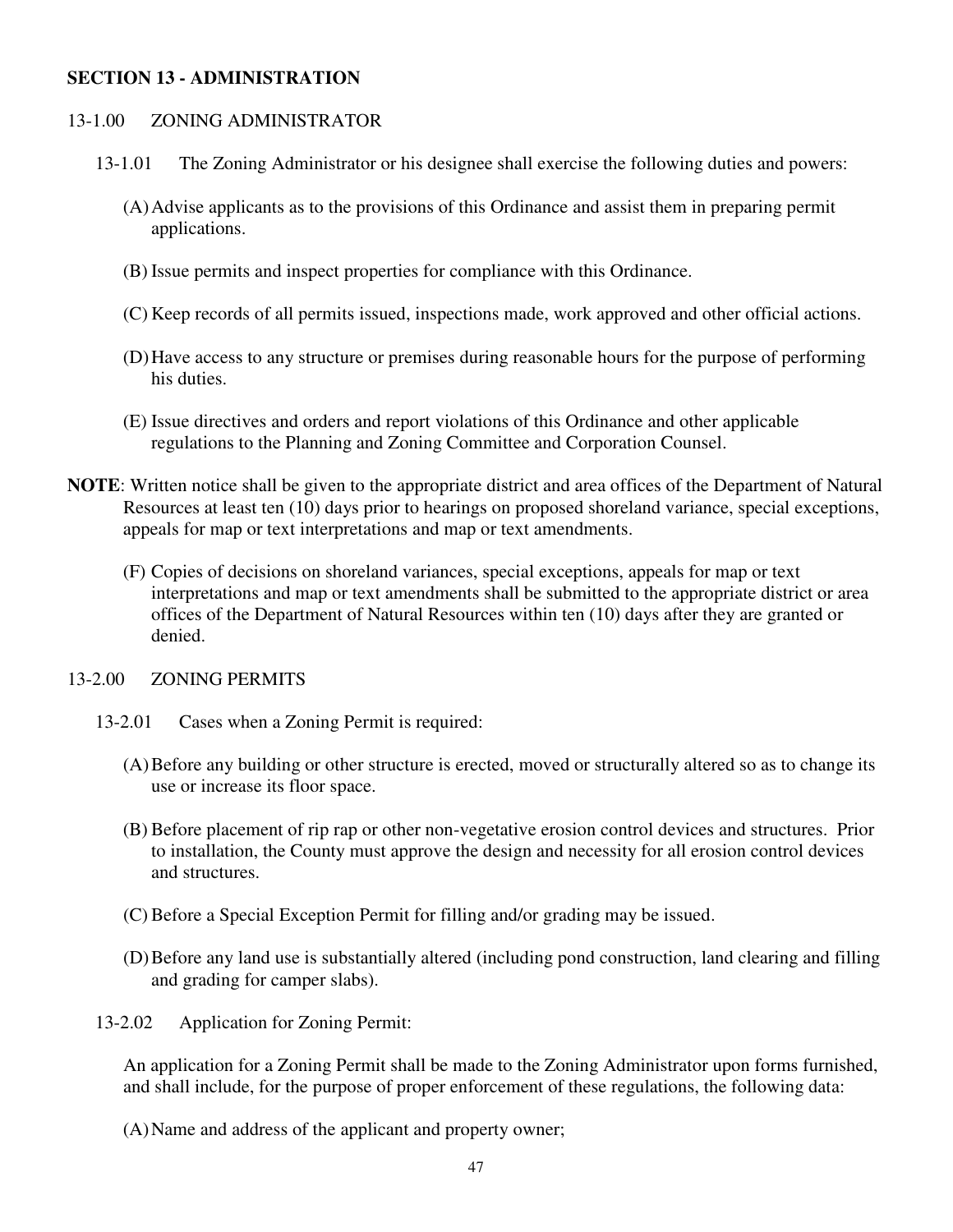- (B) Legal description of the subject site, address of the subject site, type of structure or use and the zoning district within which the subject site lies.
- (C) Plat of survey or a location sketch showing the location, boundaries, dimensions, elevations, uses and sizes of the following:
	- 1. Subject site;
	- 2. Existing and proposed structures;
	- 3. Existing and proposed easements, streets and other public ways;
	- 4. Existing and proposed building setbacks; and

 5. The ordinary high-water mark of any abutting watercourse and watermark at the day of the sketch.

- (D) Any additional information as may be required by the County Planning and Zoning Committee or the Zoning Administrator.
- (E) If applicable, inventory checklist.

#### 13-3.00 COMPLIANCE

- 13-3.01 As applicable and permitted, no land shall be occupied, used or altered and no building hereafter erected, altered or moved shall be occupied until the appropriate inspection(s) and/or final occupancy as been issued by the Planning and Zoning Department.
	- (A) Inspection reports shall show that the building or premises or part thereof conforms to all provisions of this Ordinance.
- 13-3.02 The Zoning Administrator may issue a temporary occupancy for part of a building, pursuant to rules and regulations established by this Ordinance and other applicable codes and ordinances.
- 13-3.03 Upon written request from the owner, the Zoning Administrator shall issue a letter of compliance for any building or premises existing at the time of the adoption of this Ordinance, certifying, after inspection, the extent and type of use made of the building or premises and whether or not such use conforms to the provisions of this Ordinance.

**NOTE**: An onsite inspection may require a fee.

## 13-4.00 SPECIAL EXCEPTION PERMIT

Unclassified or unspecified uses and any use listed as a Special Exception in this Ordinance may be permitted only upon application to the Zoning Administrator and issuance of a Special Exception Permit by the Board of Adjustment.

 13-4.01 APPLICATION FOR A SPECIAL EXCEPTION PERMIT. In order to secure information upon which to base its determination, the Board of Adjustment may require the applicant to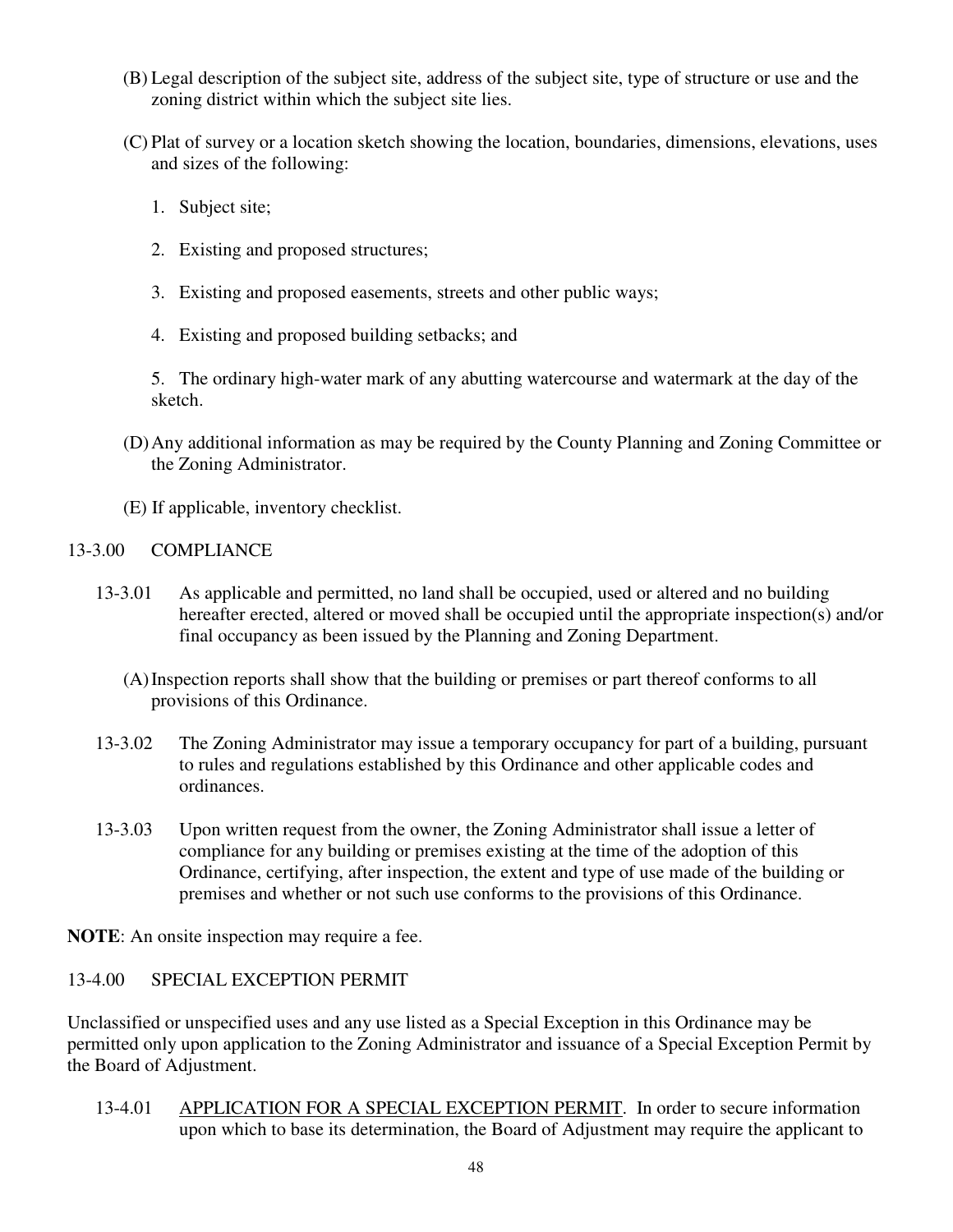furnish, in addition to the information required for a zoning permit, the following information:

- (A) A plan of the area showing contours, soil types, driveways, walkways, groundwater conditions, bedrock, slope and vegetative cover.
- (B) Location of buildings, parking areas, traffic access, driveways, walkways, piers, open spaces and landscaping.
- (C) Plans of buildings, sewage disposal facilities, water supply systems and arrangements for operation.
- (D) Specifications for areas of proposed filling, grading, lagooning or dredging.
- (E) Other pertinent information necessary to determine if the proposed use meets the requirements of this Ordinance.
- (F) If applicable, inventory checklist;

## 13-4.02 STANDARDS APPLICABLE TO ALL SPECIAL EXCEPTIONS.

In passing upon a Special Exception Permit, the Board of Adjustment shall evaluate the effect of the proposed use upon:

- (A) The maintenance of safe and healthful conditions;
- (B) The prevention and control of water pollution including sedimentation;
- (C) Existing topographic and drainage features and vegetative cover on the site;
- (D) The location of the site with respect to floodplains of rivers or streams;
- (E) The erosion potential of the site based upon degree and direction of slope, soil type and vegetative cover;
- (F) The location of the site with respect to existing or future access roads;
- (G) The need of the proposed use for the particular location;
- (H) Its compatibility with uses on adjacent land; and
- (I) Location factors under which:
	- 1. Domestic uses shall be generally preferred;

2. Uses not inherently a source of pollution within an area shall be preferred over uses that are or may be a pollution source;

3. Use locations within an area tending to minimize the possibility of pollution shall be preferred over use locations tending to increase that possibility.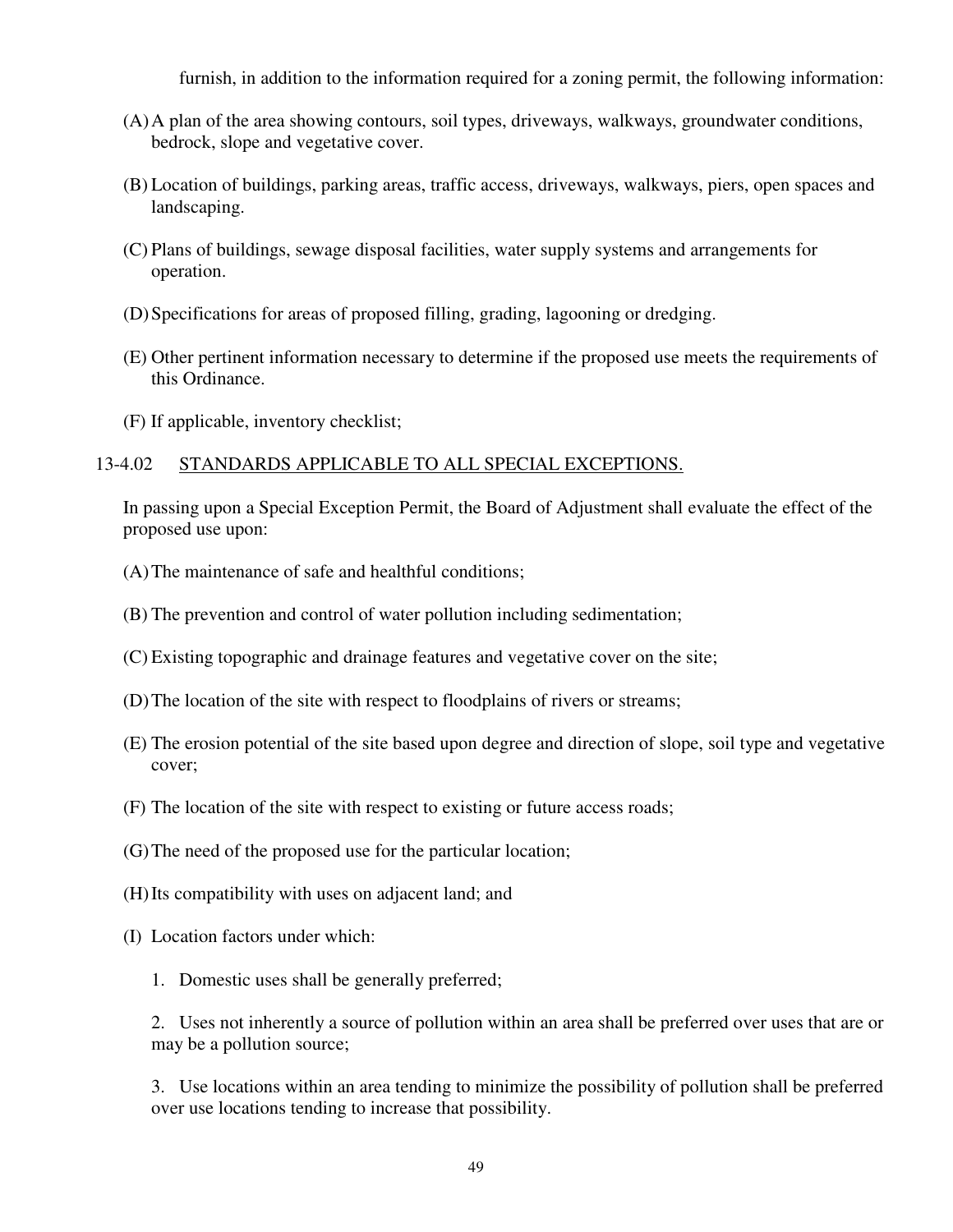13-4.03 CONDITIONS ATTACHED TO SPECIAL EXCEPTIONS. Upon consideration of the factors listed above, the Board of Adjustment may attach such conditions, in addition to those required elsewhere in this Ordinance, that it deems necessary in furthering the purposes of this Ordinance. Such conditions may include specifications for, without limitation because of specific enumeration: type of shore cover; increased setbacks; specified sewage disposal or water supply facilities; landscaping and planting screens; period of operation; operation control; sureties; deed restrictions; location of piers, docks, parking and signs; type of construction or any other requirements necessary to fulfill the purpose and intent of this Ordinance.

> The Board of Adjustment in evaluating each application may request the Planning and Zoning Administrator to make available expert assistance from those State and Federal agencies which are assisting said District under a memorandum of understanding and any other State or Federal agency which can provide technical assistance.

- 13-4.04 NOTICE OF PUBLIC HEARING. Before passing upon an application for Special Exception Permit, the Board of Adjustment shall hold a public Hearing. Notice of such public hearing specifying the time, place and matters to come before the board shall be given in the manner specified in Section 13-5.04 of this Ordinance, including mailed notice to the district and area offices of the Department of Natural Resources at least ten (10) days prior to the hearing.
- 13-4.05 RECORDING. When a Special Exception Permit is acted upon*,* an appropriate record shall be made of the land use and structures permitted or denied, and such grant shall be applicable solely to the structures, uses and property so described. A copy of any decision granting a Special Exception Permit shall be mailed to the district and area offices of the Department of Natural Resources.
- **NOTE**: When a Special Exception Permit is denied, the Board shall state in writing the grounds for refusing the permit.
	- 13-4.06 TERMINATION. Where a Special Exception does not continue in conformity with the conditions of the original approval, the Special Exception shall be terminated by action of the Board of Adjustment.

#### 13-5.00 BOARD OF ADJUSTMENT

#### 13-5.01 CREATION OF THE BOARD.

- (A)The Chairman of the County Board is hereby directed to appoint a Board of Adjustment according to Section 59.694 of the Wisconsin Statutes, consisting of five (5) members and two (2) alternates.
- (B) The members shall all reside within the county and outside of limits of incorporated cities and villages; provided, however, that no two (2) members may reside in the same town. The Board shall choose its own chairman and other officers as may be needed.
- (C) No member shall be a member of the Planning and Zoning Committee or be a member of the County Board of Supervisors or be a member of a Town Board.
- (D)Term of office shall be for three years beginning July 1. Vacancies shall be filled for the un-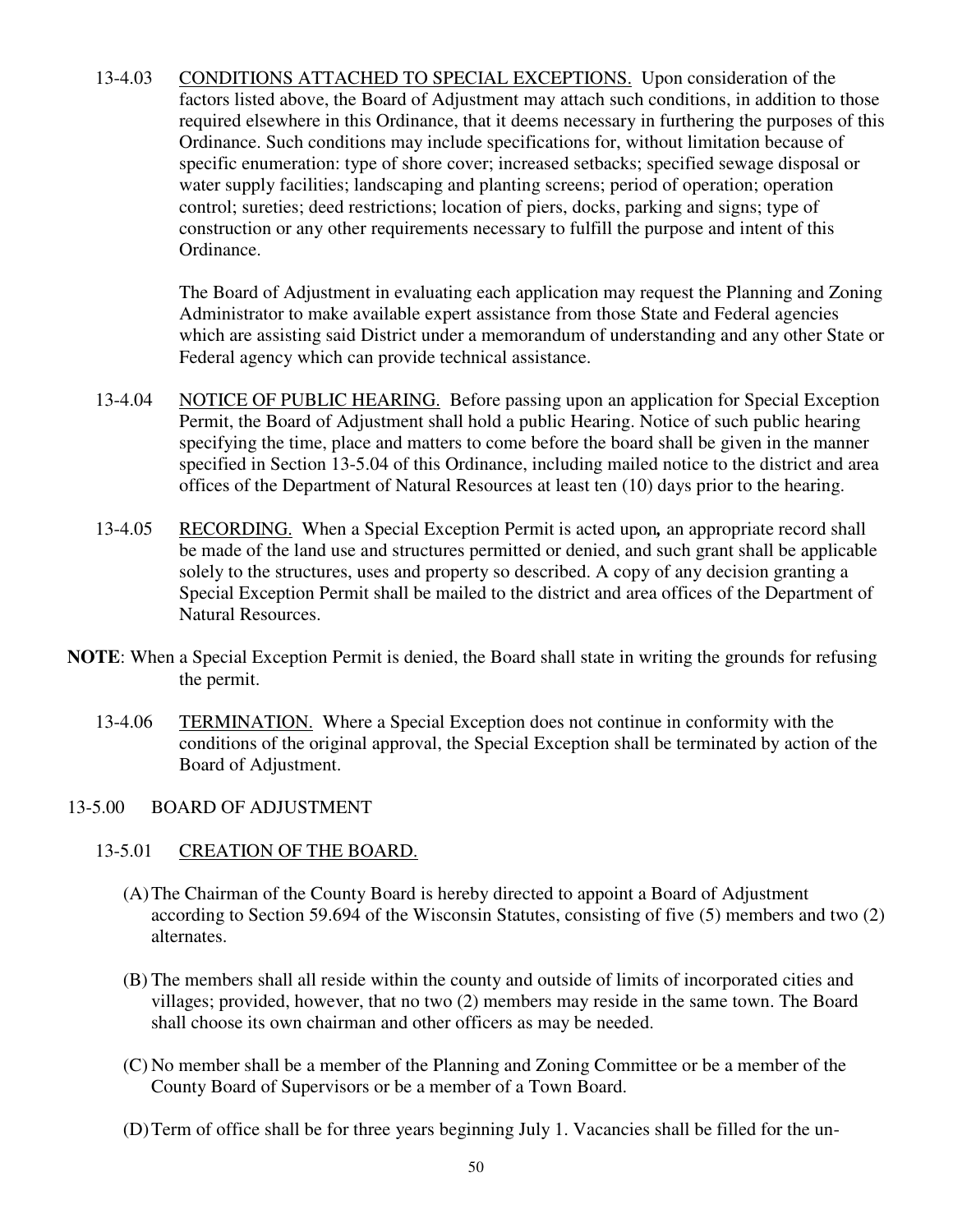expired term of any member whose term becomes vacant.

#### 13-5.02 POWERS AND DUTIES OF THE BOARD.

- (A) The Board of Adjustment shall adopt such rules as it deems necessary for the conduct of business and may exercise all of the powers conferred on such boards by Section 59.694(7), Wisconsin Statutes.
- (B) It shall hear and decide appeals where it is alleged there is error in any order requirements, decisions or determination made by an administrative official in the enforcement or administration of this Ordinance.
- (C) It shall hear and decide Special Exceptions to the terms of this Ordinance upon which the Board is required to pass under this Ordinance.
- (D) It may authorize upon appeal, in specific cases, such variance from the terms of this Ordinance as will not be contrary to the public interest, where owing to special or unique site conditions a literal enforcement of the provisions of the ordinance will result in unnecessary hardship provided the purpose and intent of the ordinance are observed. No variance shall have the effect of allowing in any district uses prohibited in that district or permit standards lower than those required by state law.

For the purposes of this section, "unnecessary hardship" means whether compliance with the strict letter of the restrictions governing area, setbacks, frontage, height, bulk or density would unreasonably prevent the owner from using the property for a permitted purpose or would render conformity with such restrictions unnecessarily burdensome. Self-created and economic hardship shall not be considered.

 13-5.03 APPEALS TO THE BOARD. Appeals to the Board of Adjustment may be taken by a person aggrieved or by an officer, department, board or bureau of the municipality, affected by a decision of the Zoning Administrator. Such appeal shall be taken within thirty (30) days of written notice of the decision or order of the Zoning Administrator, by filing with the office from whom the appeal is taken and with the Board of Adjustment, a notice of appeal specifying the ground thereof. The Zoning Administrator shall forthwith transmit to the Board all the documents constituting the record upon which the action appealed from was taken.

#### 13-5.04 HEARING APPEALS.

- (A) The Board of Adjustment shall fix a reasonable time for the hearing of the appeal; give public notice and such notice to be published in the official newspaper of the County by publishing a class two (2) notice thereof as defined in Section 985 of the Wisconsin Statutes, as well as due notice to the parties in interest, including mailing notice to the district and area offices of the Department of Natural Resources at least ten (10) days prior to the hearing. Such notice shall specify the date, time and place of the hearing and matters to come before the Board.
- (B) A decision regarding the appeal shall be made as soon as practicable.
- (C) The final disposition of an appeal or application to the Board of Adjustment shall be in the form of a written resolution or order signed by the secretary of the Board. Such resolution shall state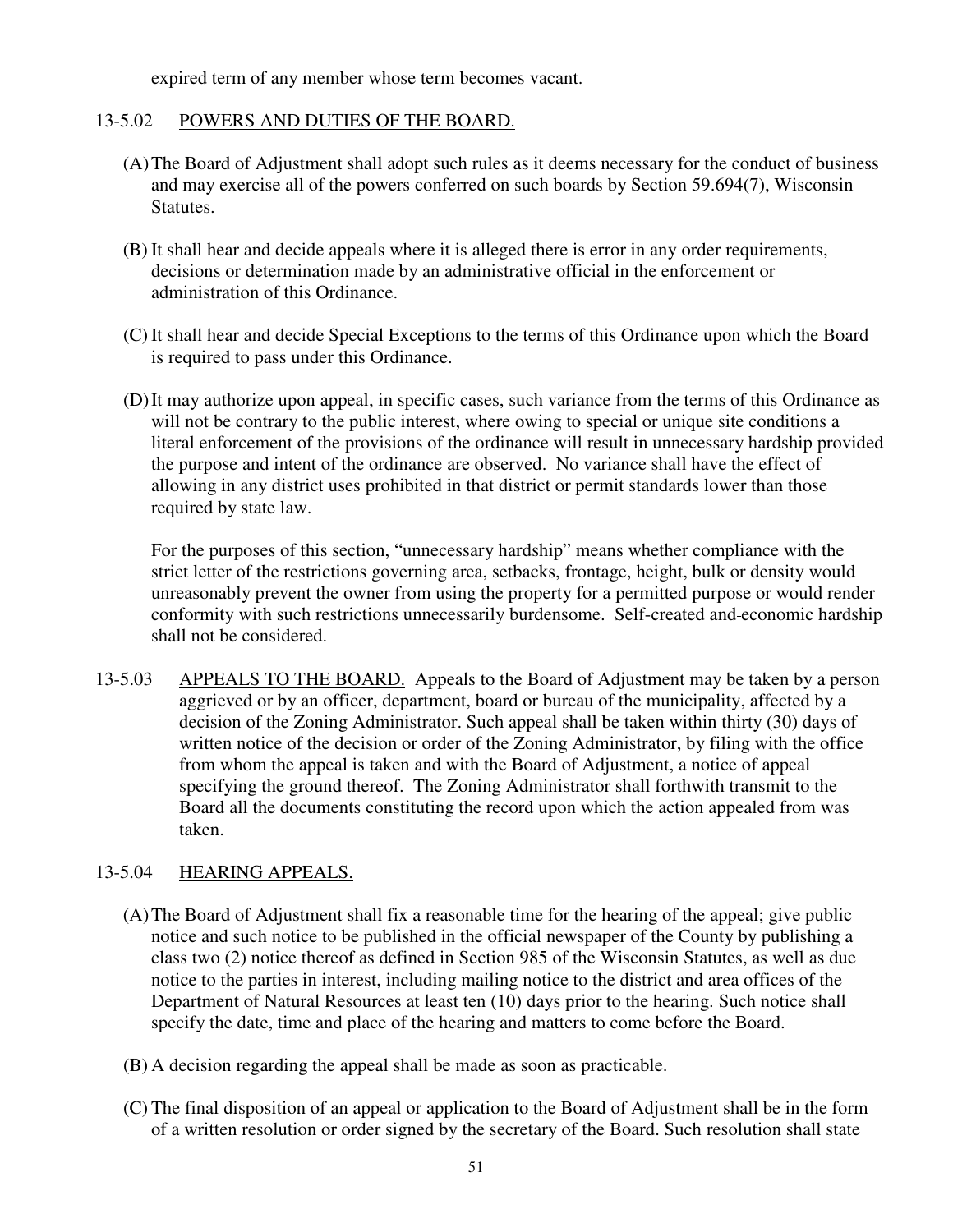the specific facts that are the basis for the Board's determination and shall either affirm, reverse, vary or modify the order, requirement, decision or determination appealed, in whole or in part, dismiss the appeal for lack of jurisdiction or prosecution or grant the application.

- (D) A copy of any decision granting a variance shall be mailed to the district and area offices of the Department of Natural Resources.
- (E) Any party may appear in person or by agent or by attorney.

#### 13-6.00 FEES

- 13-6.01 The applicant, upon filing of an application, shall pay a fee for the following purposes:
	- (A) Zoning Permit;
	- (B) Onsite inspections;
	- (C) Special Exception Permit;
	- (D) Petitions for Zoning Map Amendments; and
	- (E) Appeals and Variances.

Fees shall be as set from time to time by the Adams County Board of Supervisors upon recommendation from the Planning and Zoning Committee.

# **SECTION 14 - CHANGES AND AMENDMENTS**

#### 14-1.00 AMENDMENT PROCEDURE

- 14-1.01 The County Board of Supervisors of Adams County, Wisconsin may from time to time, alter, supplement or change the boundaries of the use districts and the regulations contained in this Ordinance in the manner provided by law as follows:
	- (A) Amendments to this Ordinance may be made on petition of any interested party in accordance with the provisions of Section 59.69(5)(e), Wisconsin Statutes.
	- (B) Amendments to the Shoreland-Wetland District shall be done in accordance with Section 8-6A.00 of this Ordinance.
	- (C) Copies of any amendment proposed to the County Board of Supervisors, referred by that board to the Planning and Zoning Committee, shall be mailed by the Planning and Zoning Department within five (5) days after such referral to the district and area offices of the Department of Natural Resources. Written notice of the public hearing to be held on a proposed amendment shall be mailed to the district and area offices of the Department of Natural Resources at least ten (10) days prior to the hearing.
	- (D) A copy of the action taken by the County Board of Supervisors on all amendments shall be forwarded to the district and area offices of the Department of Natural Resources within ten (10)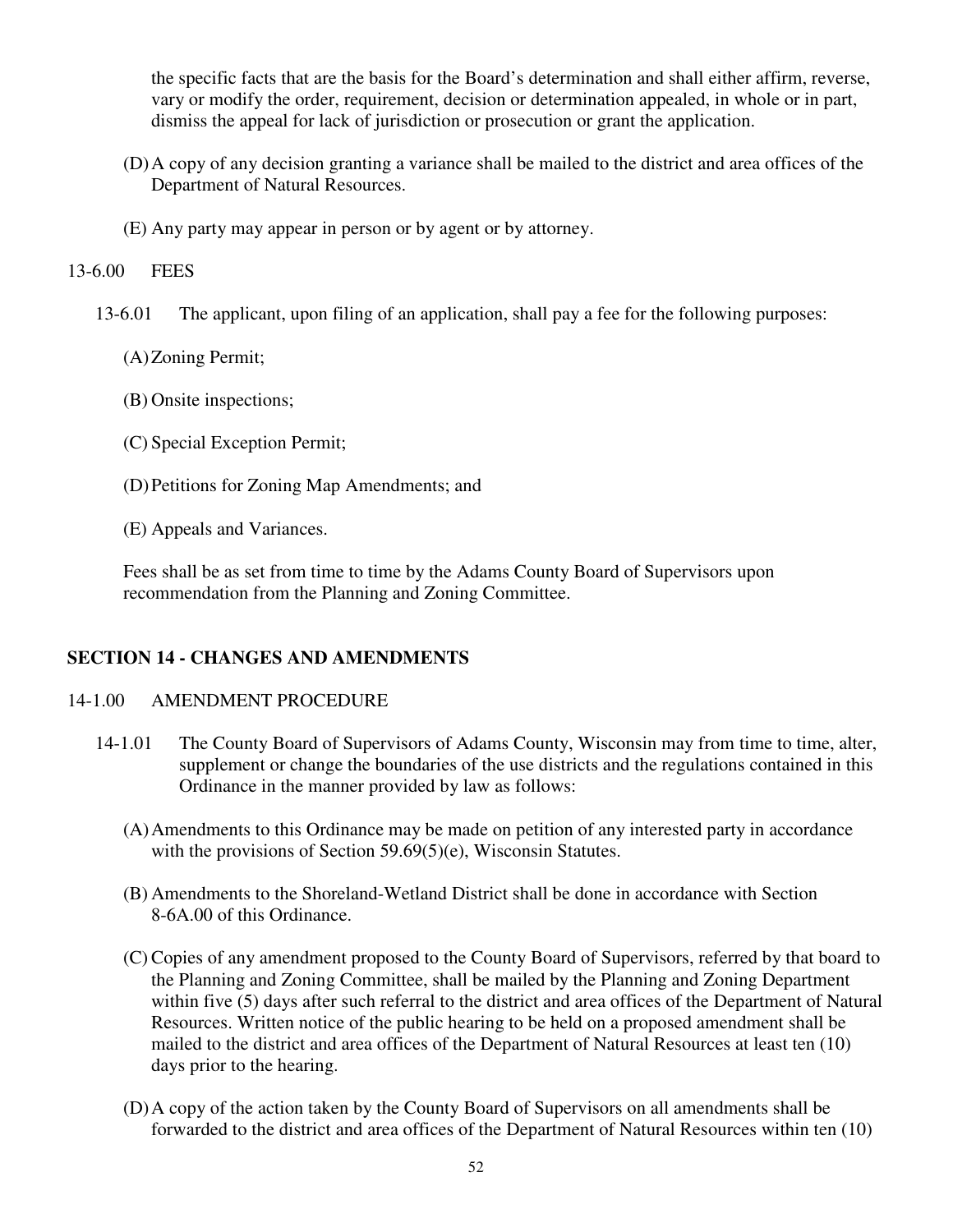days after the decision is issued.

# **SECTION 15 - ENFORCEMENT AND PENALTIES**

# 15-1.00 ENFORCEMENT

Any building or structure hereinafter erected, enlarged, moved or structurally altered or any use hereinafter established in violation of the provisions of this Ordinance by any person, firm, association, corporation (including contractors or his or their agent) shall be deemed as an unlawful structure or use..

# 15-2.00 PROCEDURE

The Zoning Administrator may sign a complaint, issue directives or orders including stop-work orders and report the violations to the County Corporation Counsel. It shall be the duty of the Corporation Counsel to expeditiously prosecute all such violators.

# 15-3.00 PENALTIES

A violator shall, upon conviction, forfeit to the County a penalty of not less than fifty dollars (\$50.00) together with the taxable cost in such action and not more than five hundred dollars (\$500.00) and every day of violation shall constitute a separate offense.

# 15-4.00 CORRECTION

Additionally, the violator will be required to bear the costs for correcting the violation and may be required to post a cash bond to cover such costs. Any cash posted that is not needed to correct the violation will be returned to the violator.

# **SECTION 16 - DEFINITIONS**

# 16-1.00 INTERPRETATION

- 16-1.01 For the purpose of this Ordinance, certain terms or words used herein shall be interpreted as follows: Words used in the present tense includes the future; words in the singular number include the plural number; and words in the plural number include the single number. The word "shall" is mandatory, not permissive. Any word not defined below shall be presumed to have its customary dictionary definition.
- (A) ACCESSORY USE. A use incidental to the principal use of a building. In buildings restricted to residential use, the office of a professional man, customary family occupations and workshops not conducted for compensation shall be deemed accessory uses.
- (B) ACCESS STRIP. Any portion of a parcel that is sixty-six (66) feet or less in width.
- (C) ACCESS AND VIEWING CORRIDOR. A strip of vegetated land that allows safe pedestrian access to the shore through the vegetative buffer zone.
- (D) BOATHOUSE.. Boathouse means a permanent structure located entirely in the water or within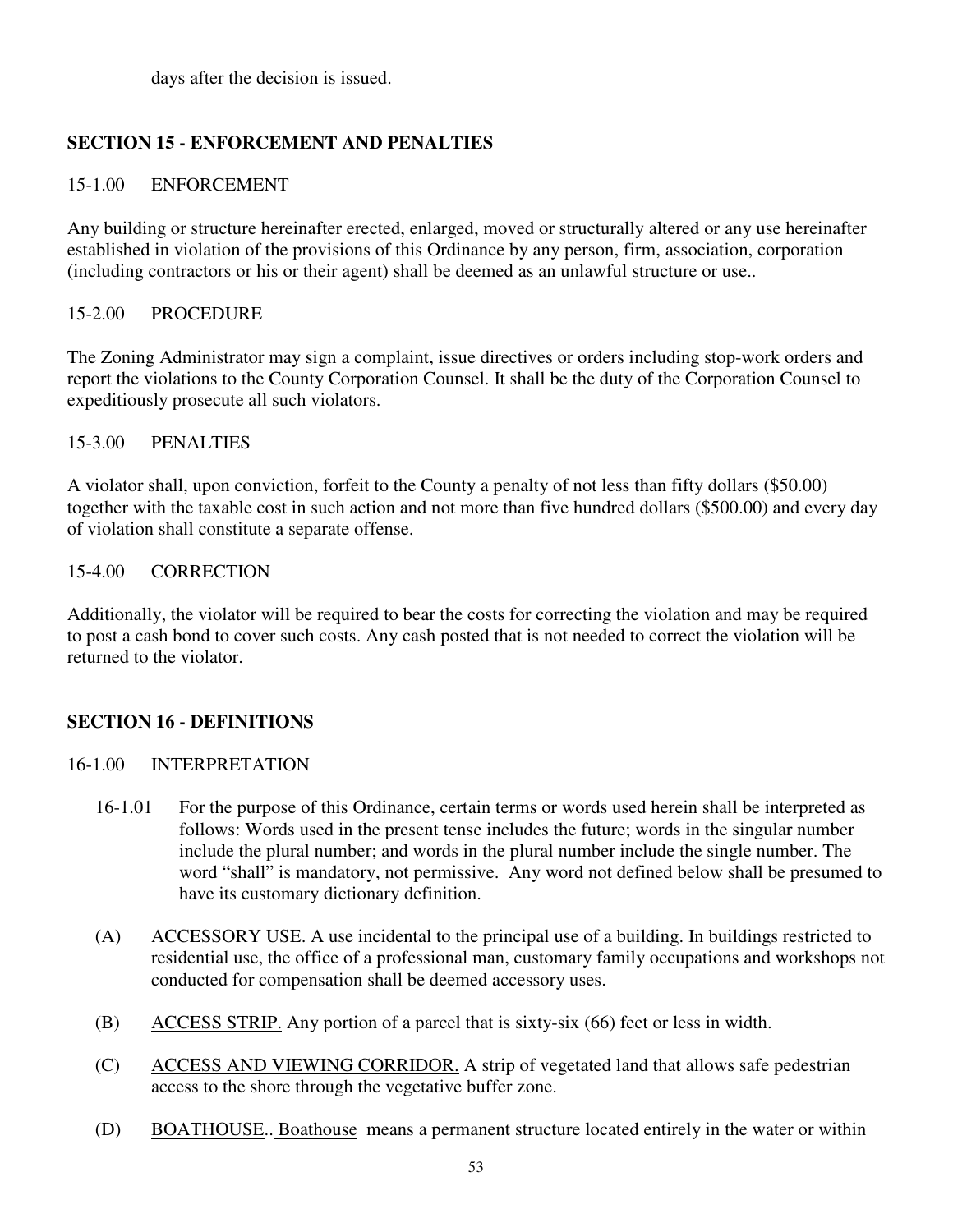seventy-five (75) ft. of the OHWM used for the storage of watercraft and associated materials and includes all structures which are totally enclosed, have roofs or walls or any combination of these structural parts. Boathouses are prohibited.

- (E) BUILDABLE AREA. Land area not encumbered for construction of primary and accessory residential, commercial or industrial structures including onsite sanitary systems. Encumbrances include floodplain, wetland and other unbuildable site conditions.
- (F) BUILDING ENVELOPE. The three dimensional space within which a structure is built.
- (G) CAMPGROUNDS. Any premises established for overnight habitation by persons using equipment designed for the purpose of temporary camping and for which a fee of any sort is charged or exchanged.
- (H) COUNTY ZONING AGENCY. The Planning and Zoning Committee created by the county board under s. 59.69(2)(a), Wis. Stats, to act in all designated matters pertaining to county planning and zoning.
- (I) CRITICAL HABITAT. Areas of aquatic vegetation identified as offering critical or unique fish and wildlife habitat or offering water quality or erosion control benefits to the body of water.
- (J) DEPARTMENT. The Wisconsin Department of Natural Resources.
- (K) DRAINAGE SYSTEM. One or more artificial ditches, tile drains or similar devices, which collect surface runoff or groundwater and convey it to a point of discharge.
- (L) EROSION CONTROL DEVICE/STRUCTURE. Any material placed at a 2:1 slope or flatter intended to retard or eliminate the movement of soil resulting from the overland flow of water.
- (M) EXISTING DEVELOPMENT PATTERN. Principal structures exist within two hundred fifty (250) feet of a proposed principal structure in both directions along the shoreline.
- (N) FLOODPLAIN. That land which has been or may be hereafter covered by flood water during the regional flood, as indicated by the Adams County Floodplain Ordinance. The floodplain includes the floodway and the flood fringe as those terms are defined in Chapter NR 116, Wisconsin Administrative Code.
- (O) GENERALLY ACCEPTED FORESTRY MANAGEMENT PRACTICES. Forestry management practices that promote sound management of a forest. Generally accepted forestry management practices include those practices contained in the most recent version of the department publication known as Wisconsin Forest Management Guidelines and identified as PUB FR-226.
- (P) HAND TOOL. An unpowered tool; a device for doing a particular job that does not use a motor, but is powered solely by the person using it.
- (Q) IMPERVIOUS SURFACE. An area that releases as runoff all or a majority of the precipitation that falls on it. "Impervious surface" excludes frozen soil but includes rooftops, sidewalks, driveways, parking lots, and streets unless specifically designed, constructed, and maintained to be pervious.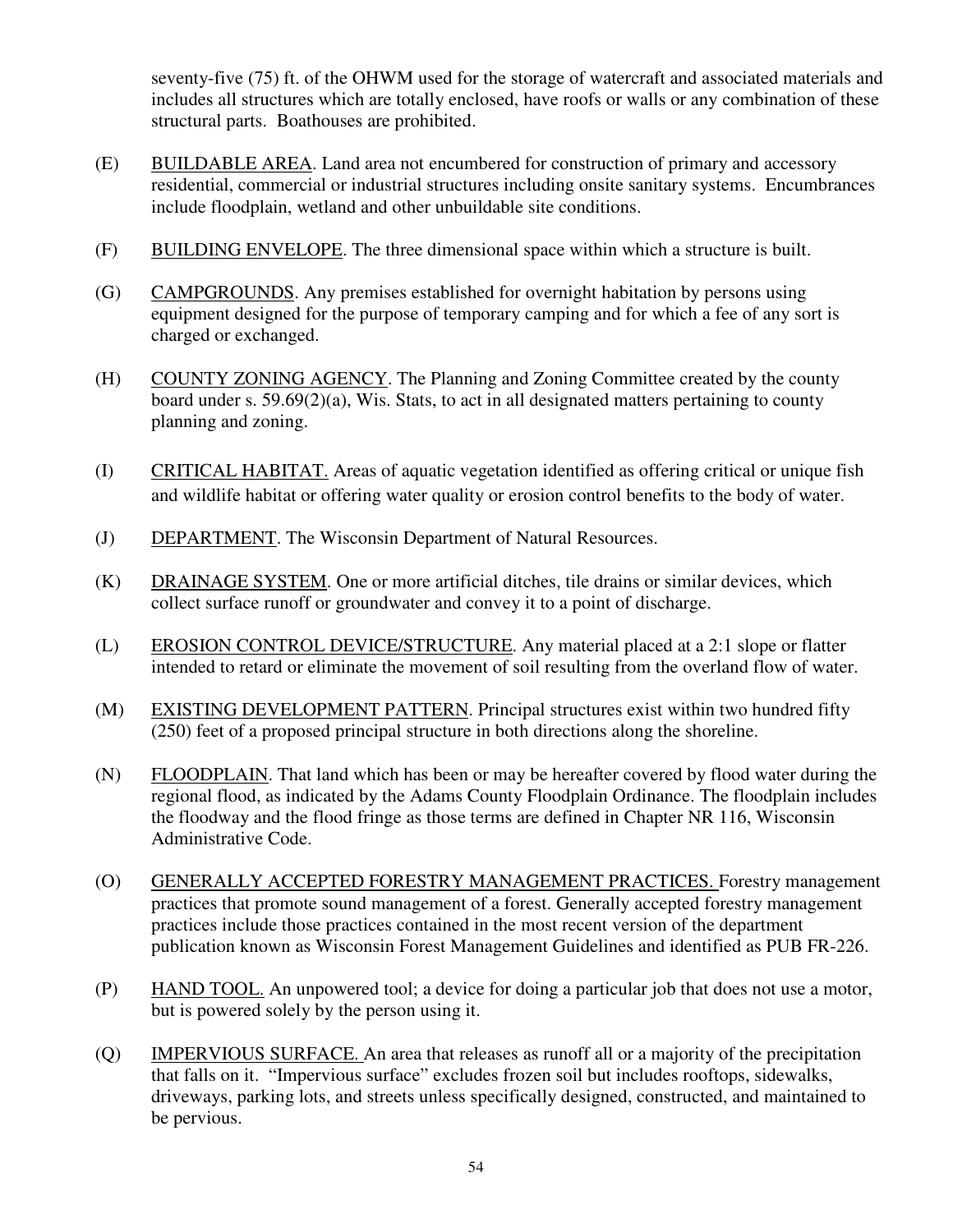- (R) INCONSPICUOUSLY COLORED. Not readily noticeable or prominent.
- (S) LAGOON. An artificial enlargement of a waterway.
- (T) MAINTENANCE AND REPAIR. Includes such activities as interior remodeling, painting, decorating, paneling, plumbing, insulation, and replacement of windows, doors, wiring, siding, roof and other nonstructural components; and the repair of cracks in foundations, sidewalks, walkways and the application of waterproof coatings to foundations.
- (U) MANUFACTURED HOME. A vehicle having an overall length in excess of forty-five (45) feet or a body width of more than eight (8) feet designed to be towed on its chassis (comprised of frame and wheels) as a single unit or in sections upon a highway by a motor vehicle and equipped and used or intended to be used for residential occupancy and designed to be connected to utilities, excluding, however, recreational vehicles.
- (V) MITIGATION. Balancing measures that are designed, implemented and function to restore natural functions and values that are otherwise lost through development and human activities.
- (W) NAVIGABLE WATERS. Lake Superior, Lake Michigan, all natural inland lakes within Wisconsin and all streams, ponds, sloughs, flowages and other waters within the territorial limits of this state, including the Wisconsin portion of boundary waters, which are navigable under the laws of this state. Under s. 281.31(2)(d), Wis. Stats, notwithstanding any other provision of law or administrative rule promulgated thereunder, shoreland ordinances required under s. 59.692, Wis. Stats, and ch. NR 115, Wis. Adm. Code, do not apply to lands adjacent to farm drainage ditches if:
	- 1. Such lands are not adjacent to a natural navigable stream or river.

 2. Those parts of such drainage ditches adjacent to such lands were not navigable streams before ditching; and

- 3. Such lands are maintained in nonstructural agricultural use.
- **NOTE:** "Wisconsin's Supreme Court has declared navigable bodies of water that have a bed differentiated from adjacent uplands and levels of flow sufficient to support navigation by a recreational craft of the shallowest draft on an annually recurring basis [Muench v. Public Service Dept. of Natural Resources, 70 Wis. 2d 936 (1975)]. For example, a stream which is navigable by a skiff or canoe during normal spring high-water is navigable, in fact, under the laws of this state though it may be dry during other seasons."

# (X) NUISANCE.

 1. An unreasonable activity or use of property that interferes substantially with the comfortable enjoyment of life, health, or safety of others.

 2. A substance or condition that is known to have the potential to cause acute or chronic illness or death if exposure to the substance, activity or condition is not abated.

- (Y) ORDINARY HIGHWATER MARK. The point on the bank or shore up to which the presence and action of surface water is so continuous as to leave a distinctive mark such as by erosion, destruction or prevention of terrestrial vegetation, predominance of aquatic vegetation or other easily recognized characteristics.
- (Z) PATIO. A flat exterior-constructed surface, no higher than six (6) inches above original grade, made of concrete, wood, brick or a combination thereof. A patio shall not include affixed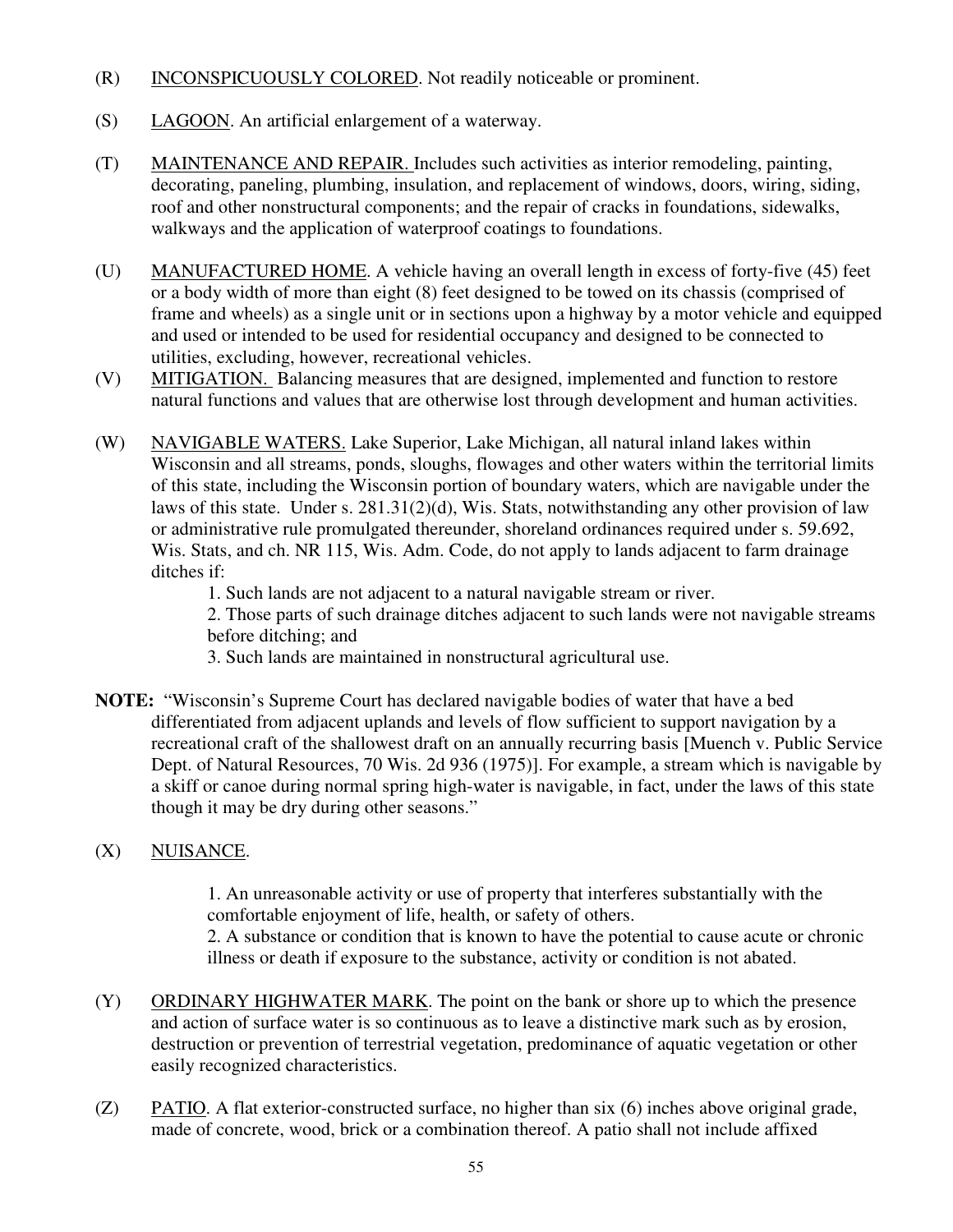appendages such as benches, tables, walls, roofs or any other structural component, which extend above the six (6) inch height limitation. Railings are permitted only where required by safety concerns.

- (AA) PLANNING AND ZONING COMMITTEE. The committee created by the county board under s. 59.69(2)(a), Wis. Stats, to act in all matters pertaining to county planning and zoning.
- (BB) RECREATIONAL VEHICLE. A vehicle having an overall length of forty-five (45) feet or less and a body width of eight (8) feet or less primarily designed as temporary living quarters for recreational, camping or travel use, which either has its own motive power or is mounted on or drawn by another vehicle. The basic entities are: travel trailer, camping trailer, truck camper and motor home.
- (CC) REGIONAL FLOOD. A flood determined to be representative of large floods known to have generally occurred in Wisconsin and which may be expected to occur on a particular stream because of like physical characteristics, once in every 100 years.
- (DD) ROUTINE MAINTENANCE OF GRASSES. Normally accepted horticultural practices including mowing, that do not result in the loss of any existing vegetation and do not require earth disturbance.
- (EE) RETAINING WALL. Any material intended to stabilize the soil and placed at a slope steeper than 2:1.
- (FF) SAFETY CONCERNS. Circumstances or conditions presenting significant risk to human welfare.
- (GG) SELF-CONTAINED RECREATIONAL VEHICLE. A recreational vehicle manufactured with water supply and sewage holding tanks, which are an integral part of the recreational vehicle.
- (HH) SETBACKS. The minimum horizontal distance from the centerline of a highway or its right-ofway line, the ordinary high-water mark of a navigable water or a lot line to the nearest part of a structure, measured at right angles to the centerline, right-of-way line, ordinary high-water mark or lot line.
	- (II) SHORELANDS. Lands within the following distances from the ordinary high-water mark of navigable waters: one thousand (1,000) feet from a lake, pond or flowage; and three hundred (300) feet from a river or stream or to the landward side of the floodplain, whichever is greater.
- (JJ) SHORELAND ORDINANCE / SHORELAND ZONING ORDINANCE. The Adams County Shoreland, Wetland and Habitat Protection Ordinance.
- (KK) SHORELAND SETBACK. An area in a shoreland that is within a certain distance of the ordinary high-water mark in which the construction or placement of buildings or structures has been limited or prohibited under an ordinance enacted under section 59.692, Wis. Stats.
- (LL) SHORELAND-WETLAND DISTRICT. The zoning district, created as a part of this shoreland zoning ordinance, comprised of shorelands that are designated as wetlands on the wetland maps which have been adopted and made a part of this Ordinance.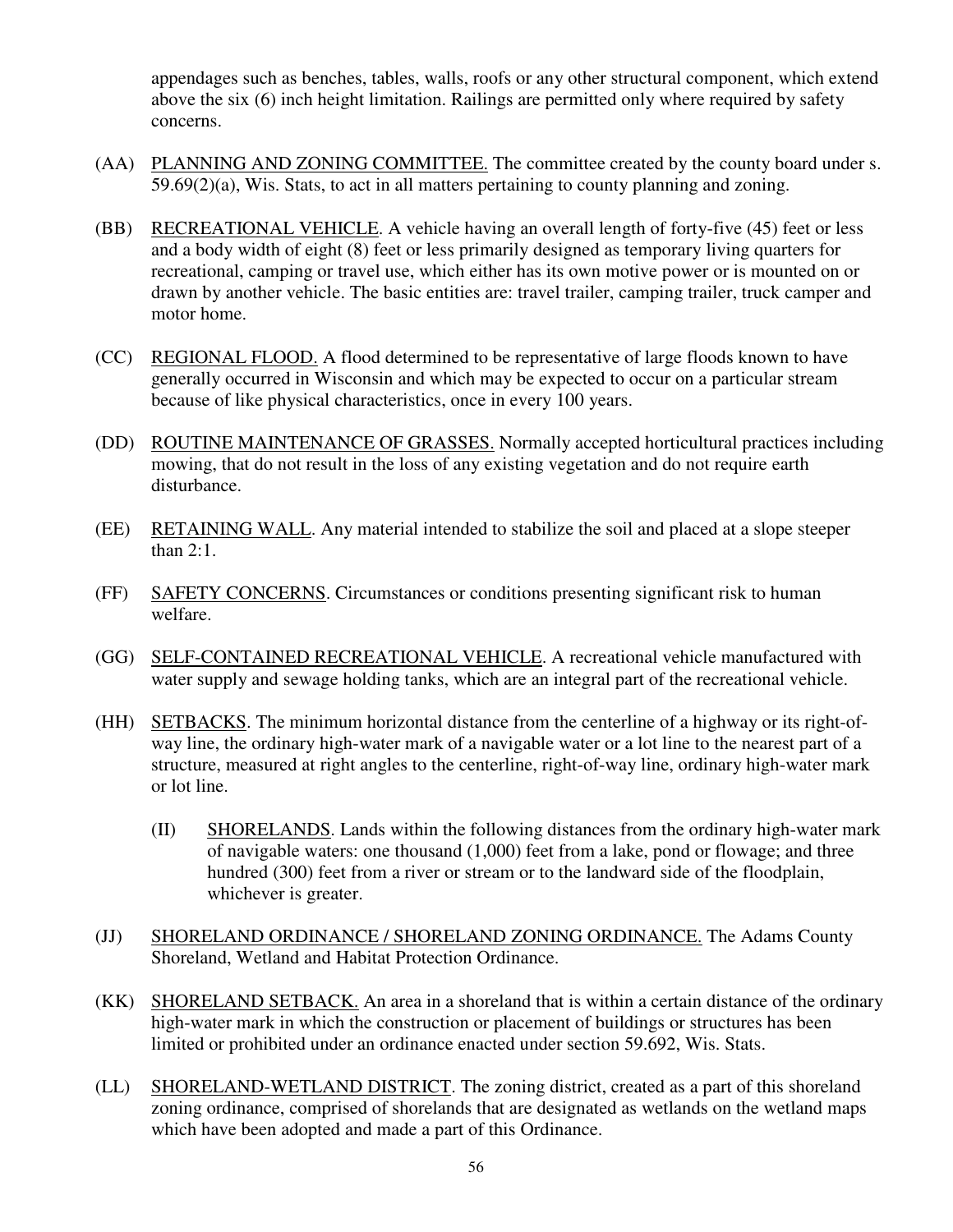(MM) SIGNS:

 1. AWNING SIGN: A sign affixed flat to the surface of an awning and not extending beyond the limits of the awning.

2. GROUND SIGN: A sign attached to the ground independent of any buildings.

 3. PORTABLE SIGN: A sign which is not designed to be permanently attached to the ground or a building.

 4. PROJECTING SIGN: A sign other than a wall a wall or roof sign, attached to or supported by a building or structure and projecting more than twelve (12) inches from the face of the building or structure.

5. ROOF SIGN: A sign erected on or over the roof of a building.

 6. WALL SIGN: A sign which is attached to a wall of a building and projects not more than twelve (12) inches from such wall and does not extend above the ceiling line of the top floor of the building.

7. WINDOW SIGN: A sign painted or affixed to a window.

- (NN) SILVICULTURE. The art by which forests are tended, developed, harvested and regenerated using various management options.
- (OO) SPECIAL EXCEPTION (Conditional Use). A use which is permitted by this Ordinance provided that certain conditions specified in the ordinance are met and that a permit is granted by the Board of Adjustment or, where appropriate, the Planning and Zoning Committee or the County Board.
- (PP) SPECIAL ZONING PERMISSION. The issuance of a conditional Zoning Permit; other permits may also be required.
- (QQ) STRUCTURAL ALTERATION. The altering or modifying of any structural support system or component*.*
- (RR) STRUCTURE. Any man-made object with form, shape and utility, either permanently or temporarily placed upon the ground. The term "structure" does not include objects that are easily moved by hand.
- (SS) TEMPORARY RENT OR LEASE. The renting or leasing of residential property for a period of thirty (30) continuous days or less.
- (TT) UNNECESSARY HARDSHIP. Whether compliance with the strict letter of the restrictions governing area, setbacks, frontage, height, bulk or density would unreasonably prevent the owner from using the property for a permitted purpose or would render conformity with such restrictions unnecessarily burdensome. [See also Section 13-5.01(D) of this Ordinance]
- (UU) VARIANCE. An authorization granted by the Board of Adjustment to construct, alter or use a building or structure in a manner that deviates from the requirements of this Ordinance.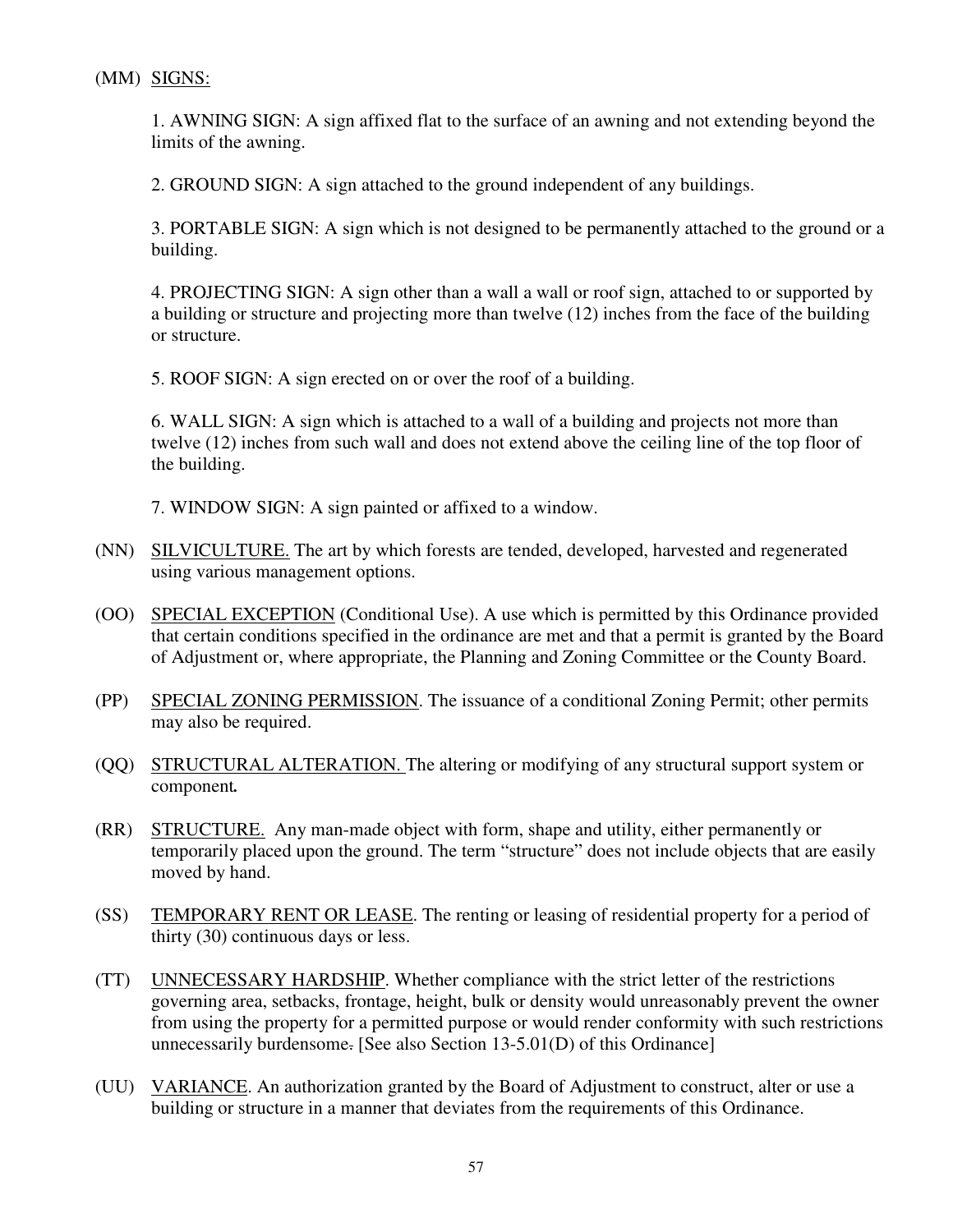- (VV) WATERFRONT MINIMUM WIDTH. Lot width as measured in a straight line from the points of intersection of the ordinary high water mark and the lot lines.
- (WW) WETLANDS. Those areas where water is at, near or above the land surface long enough to be capable of supporting aquatic or hydrophytic vegetation and which have soils indicative of wet conditions.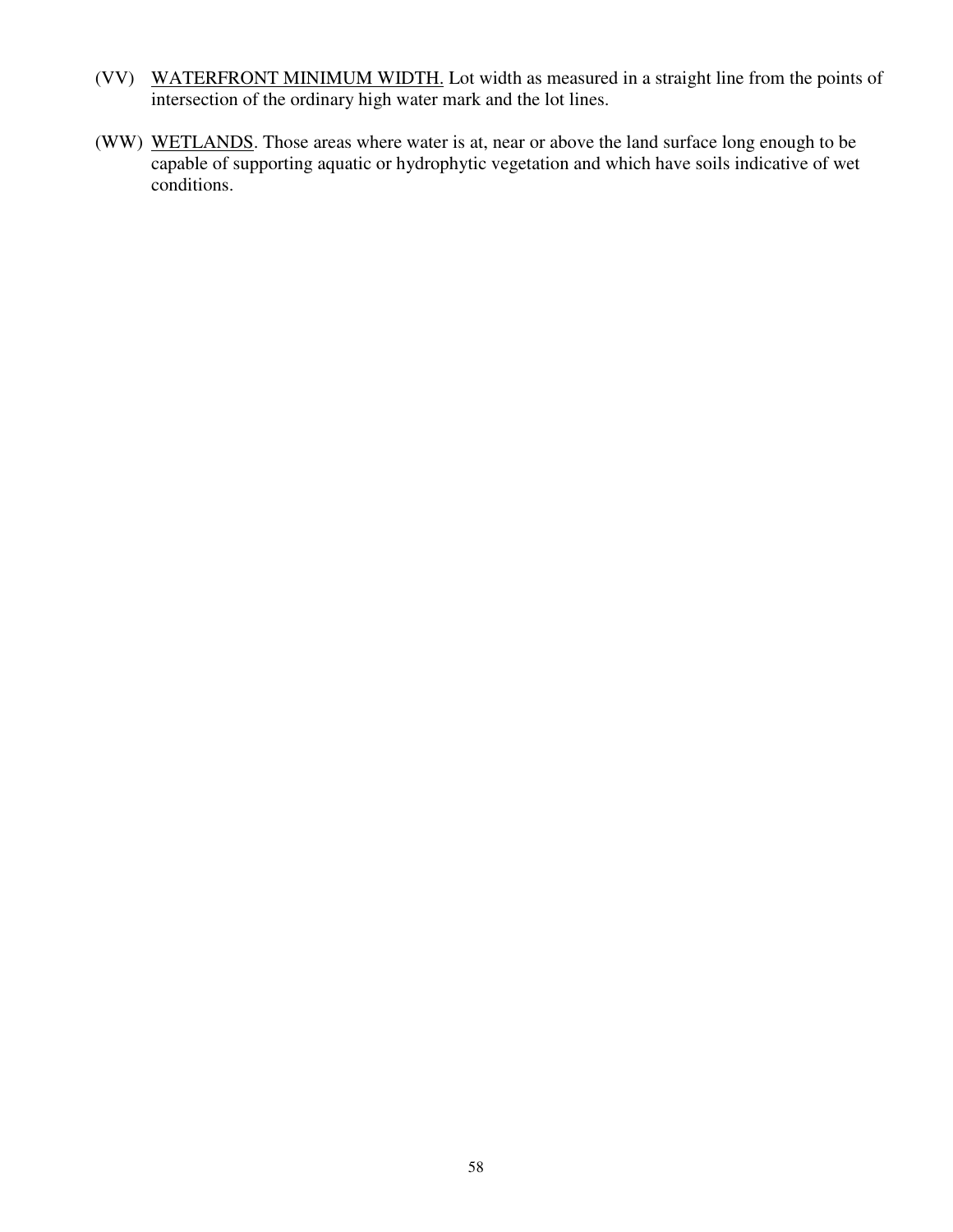

Planning & Zoning Department

P. O. Box 187 Friendship, WI 53934 Phone: (608) 339 - 4222 Fax: (608) 339 - 4504

# INVENTORY CHECKLIST

Greater Than Two (2) Acre Conservancy or Shoreland/Wetland Rezone Request

www.co.adams.wi.gov

| Property Description: |
|-----------------------|
|-----------------------|

| Description:              |          |                           |                      |                |  |
|---------------------------|----------|---------------------------|----------------------|----------------|--|
| Gov. Lot:                 |          | Οľ                        | $\frac{1}{4}$ . Sec. |                |  |
| Lot:                      | : Block: | : Addition:               |                      | : Subdivision: |  |
| Town of:                  |          | Property Address (if any) |                      |                |  |
| Lot / Parcel Size: Width: |          | Length:                   | Acres / $Sq. Ft.$ :  |                |  |

Required Submittals:

- A Soil Test performed by a licensed Soil Tester is required for any proposal involving human occupancy of the property. Soil Test must demonstrate that the site will support a Private Onsite Waste Treatment System. Holding tanks are prohibited for new construction.
- Maps: Location, Parcel, Topography, Proposed Land Divisions, Soils, Floodplain, Critical Habitat Area. (See Adams County Natural Resources Manual for details and references.)
- **Proposed activity (Residential, Commercial)**
- Location of wetlands delineated on orthophoto map. (Delineation approved by Army Corp of Engineers (715)345-7911)
- Location of all surface waters on orthophoto map. (Lakes, streams, ponds, rivers, ditches, intermittent flows, springs etc.)
- Location of all man-made features onsite on orthophoto map. (Buildings, roads, driveways, parking lots, etc.)
- □ Narrative describing existing vegetation within proposed rezone area. (Classify percent ground cover, species, density, invasive species present, and season of inventory)
- A map locating and a narrative describing existing Cultural Resources within proposed rezone area. (Information may be obtained by calling (608) 264-6500).
- A map locating and a narrative describing existing Historical Resources within proposed rezone area. (Information may be obtained by visiting www.wisconsinhistory.org/hp/register)
- A map locating and a narrative describing existing Threatened/Endangered/Special Interest Species and Sites/critical habitat areas within proposed rezone area. (Information may be obtained by visiting www.dnr.state.wi.us/org/land/er/nhi)
- A narrative describing the elevation of groundwater within proposed rezone area. (Information may be obtained from Well Reports, Soil Logs, or Maps Available at Adams LWCD Office)
- Copy of all Deeds, other Recorded Documents describing the location of Easements, Utilities.
- $\Box$  If applicable, a narrative describing potential impacts to the area due to wastewater treatment system(s). (The potential impacts must be determined by an environmental consultant meeting NR712 certifications)
- If applicable, a narrative and pictures describing current Storm-water/Erosion Control Concerns.

Applicant comments:

l l

l

| <b>OFFICE USE ONLY:</b>    |  |
|----------------------------|--|
|                            |  |
|                            |  |
| Computer #: New York 2014  |  |
| Parcel #: New York 2014    |  |
| County Zoning District:    |  |
| Shoreland Zoning District: |  |
|                            |  |
| FIRM / Flood Study Zone:   |  |
| Airport Height Zoning:     |  |